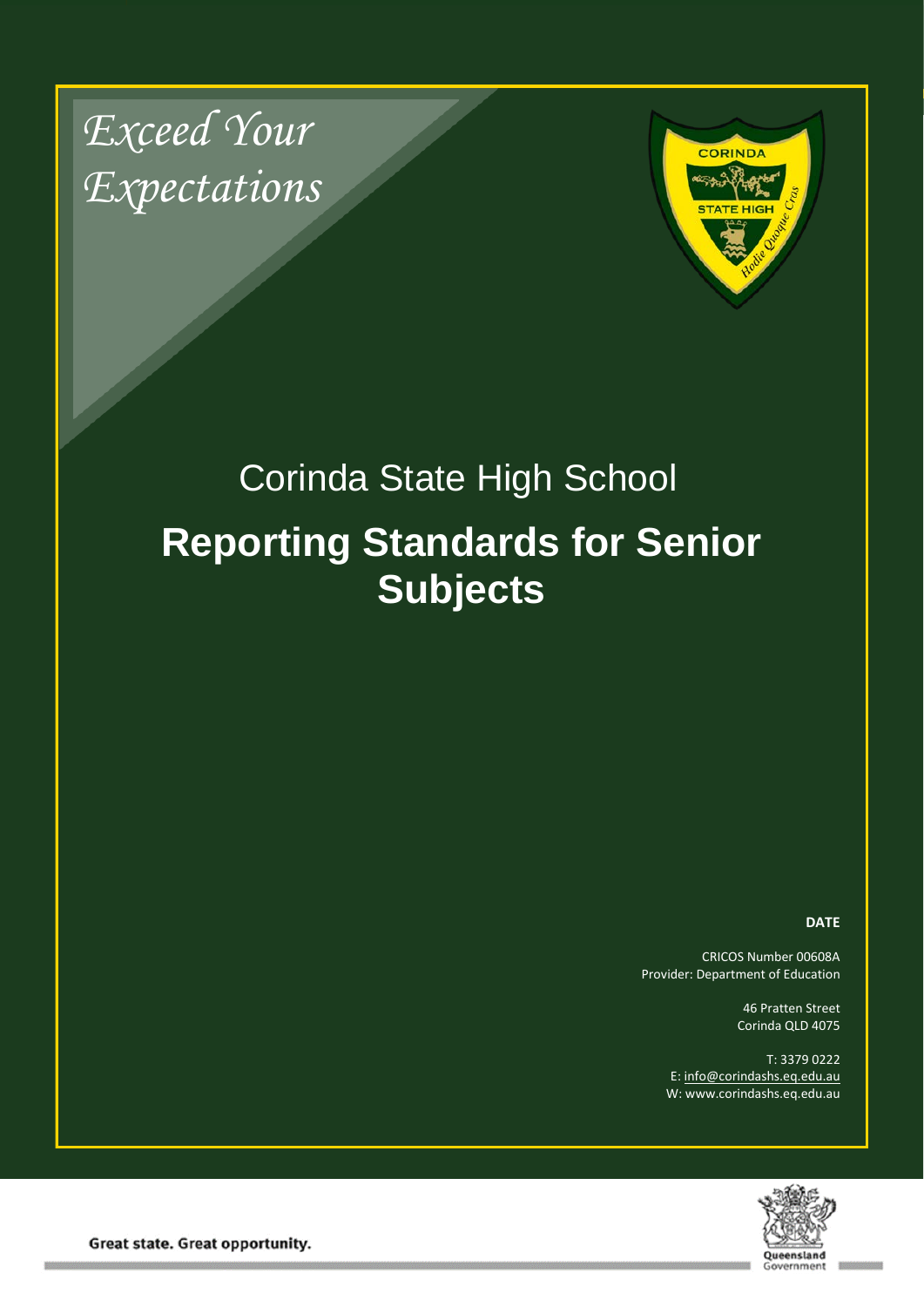# Contents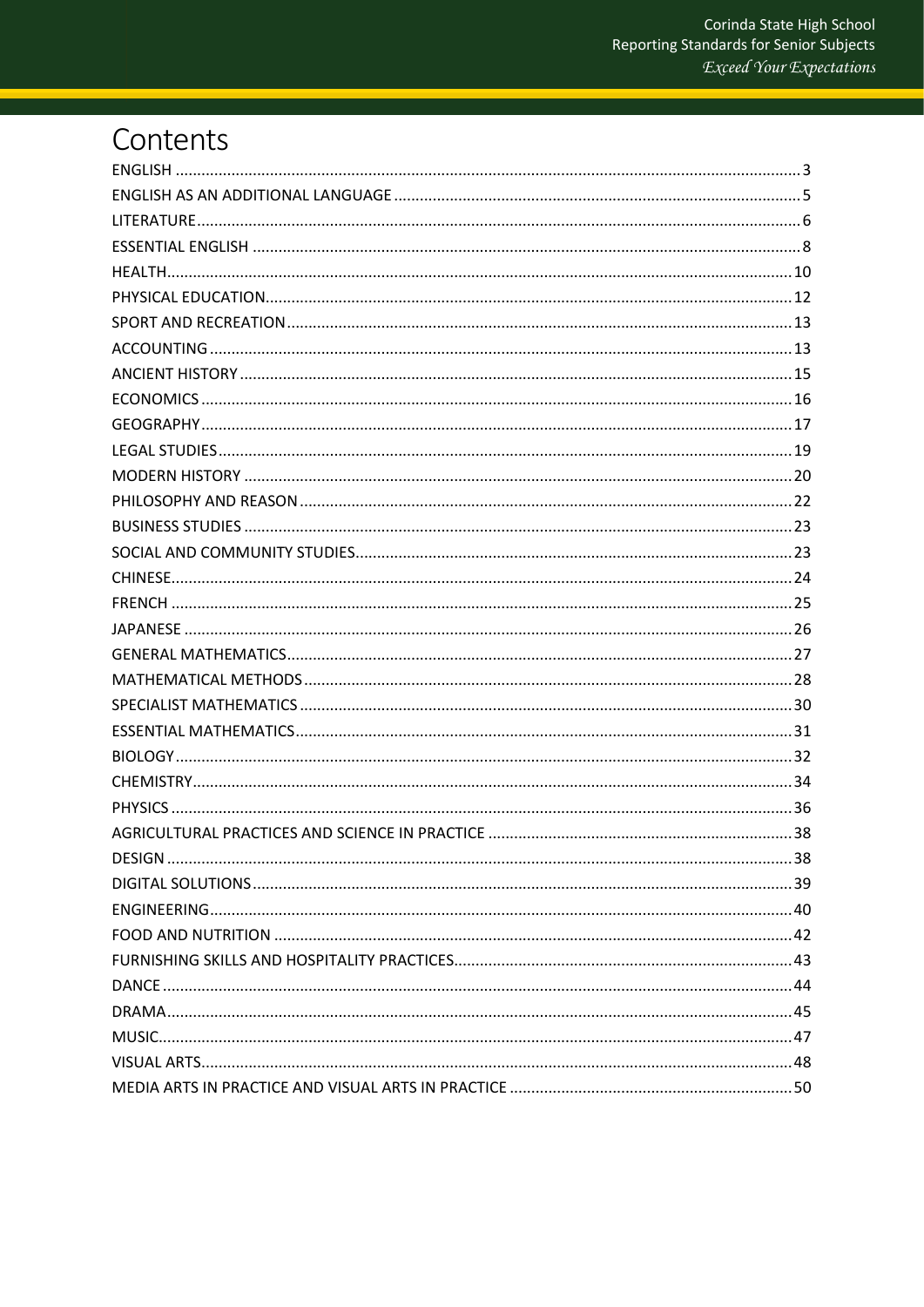# <span id="page-2-0"></span>ENGLISH

### *A*

The student, in responding to and creating texts, demonstrates discerning application of knowledge of the relationships between text, context, audience and purpose through: analysis and creation of perspectives and representations of concepts, identities, times and places in texts; analysis and use made of the ways cultural assumptions, attitudes, values and beliefs underpin texts and invite audiences to take up positions; and analysis and use of aesthetic features and stylistic devices to achieve particular effects.

The student demonstrates discerning organisation and development of texts for purpose, audience and context through: use of genres and the role of writer/speaker/signer/designer to achieve consistently controlled relationships with audiences in a variety of cultural contexts and social situations; selection, synthesis, organisation and sequencing of subject matter to support perspectives, including use of mode-appropriate cohesive devices to emphasise ideas and connect parts of texts.

The student demonstrates discerning use of textual features for purpose, audience and context through: combination of a range of grammatically accurate/appropriate language structures and language choices, including aesthetic and stylistic, to achieve particular purposes; and use of mode-appropriate features to achieve particular purposes.

### *B*

The student, in responding to and creating texts, demonstrates effective application of knowledge of the relationships between text, context, audience and purpose through: analysis and creation of perspectives and representations of concepts, identities, times and places in texts; analysis and use made of the ways cultural assumptions, attitudes, values and beliefs underpin texts and invite audiences to take up positions; and analysis and use made of aesthetic features and stylistic devices to achieve particular effects.

The student demonstrates effective organisation and development of texts for purpose, audience and context through: use of genres and the role of writer/speaker/signer/designer to achieve control over relationships with audiences in a variety of cultural contexts and social situations; selection, synthesis, organisation and sequencing of subject matter to support perspectives, including use of mode-appropriate cohesive devices to emphasise ideas and connect parts of texts.

The student demonstrates effective use of textual features for purpose, audience and context through: combination of a range of grammatically accurate/appropriate language structures and language choices, including aesthetic and stylistic, to achieve particular purposes; and use of mode-appropriate features to achieve particular purposes.

#### *c*

The student, in responding to and creating texts, demonstrates suitable application of knowledge of the relationships between text, context, audience and purpose through: analysis and creation of perspectives and representations of concepts, identities, times and places in texts; analysis and use made of the ways cultural assumptions, attitudes, values and beliefs underpin texts and invite audiences to take up positions; and analysis and use made of aesthetic features and stylistic devices to achieve particular effects.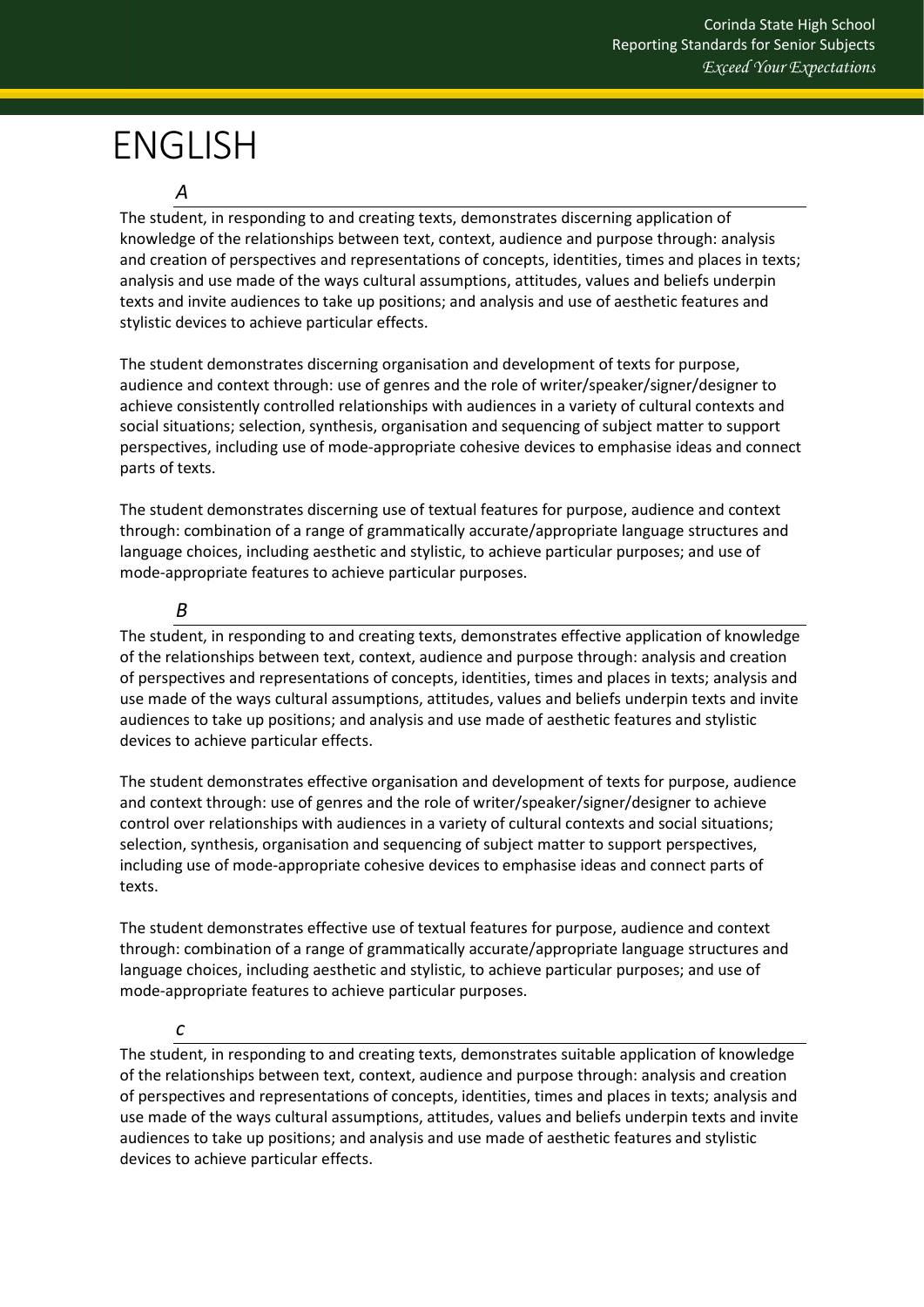The student demonstrates suitable organisation and development of texts for purpose, audience and context through: use of genres and the role of writer/speaker/signer/designer to establish and maintain relationships with audiences in a variety of cultural contexts and social situations; selection, synthesis, organisation and sequencing of subject matter to support perspectives, including use of mode-appropriate cohesive devices to emphasise ideas and connect parts of texts.

The student demonstrates suitable use of textual features for purpose, audience and context through: combination of a range of mostly grammatically accurate/appropriate language structures and language choices, including aesthetic and stylistic, to achieve particular purposes; and use of mode-appropriate features to achieve particular purposes.

### *D*

The student, in responding to and creating texts, demonstrates a superficial application of knowledge of the relationships between text, context, audience and purpose through: analysis and creation of perspectives and representations of concepts, identities, times and places in texts; analysis and some use made of ways cultural assumptions, attitudes, values and beliefs underpin texts and invite audiences to take up positions; and analysis and some use made of aesthetic features and stylistic devices.

The student demonstrates inconsistency in organisation and development of texts for purpose, audience and context through: use of genres and the role of writer/speaker/signer/designer to establish relationships with audiences in a variety of cultural contexts and social situations; selection of subject matter and organisation and sequencing of subject matter to support perspectives, including some use of mode-appropriate cohesive devices to connect parts of texts.

The student demonstrates inconsistency in use of textual features for purpose, audience and context through: grammar, language structures and language choices, including some aesthetic and stylistic, and use of mode-appropriate features.

*E*

The student, in responding to and creating texts, demonstrates fragmented application of knowledge of the relationships between text, context, audience and purpose through: analysis and creation of perspectives and representations of concepts, identities, times and places in texts; and analysis of the ways attitudes, values and beliefs underpin texts.

<span id="page-3-0"></span>The student demonstrates fragmented organisation and development of texts for purpose, audience and context through: use of genres and the role of writer/speaker/signer/designer; selection and sequencing of subject matter; and some connections between parts of texts. The student demonstrates fragmented use of textual features through: grammar, language structures and language choices, and mode-appropriate features.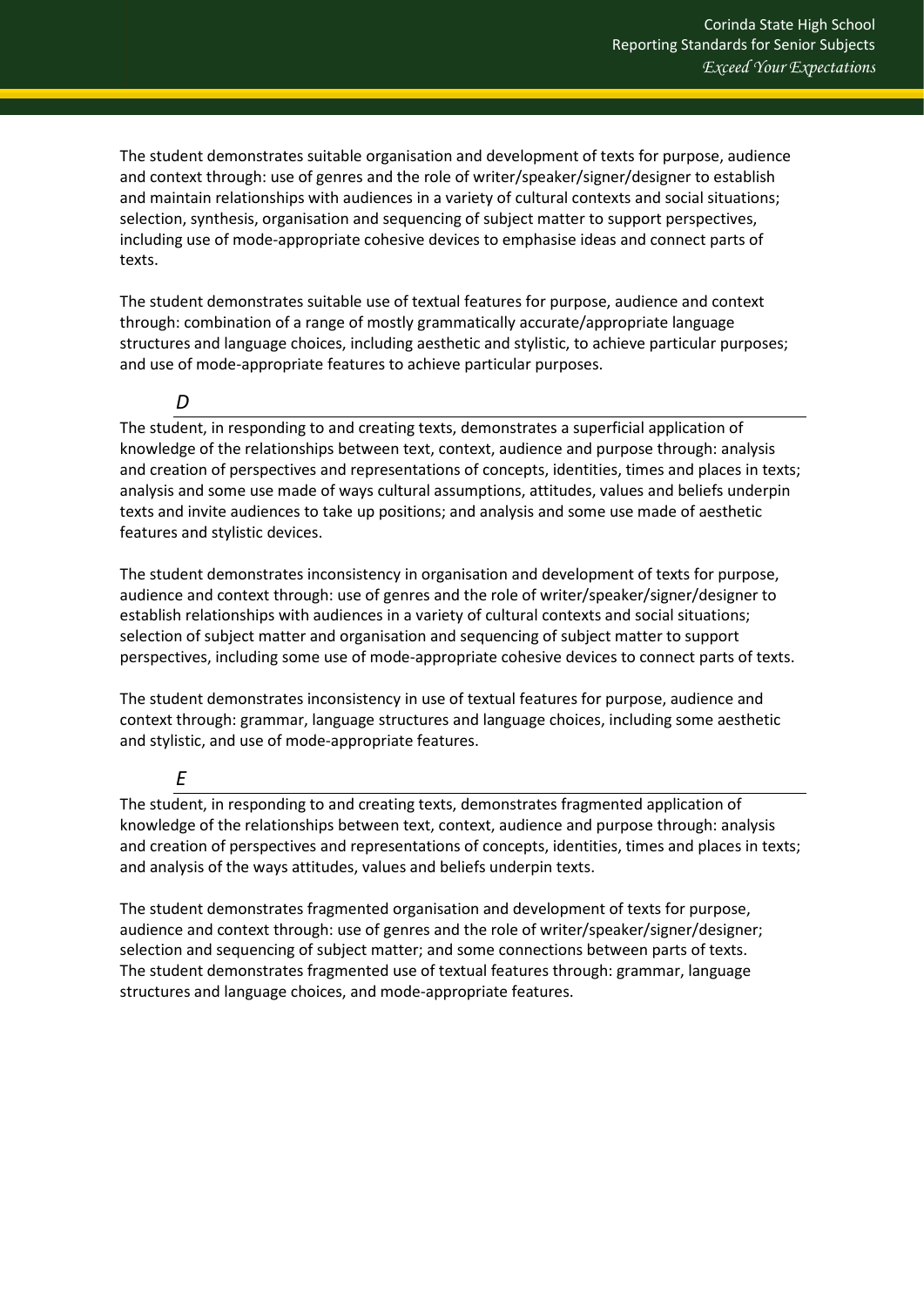# ENGLISH AS AN ADDITIONAL LANGUAGE

*A*

The student, in responding to and creating texts, demonstrates discerning application of knowledge of the relationship between text, context, audience and purpose through: analysis and creation of perspectives and representations of concepts, identities, times and places in texts; analysis and use made of the ways cultural assumptions, attitudes, values and beliefs underpin texts and invite audiences to take up positions; and analysis and use made of aesthetic features and stylistic devices to achieve particular effects.

The student demonstrates discerning organisation and development of texts for purpose, audience and context through: use of genres and the role of writer/speaker/signer/designer to achieve consistently controlled relationships with audiences in a variety of cultural contexts and social situations; selection, synthesis, organisation and sequencing of subject matter to support perspectives, including use of mode-appropriate cohesive devices to emphasise ideas and connect parts of texts.

The student demonstrates discerning use of textual features for purpose, audience and context through: combination of a range of grammatically accurate/appropriate language structures and language choices, including aesthetic and stylistic, to achieve particular purposes; and use of mode-appropriate features to achieve particular purposes.

#### *B*

The student, in responding to and creating texts, demonstrates effective application of knowledge of the relationship between text, context, audience and purpose through: analysis and creation of perspectives and representations of concepts, identities, times and places in texts; analysis and use made of the ways cultural assumptions, attitudes, values and beliefs underpin texts and invite audiences to take up positions; and analysis and use made of aesthetic features and stylistic devices to achieve particular effects.

The student demonstrates effective organisation and development of texts for purpose, audience and context through: use of genres and the role of writer/speaker/signer/designer to achieve control over relationships with audiences in a variety of cultural contexts and social situations; selection, synthesis, organisation and sequencing of subject matter to support perspectives, including use of mode-appropriate cohesive devices to emphasise ideas and connect parts of texts.

The student demonstrates effective use of textual features for purpose, audience and context through: combination of a range of grammatically accurate/appropriate language structures and language choices, including aesthetic and stylistic, to achieve particular purposes; and use of mode-appropriate features to achieve particular purposes.

#### *c*

The student, in responding to and creating texts, demonstrates suitable application of knowledge of the relationship between text, context, audience and purpose through: analysis and creation of perspectives and representations of concepts, identities, times and places in texts; analysis and use made of the ways cultural assumptions, attitudes, values and beliefs underpin texts and invite audiences to take up positions; and analysis and use made of aesthetic features and stylistic devices to achieve particular effects.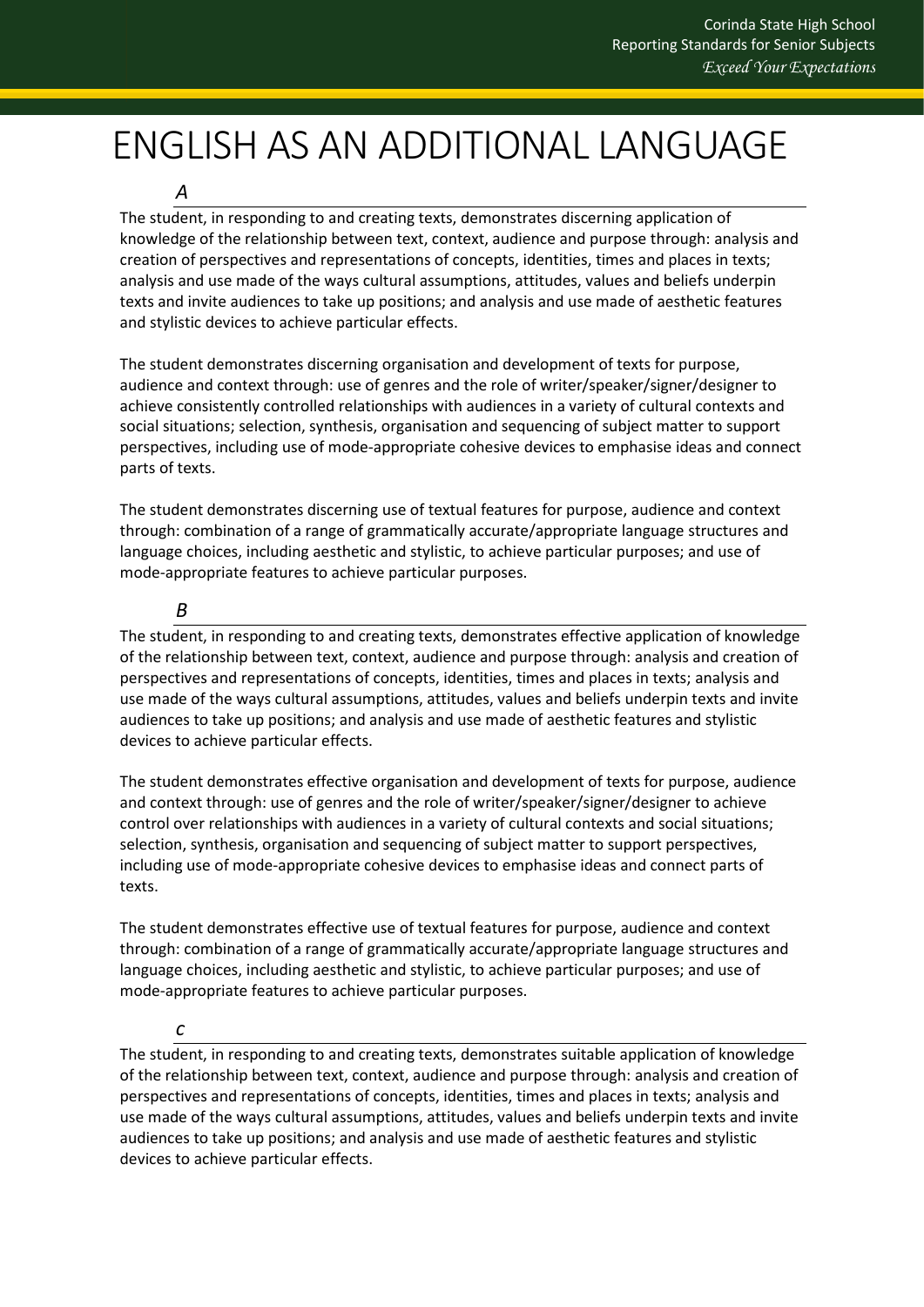The student demonstrates suitable organisation and development of texts for purpose, audience and context through: use of genres and the role of writer/speaker/signer/designer to establish and maintain relationships with audiences in a variety of cultural contexts and social situations; selection, synthesis, organisation and sequencing of subject matter to support perspectives, including use made of mode-appropriate cohesive devices to emphasise ideas and connect parts of texts.

The student demonstrates suitable use of textual features for purpose, audience and context through: combination of a range of mostly grammatically accurate/appropriate language structures and language choices, including aesthetic and stylistic, to achieve particular purposes; and use of mode-appropriate features to achieve particular purposes.

### *D*

The student, in responding to and creating texts, demonstrates a superficial application of knowledge of the relationship between text, context, audience and purpose through: analysis and creation of perspectives and representations of concepts, identities, times and places in texts; analysis and some use made of ways cultural assumptions, attitudes, values and beliefs underpin texts and invite audiences to take up positions; and analysis and some use made of aesthetic features and stylistic devices.

The student demonstrates inconsistency in organisation and development of texts for purpose, audience and context through: use of genres and the role of writer/speaker/signer/designer to establish relationships with audiences in a variety of cultural contexts and social situations; selection of subject matter and organisation and sequencing of subject matter to support perspectives, including some use of mode-appropriate cohesive devices to connect parts of texts.

The student demonstrates inconsistency in the use of textual features for purpose, audience and context through: grammar, language structures and language choices, including some aesthetic and stylistic, and use of mode-appropriate features.

#### *E*

The student, in responding to and creating texts, demonstrates fragmented application of knowledge of the relationship between text, context, audience and purpose through: analysis and creation of perspectives and representations of concepts, identities, times and places in texts; and analysis of the ways attitudes, values and beliefs underpin texts.

The student demonstrates fragmented organisation and development of texts for purpose, audience and context through: use of genres and the role of writer/speaker/signer/designer; selection and sequencing of subject matter; and some connections between parts of texts. The student demonstrates fragmented use of textual features through: grammar, language structures and language choices, and mode-appropriate features.

# <span id="page-5-0"></span>LITERATURE

## *A*

The student, in responding to and creating texts, demonstrates discerning application of knowledge of the relationships between text, context, audience and purpose through: analysis and creation of perspectives and representations of concepts, identities, times and places in texts;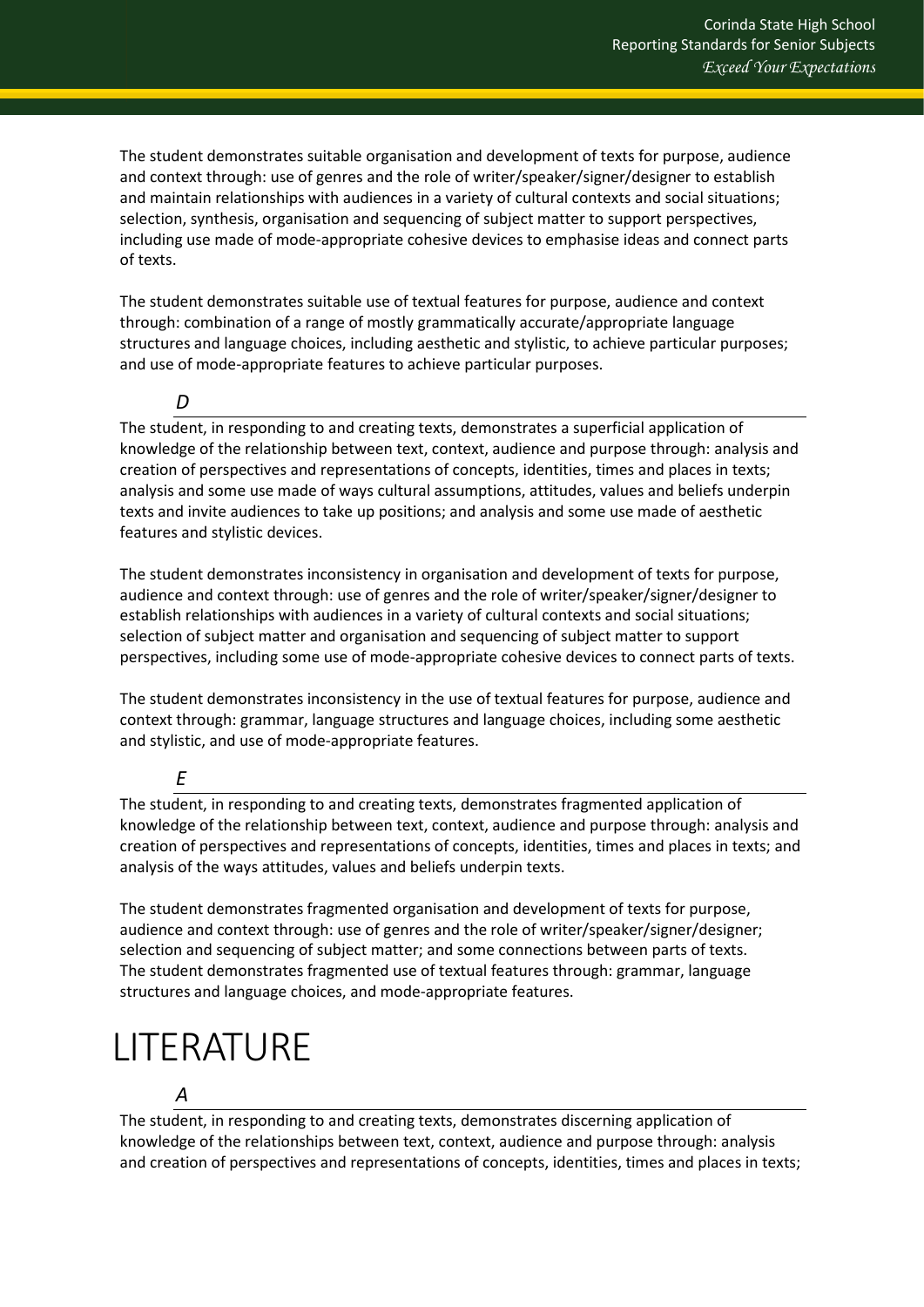analysis and use made of the ways cultural assumptions, attitudes, values and beliefs underpin texts and invite audiences to take up positions; and analysis and use made of aesthetic features and stylistic devices to achieve particular effects.

The student demonstrates discerning organisation and development of texts for purpose, audience and context through: use of genres and the role of writer/speaker/signer/designer to achieve consistently controlled relationships with audiences in a variety of cultural contexts and social situations; selection, synthesis, organisation and sequencing of subject matter to support perspectives, including use of mode-appropriate cohesive devices to emphasise ideas and connect parts of texts.

The student demonstrates discerning use of textual features for purpose, audience and context through: combination of a range of grammatically accurate/appropriate language structures and language choices, including aesthetic and stylistic, to achieve particular purposes; and use of mode-appropriate features to achieve particular purposes.

#### *B*

The student, in responding to and creating texts, demonstrates effective application of knowledge of the relationships between text, context, audience and purpose through: analysis and creation of perspectives and representations of concepts, identities, times and places in texts; analysis and use made of the ways cultural assumptions, attitudes, values and beliefs underpin texts and invite audiences to take up positions; and analysis and use made of aesthetic features and stylistic devices to achieve particular effects.

The student demonstrates effective organisation and development of texts for purpose, audience and context through: use of genres and the role of writer/speaker/signer/designer to achieve control over relationships with audiences in a variety of cultural contexts and social situations; selection, synthesis, organisation and sequencing of subject matter to support perspectives, including use of mode-appropriate cohesive devices to emphasise ideas and connect parts of texts.

The student demonstrates effective use of textual features for purpose, audience and context through: combination of a range of grammatically accurate/appropriate language structures and language choices, including aesthetic and stylistic, to achieve particular purposes; and use of mode-appropriate features to achieve particular purposes.

# *C*

The student, in responding to and creating texts, demonstrates suitable application of knowledge of the relationships between text, context, audience and purpose through: analysis and creation of perspectives and representations of concepts, identities, times and places in texts; analysis and use made of the ways cultural assumptions, attitudes, values and beliefs underpin texts and invite audiences to take up positions; and analysis and use made of aesthetic features and stylistic devices to achieve particular effects.

The student demonstrates suitable organisation and development of texts for purpose, audience and context through: use of genres and the role of writer/speaker/signer/designer to establish and maintain relationships with audiences in a variety of cultural contexts and social situations; selection, synthesis, organisation and sequencing of subject matter to support perspectives, including use made of mode-appropriate cohesive devices to emphasise ideas and connect parts of texts.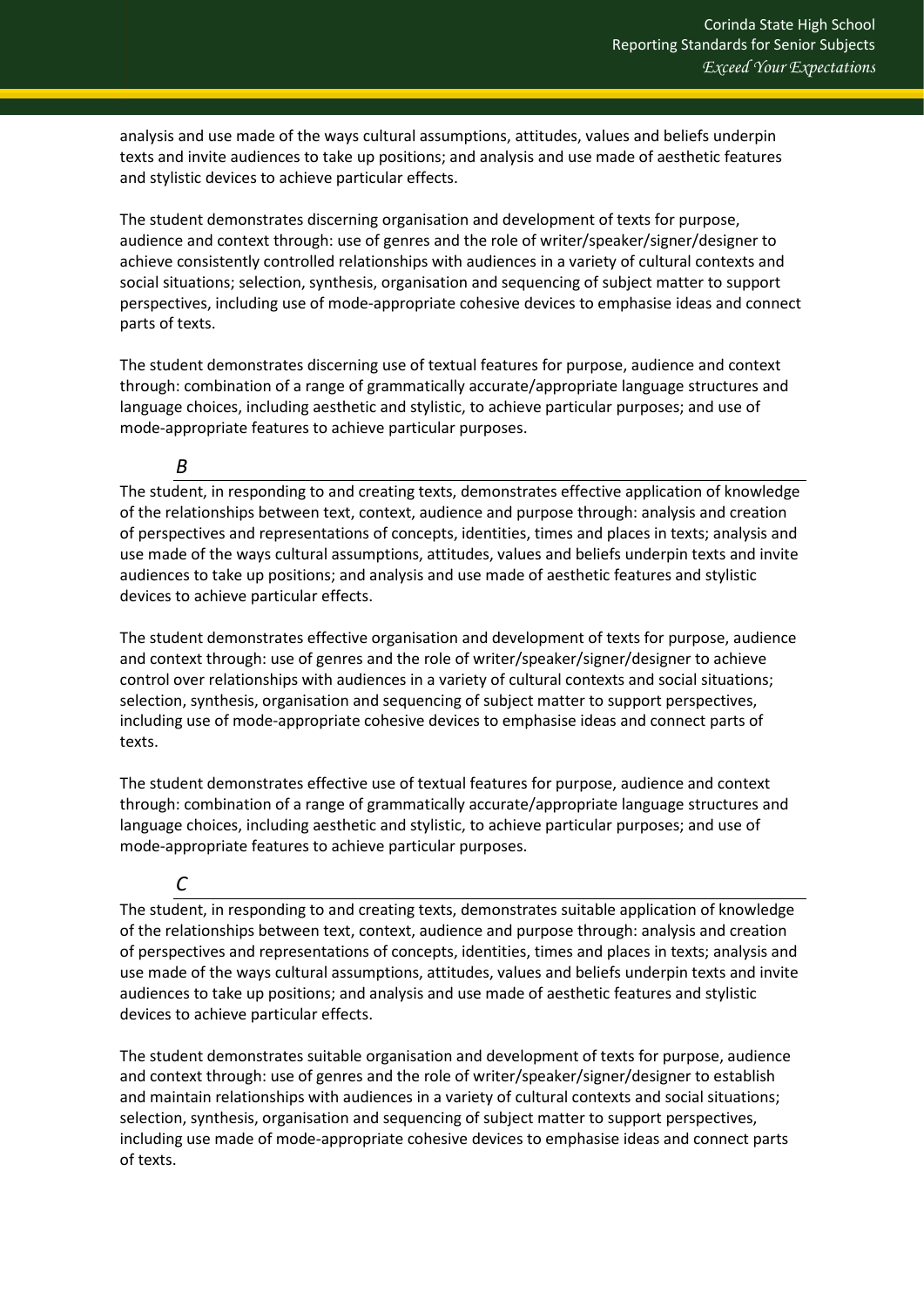The student demonstrates suitable use of textual features for purpose, audience and context through: combination of a range of mostly grammatically accurate/appropriate language structures and language choices, including aesthetic and stylistic, to achieve particular purposes; and use of mode-appropriate features to achieve particular purposes.

*D*

The student, in responding to and creating texts, demonstrates a superficial application of knowledge of the relationships between text, context, audience and purpose through: analysis and creation of perspectives and representations of concepts, identities, times and places in texts; analysis and some use made of ways cultural assumptions, attitudes, values and beliefs underpin texts and invite audiences to take up positions; and analysis and some use made of aesthetic features and stylistic devices.

The student demonstrates inconsistency in organisation and development of texts for purpose, audience and context through: use of genres and the role of writer/speaker/signer/designer to establish relationships with audiences in a variety of cultural contexts and social situations; selection of subject matter and organisation and sequencing of subject matter to support perspectives, including some use of mode-appropriate cohesive devices to connect parts of texts.

The student demonstrates inconsistency in use of textual features for purpose, audience and context through: grammar, language structures and language choices, including some aesthetic and stylistic, and use of mode-appropriate features.

*E*

The student, in responding to and creating texts, demonstrates fragmented application of knowledge of the relationships between text, context, audience and purpose through: analysis and creation of perspectives and representations of concepts, identities, times and places in texts; and analysis of the ways attitudes, values and beliefs underpin texts.

The student demonstrates fragmented organisation and development of texts for purpose, audience and context through: use of genres and the role of writer/speaker/signer/designer; selection and sequencing of subject matter; and some connections between parts of texts. The student demonstrates fragmented use of textual features through: grammar, language structures and language choices, and mode-appropriate features.

# <span id="page-7-0"></span>ESSENTIAL ENGLISH

## *A*

The student, in responding to and creating texts, demonstrates discerning application of knowledge of the relationships between text, context, audience and purpose through: analysis and creation of perspectives and representations of concepts, identities, times and places in texts; analysis and use made of the ways cultural assumptions, attitudes, values and beliefs underpin texts and invite audiences to take up positions; and analysis and use made of aesthetic features and stylistic devices to achieve particular effects.

The student demonstrates discerning organisation and development of texts for purpose, audience and context through: use of genres and the role of writer/speaker/signer/designer to achieve consistently controlled relationships with audiences in a variety of cultural contexts and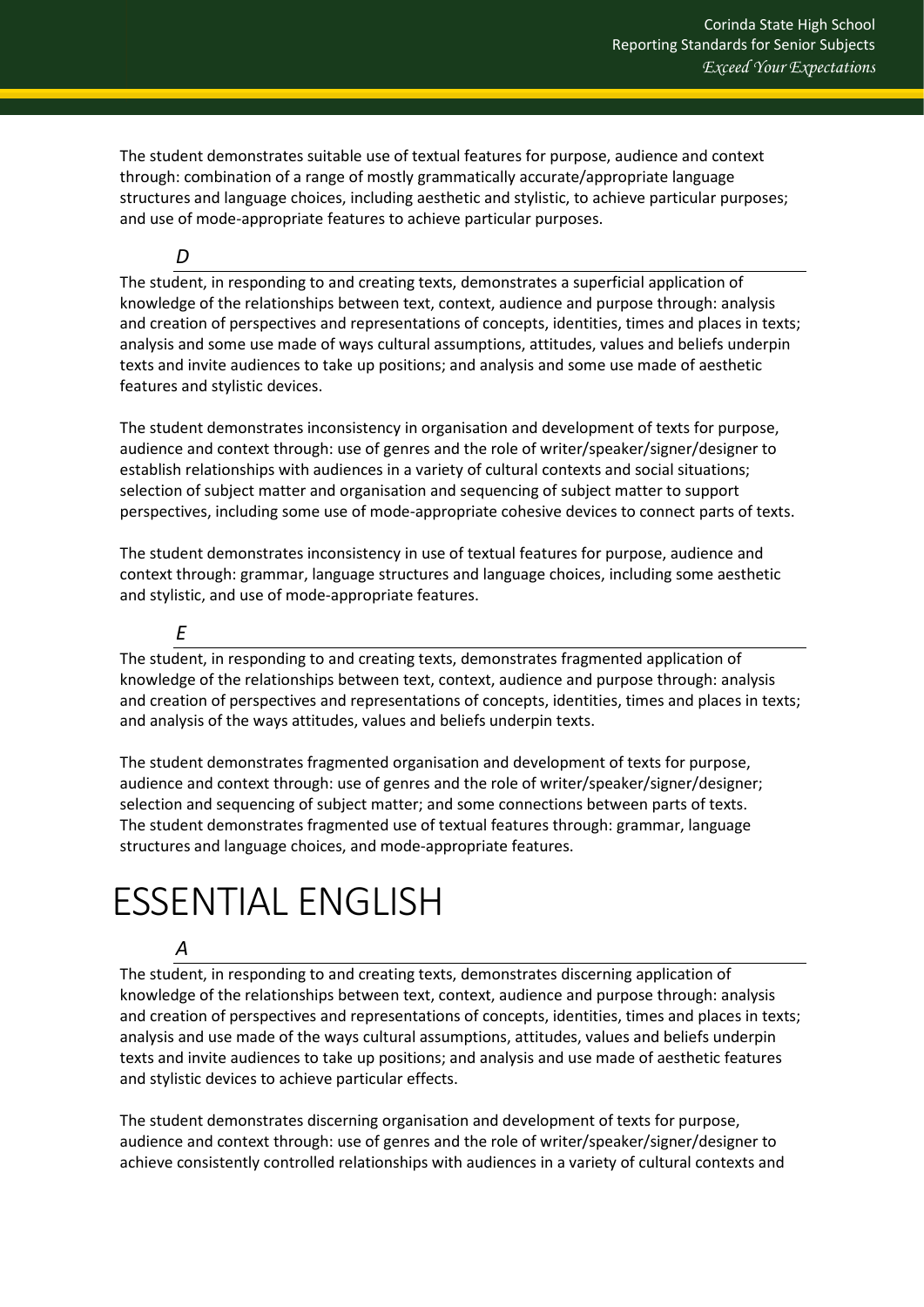social situations; selection, synthesis, organisation and sequencing of subject matter to support perspectives, including use of mode-appropriate cohesive devices to emphasise ideas and connect parts of texts.

The student demonstrates discerning use of textual features for purpose, audience and context through: combination of a range of grammatically accurate/appropriate language structures and language choices, including aesthetic and stylistic, to achieve particular purposes; and use of mode-appropriate features to achieve particular purposes.

*B*

The student, in responding to and creating texts, demonstrates effective application of knowledge of the relationships between text, context, audience and purpose through: analysis and creation of perspectives and representations of concepts, identities, times and places in texts; analysis and use made of the ways cultural assumptions, attitudes, values and beliefs underpin texts and invite audiences to take up positions; and analysis and use made of aesthetic features and stylistic devices to achieve particular effects.

The student demonstrates effective organisation and development of texts for purpose, audience and context through: use of genres and the role of writer/speaker/signer/designer to achieve control over relationships with audiences in a variety of cultural contexts and social situations; selection, synthesis, organisation and sequencing of subject matter to support perspectives, including use of mode-appropriate cohesive devices to emphasise ideas and connect parts of texts.

The student demonstrates effective use of textual features for purpose, audience and context through: combination of a range of grammatically accurate/appropriate language structures and language choices, including aesthetic and stylistic, to achieve particular purposes; and use of mode-appropriate features to achieve particular purposes.

#### *C*

The student, in responding to and creating texts, demonstrates suitable application of knowledge of the relationships between text, context, audience and purpose through: analysis and creation of perspectives and representations of concepts, identities, times and places in texts; analysis and use made of the ways cultural assumptions, attitudes, values and beliefs underpin texts and invite audiences to take up positions; and analysis and use made of aesthetic features and stylistic devices to achieve particular effects.

The student demonstrates suitable organisation and development of texts for purpose, audience and context through: use of genres and the role of writer/speaker/signer/designer to establish and maintain relationships with audiences in a variety of cultural contexts and social situations; selection, synthesis, organisation and sequencing of subject matter to support perspectives, including use made of mode-appropriate cohesive devices to emphasise ideas and connect parts of texts.

The student demonstrates suitable use of textual features for purpose, audience and context through: combination of a range of mostly grammatically accurate/appropriate language structures and language choices, including aesthetic and stylistic, to achieve particular purposes; and use of mode-appropriate features to achieve particular purposes.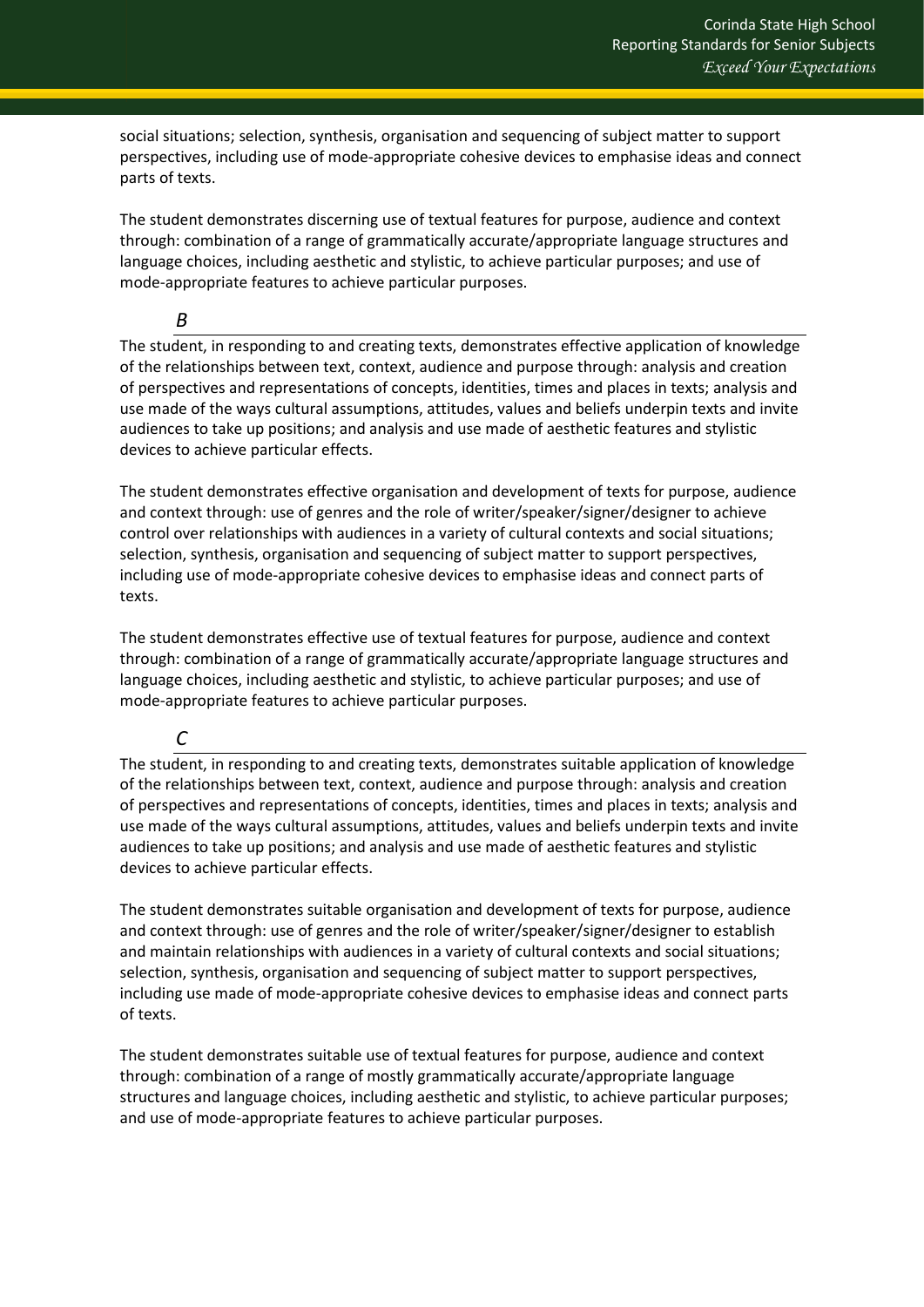### *D*

The student, in responding to and creating texts, demonstrates a superficial application of knowledge of the relationships between text, context, audience and purpose through: analysis and creation of perspectives and representations of concepts, identities, times and places in texts; analysis and some use made of ways cultural assumptions, attitudes, values and beliefs underpin texts and invite audiences to take up positions; and analysis and some use made of aesthetic features and stylistic devices.

The student demonstrates inconsistency in organisation and development of texts for purpose, audience and context through: use of genres and the role of writer/speaker/signer/designer to establish relationships with audiences in a variety of cultural contexts and social situations; selection of subject matter and organisation and sequencing of subject matter to support perspectives, including some use of mode-appropriate cohesive devices to connect parts of texts.

The student demonstrates inconsistency in use of textual features for purpose, audience and context through: grammar, language structures and language choices, including some aesthetic and stylistic, and use of mode-appropriate features.

*E*

The student, in responding to and creating texts, demonstrates fragmented application of knowledge of the relationships between text, context, audience and purpose through: analysis and creation of perspectives and representations of concepts, identities, times and places in texts; and analysis of the ways attitudes, values and beliefs underpin texts.

The student demonstrates fragmented organisation and development of texts for purpose, audience and context through: use of genres and the role of writer/speaker/signer/designer; selection and sequencing of subject matter; and some connections between parts of texts. The student demonstrates fragmented use of textual features through: grammar, language structures and language choices, and mode-appropriate features.

# <span id="page-9-0"></span>HEALTH

*A* The student demonstrates accurate recognition and discerning description of a range of relevant information about health-related topics and issues, and succinct comprehension and perceptive use of relevant health approaches and frameworks, in a range of contexts.

The student demonstrates insightful analysis, interpretation and critique of a range of valid information about health-related topics and issues to distinguish determinants that influence health, and displays effective organisation of information to achieve a particular purpose.

The student shows discerning investigation and insightful synthesis of information to develop sophisticated action strategies to influence health issues. They justify recommendations that mediate, advocate and enable health promotion through critical evaluation and insightful reflection on implemented action strategies. Decision-making about, and accurate use of modeappropriate features, language and conventions for particular purposes is discerning.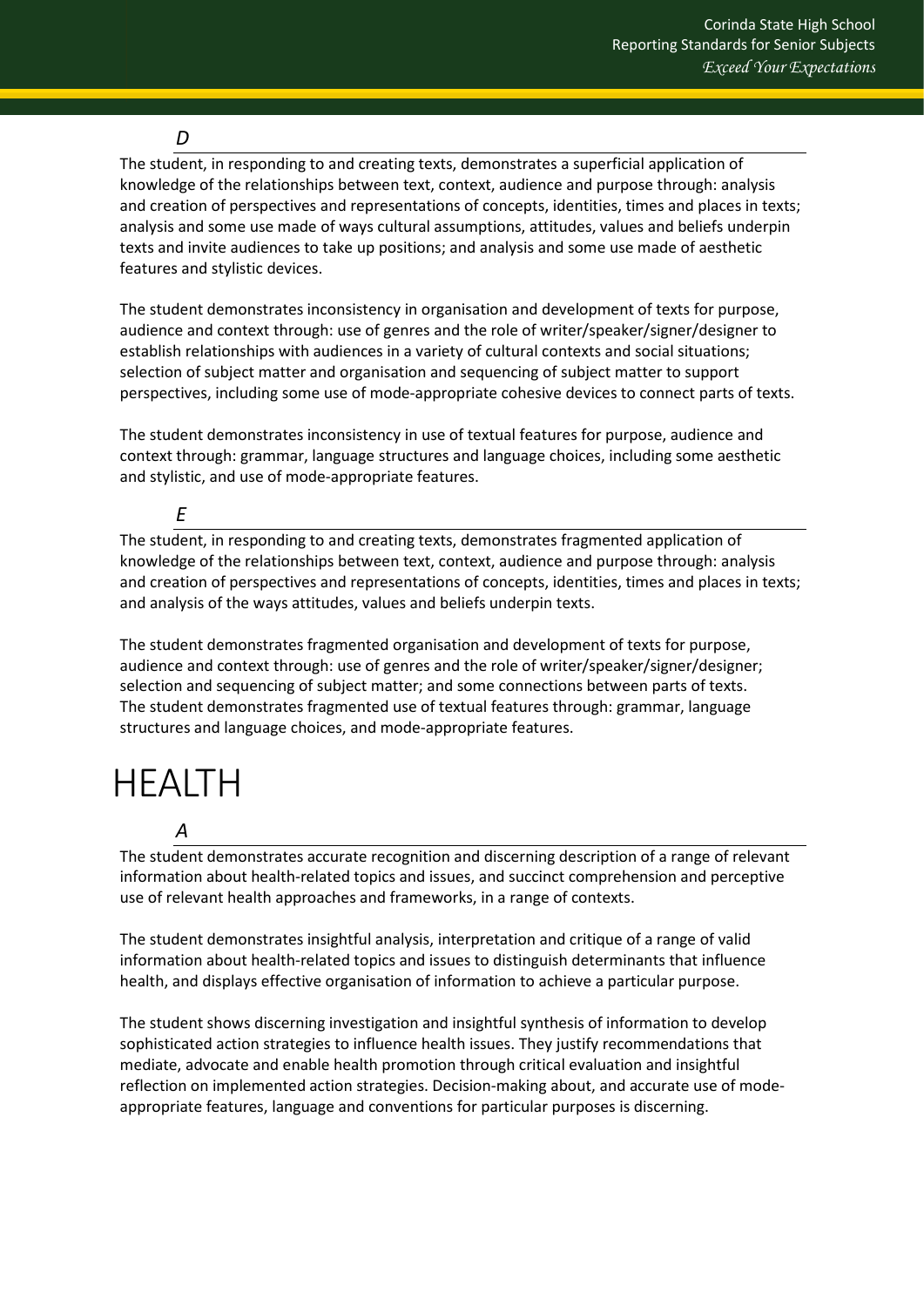#### *B*

The student demonstrates recognition and purposeful description of a range of information about health-related topics and issues, and considered comprehension and effective use of appropriate health approaches and frameworks, in a range of contexts.

The student demonstrates purposeful analysis, interpretation and critique of a range of information about health-related topics and issues to distinguish determinants that influence health, and displays effective organisation of information to achieve a particular purpose.

The student shows purposeful investigation and considered synthesis of information to develop feasible action strategies to influence health issues. They justify recommendations that mediate, advocate and enable health promotion through considered evaluation and purposeful reflection on implemented action strategies. Decision-making about, and accurate use of mode-appropriate features, language and conventions for particular purposes is purposeful.

*C*

The student demonstrates recognition and appropriate description of information about healthrelated topics and issues, and appropriate comprehension and use of health approaches and frameworks, in a range of contexts.

The student demonstrates appropriate analysis, interpretation and critique of information about health-related topics and issues to distinguish determinants that influence health, and displays appropriate organisation of information to achieve a purpose.

The student investigates and synthesises information to develop action strategies to influence health issues. They justify recommendations that mediate, advocate and enable health promotion through feasible evaluation and reflection on implemented action strategies. Decision-making about, and use of some mode-appropriate features, language and conventions for particular purposes is appropriate.

#### *D*

The student demonstrates variable recognition and superficial description of some information about health-related topics and issues, and superficial comprehension and use of aspects of health approaches and frameworks, in a range of contexts.

The student demonstrates superficial analysis, interpretation and explanation of aspects of information about health-related topics and issues to distinguish some determinants, and organises aspects of information.

The student investigates information to develop superficial and/or partial strategies and make recommendations that relate to health promotion. Decision-making and use of mode-appropriate features, language and conventions is variable.

## *E*

The student demonstrates elements of recognition, description and comprehension of health information.

The student provides elements of explanation and organisation of aspects of information and some determinants that influence health.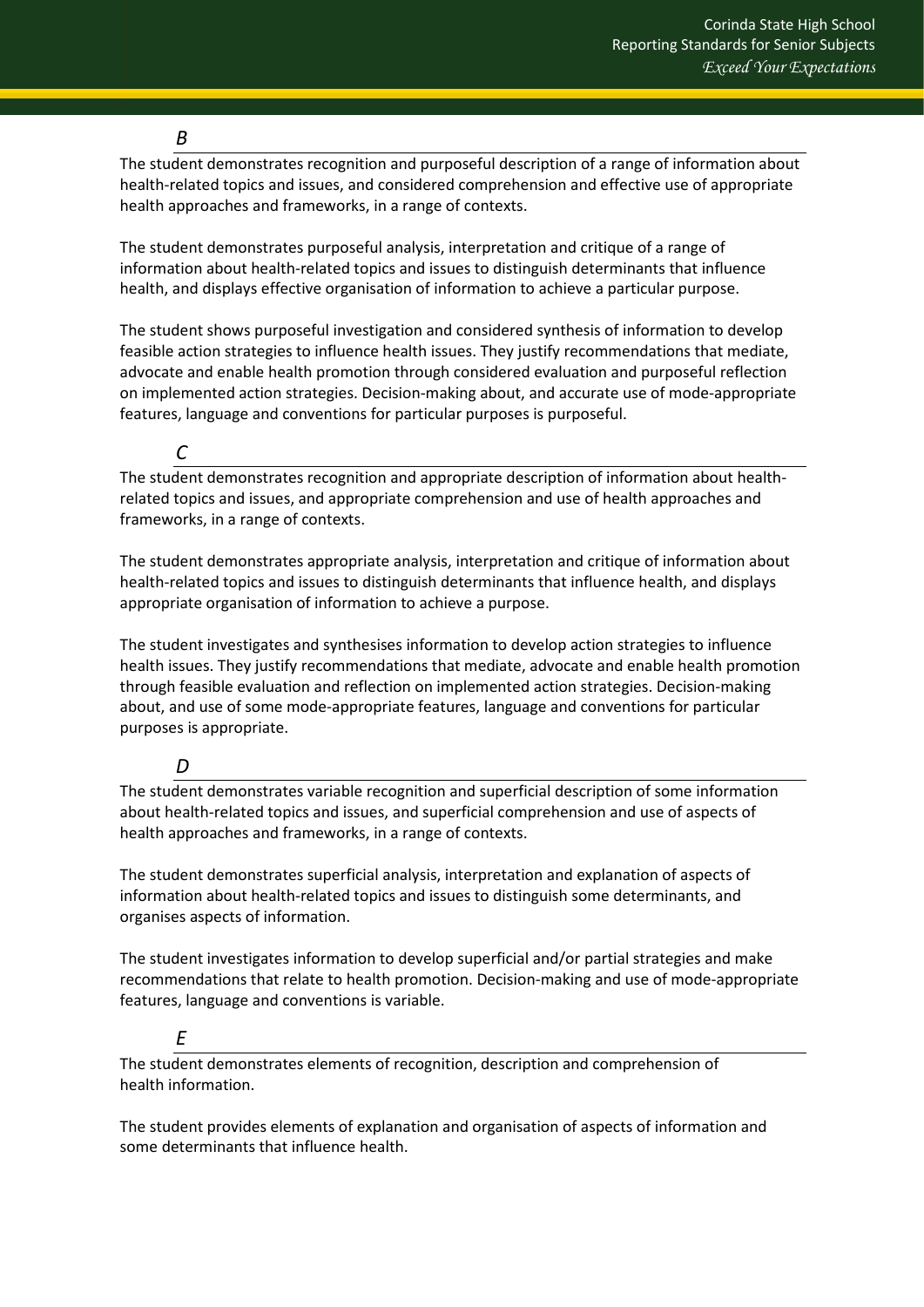The student provides elements of description of action strategies that influence health, and makes variable and/or inappropriate use of features, language and conventions.

# <span id="page-11-0"></span>PHYSICAL EDUCATION

### *A*

The student demonstrates accurate recognition and discerning explanation of concepts and principles about physical activities, and accomplished and proficient demonstration of specialised movement sequences and movement strategies in authentic performance environments.

The student demonstrates accomplished and proficient application of body and movement concepts in specialised movement sequences and movement strategies in authentic performance environments, and insightful analysis and discerning synthesis of relevant data to devise strategies about physical activities.

The student demonstrates critical evaluation of the effectiveness of strategies about and in physical activities; discerning justification of strategies using primary data and secondary data; discerning decision-making about and accurate use of language, conventions and modeappropriate features, for particular purposes and contexts.

## *B*

The student demonstrates recognition and effective explanation of concepts and principles about physical activities, and effective demonstration of specialised movement sequences and movement strategies in authentic performance environments.

The student demonstrates effective application of body and movement concepts in specialised movement sequences and movement strategies in authentic performance environments, and purposeful analysis and considered synthesis of relevant data to devise strategies about physical activities.

The student demonstrates considered evaluation of the effectiveness of strategies about and in physical activities; considered justification of strategies using primary data and secondary data; purposeful decision-making about and accurate use of language, conventions and modeappropriate features, for particular purposes and contexts.

## *C*

The student demonstrates recognition and appropriate explanation of concepts and principles about physical activities, and competent demonstration of specialised movement sequences and movement strategies in authentic performance environments.

The student demonstrates competent application of body and movement concepts in specialised movement sequences and movement strategies in authentic performance environments, and appropriate analysis and synthesis of relevant data to devise strategies about physical activities.

The student demonstrates feasible evaluation of the effectiveness of strategies about and in physical activities; feasible justification of strategies using primary data and secondary data; appropriate decision-making about and use of language, conventions and mode-appropriate features, for particular purposes and contexts.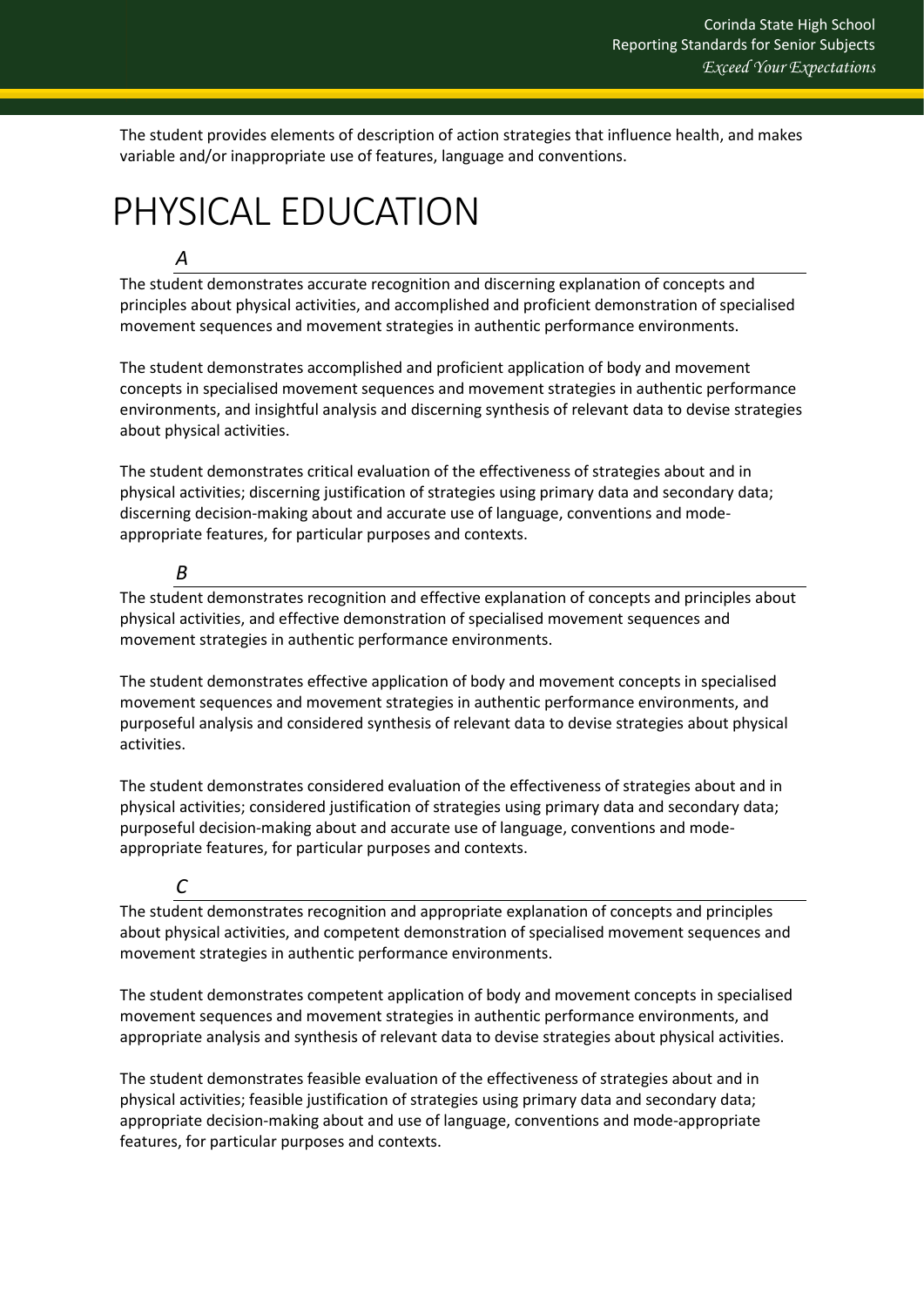### *D*

*E*

The student demonstrates variable recognition and superficial explanation of aspects of concepts and principles about physical activities, and variable or inaccurate demonstration of movement sequences and a movement strategy.

The student demonstrates variable or inaccurate application of body and movement concepts in some specialised movement sequences or movement strategies in authentic performance environments, and superficial analysis and synthesis of data to devise strategies about physical activities.

The student demonstrates superficial evaluation of the effectiveness of strategies about and in physical activities; superficial justification of aspects of strategies using data; variable decisionmaking about and use of language, conventions and mode-appropriate features.

The student demonstrates elements of recognition and superficial explanation of information about physical activities, and variable or inaccurate demonstration of isolated specialised movement sequences or movement strategies.

The student demonstrates variable or inaccurate application of body and movement concepts in specialised movement sequences or movement strategies, and explanation of data to devise strategies about physical activities.

The student demonstrates elements of description of strategies about and in physical activities, and makes variable and/or inappropriate use of language, conventions and features.

# <span id="page-12-0"></span>SPORT AND RECREATION

Exit standards are used to make judgments about students' exit result from a course of study. The standards are described in the same dimensions as the objectives of the syllabus. The standards describe how well students have achieved the objectives and are stated in the standards matrix. The following dimensions must be used:

- Dimension 1: Acquiring
- Dimension 2: Applying
- Dimension 3: Evaluating.

• Each dimension must be assessed in each unit, and each dimension is to make an equal contribution to the determination of an exit result.

# <span id="page-12-1"></span>ACCOUNTING

## *A*

The student demonstrates a thorough comprehension of accounting concepts, principles and processes. There is detailed and thorough application of accounting principles and processes to calculate, record, process and report financial data.

The student provides insightful analysis and discerning interpretation of financial data and information.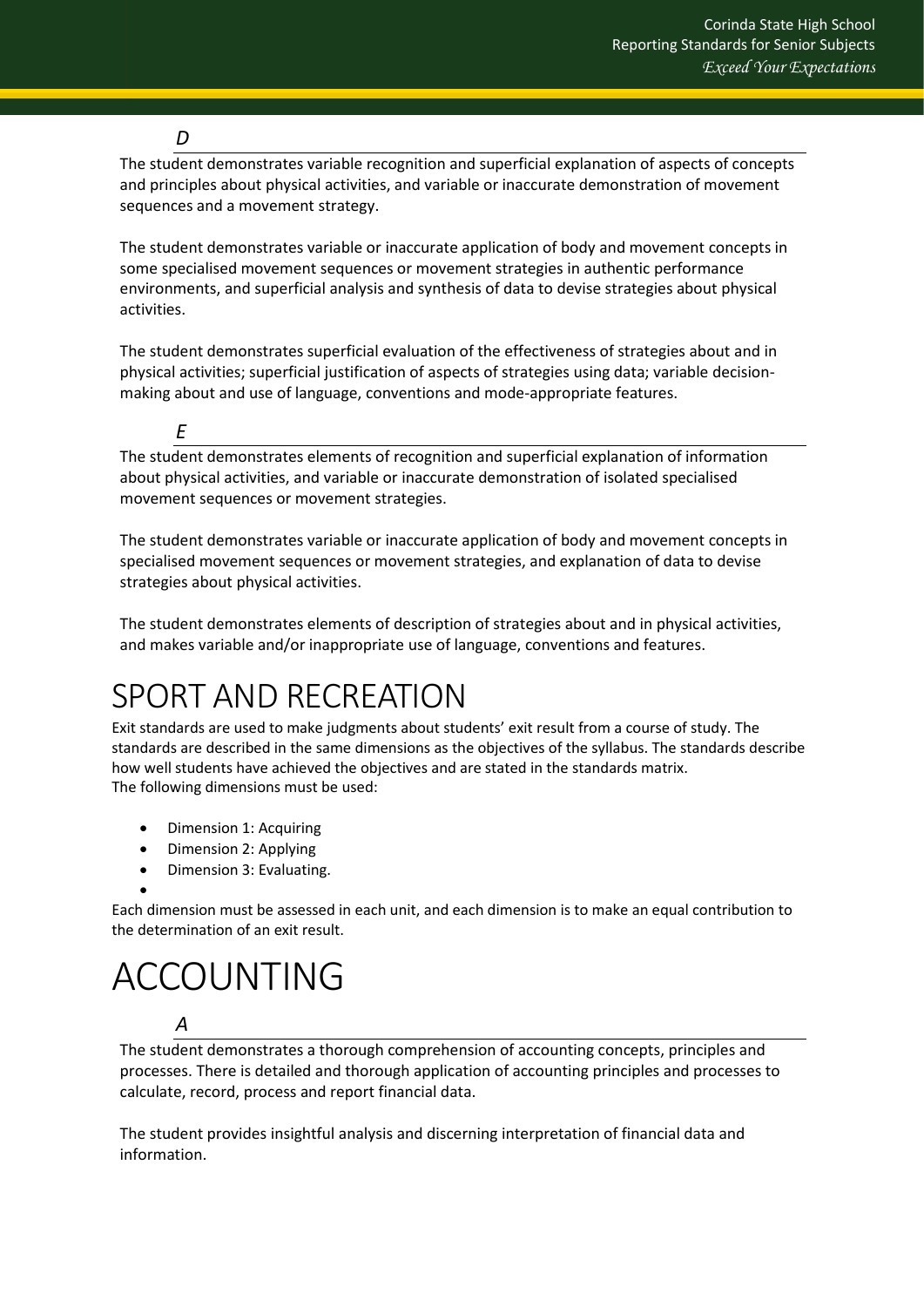The student demonstrates perceptive evaluation of accounting practices to make justified decisions and propose convincing recommendations to accounting contexts. Insightful synthesis is used to generate explicit and thorough solutions to solve accounting problems. Responses are created that communicate meaning using sophisticated language, with concise and logical sequencing and organisation of ideas and accomplished control of genre.

#### *B*

The student demonstrates a detailed comprehension of accounting concepts, principles and processes. There is effective application of accounting principles and processes to calculate, record, process and report financial data.

The student provides informed analysis and considered interpretation of financial data and information.

The student demonstrates effective evaluation of accounting practices to make informed decisions and propose valid recommendations to accounting contexts. Informed synthesis is used to generate relevant and effective solutions to solve accounting problems. Responses are created that communicate meaning using purposeful language, with logical sequencing and organisation of ideas and considerable control of genre.

### *C*

The student demonstrates an adequate comprehension of accounting concepts, principles and processes. There is routine application of accounting principles and processes to calculate, record, process and report financial data.

The student provides appropriate analysis and interpretation of financial data and information. The student demonstrates routine evaluation of accounting practices to make plausible decisions and propose recommendations to accounting contexts. Appropriate synthesis is used to generate adequate solutions to solve accounting problems. Responses are created that communicate meaning using suitable language, with essential sequencing and organisation of ideas and sufficient control of genre.

## *D*

The student demonstrates a rudimentary comprehension of accounting concepts, principles and processes. There is inconsistent application of accounting principles and processes to calculate, record, process and report financial data.

The student provides inconsistent analysis and superficial interpretation of financial data and information.

The student demonstrates rudimentary evaluation of accounting practices with inconsistent decisions and/or narrow recommendations. Partial synthesis is used to generate narrow and inconsistent solutions to solve accounting problems. Responses are created that communicate meaning using rudimentary language, with inappropriate sequencing and organisation of ideas and partial control of genre.

## *E*

The student demonstrates a fragmented comprehension of accounting concepts, principles or processes. There is partial application of accounting principles and processes to inaccurately and inappropriately calculate, record, process or report financial data.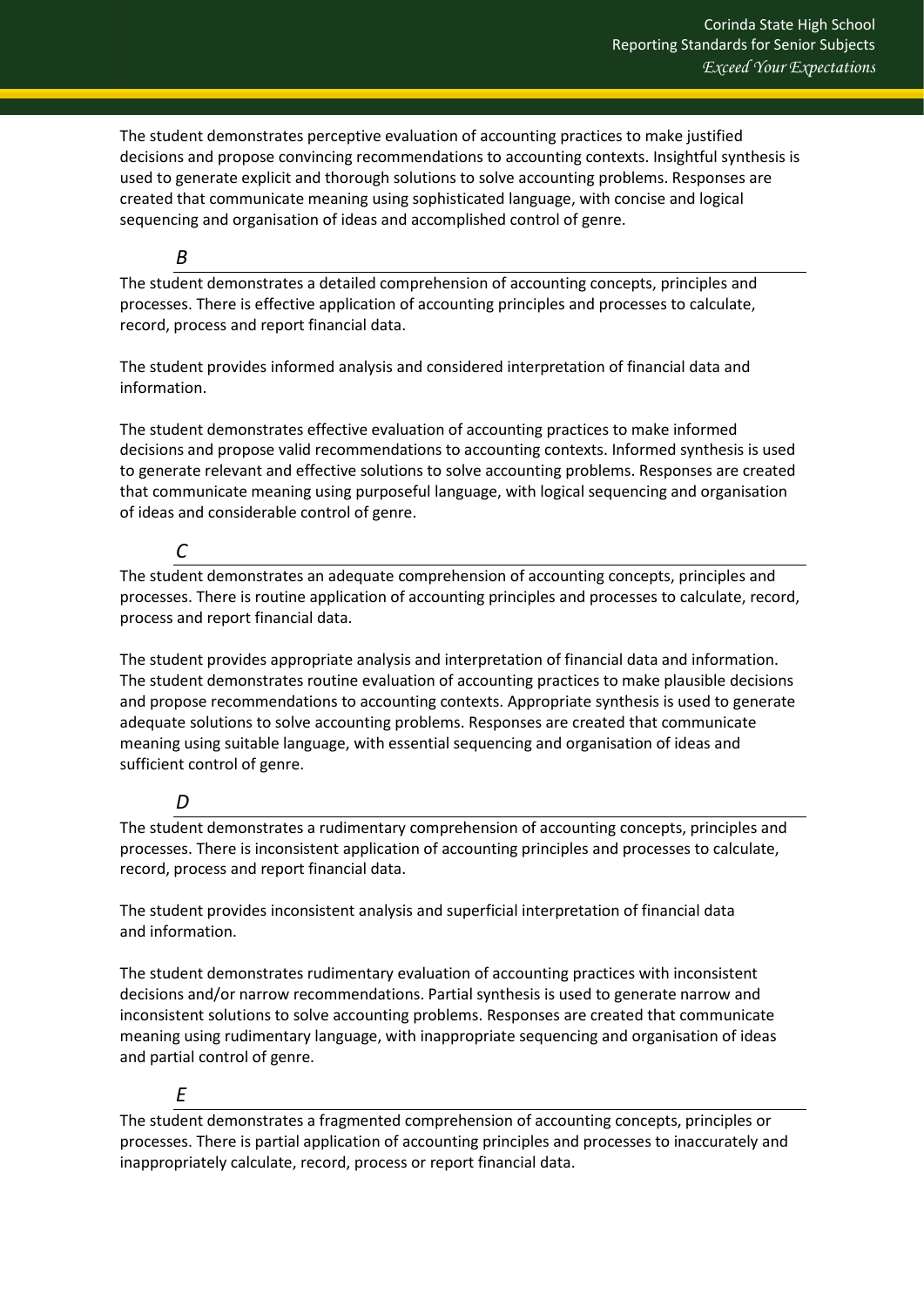The student provides partial interpretation of financial data and information.

The student provides inaccurate and irrelevant decisions or recommendations relating to accounting practices. Cursory synthesis is used to generate inaccurate solutions to solve accounting problems. Responses are created that communicate meaning using fragmented language and sequencing or organisation of ideas.

# <span id="page-14-0"></span>ANCIENT HISTORY

# *A*

The student demonstrates thorough comprehension of terms, concepts and issues to develop an understanding of the past. Historical questions are devised and research conducted through framing nuanced key inquiry questions and sub-questions to select evidence from primary and secondary sources that offer different perspectives.

The student analyses evidence from historical sources to show discerned understanding by identifying, examining and explaining features of evidence. Synthesis of evidence from historical sources is used to form a sophisticated historical argument and justify insightful decisions. The student demonstrates evaluation of evidence from historical sources to make discerning judgments that are well-reasoned and corroborated. Communication of historical ideas and arguments is succinct and logical, is characterised by using ethical scholarship, and has minimal spelling, grammar and punctuation errors.

### *B*

The student demonstrates detailed comprehension of terms, concepts and issues to develop an understanding of the past. Historical questions are devised and research conducted through framing a key inquiry question and sub-questions to select evidence from primary and secondary sources that offer perspectives.

The student analyses evidence from historical sources to show reasoned understanding by identifying, examining and explaining features of evidence. Synthesis of evidence from historical sources is used to form a considered historical argument and justify credible decisions. The student demonstrates evaluation of evidence from historical sources to make effective judgments that are reasoned and corroborated. Communication of historical ideas and arguments is clear, is characterised by using ethical scholarship, and has few spelling, grammar and punctuation errors.

#### *C*

The student demonstrates appropriate comprehension of terms, concepts and issues to develop an understanding of the past. Historical questions are devised and adequate use of research is conducted through framing a key inquiry question and relevant sub-questions to select evidence from primary or secondary sources that provide perspectives.

The student analyses evidence from historical sources to show understanding by identifying, examining and explaining features of evidence. Synthesis of evidence from historical sources is used to form a basic historical argument and justify reasonable decisions.

The student demonstrates evaluation of evidence from historical sources to make adequate judgments that are appropriate and corroborated. Communication of historical ideas and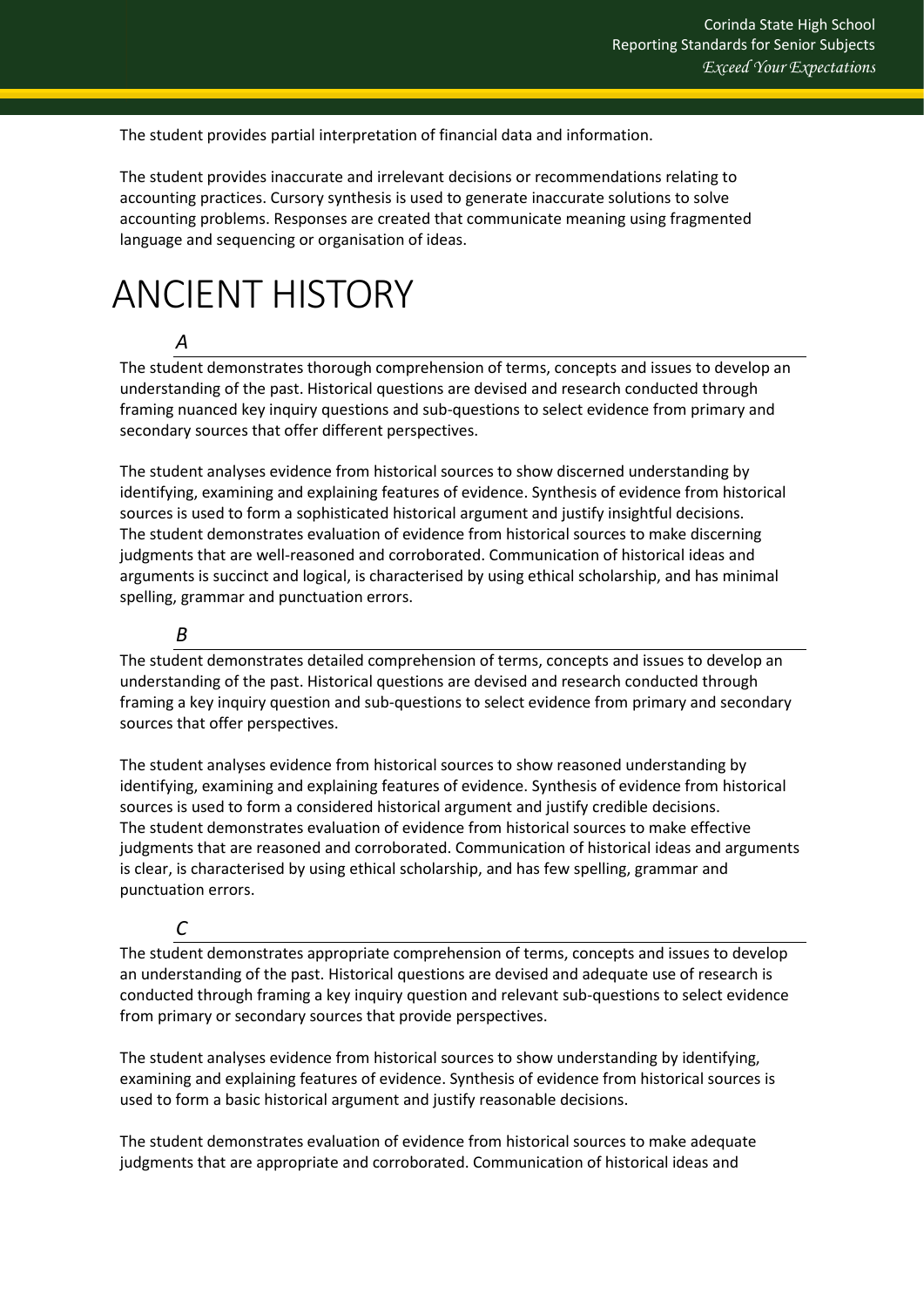arguments is characterised by using ethical scholarship, and has some spelling, grammar and punctuation errors.

*D*

The student demonstrates partial comprehension of terms, concepts and issues to develop some understanding of the past. Some use of research is conducted through framing a key inquiry question to select evidence from sources that provide a perspective.

The student identifies and examines evidence from historical sources to show partial understanding of features of evidence. Synthesis of evidence from sources is used to form a cursory historical argument and partial decisions.

The student demonstrates evaluation of evidence from historical sources to make inconsistent judgments. Communication of historical ideas and arguments has significant spelling, grammar and punctuation errors.

#### *E*

The student demonstrates fragmented comprehension of terms, concepts and issues to develop a superficial understanding of the past. Questions are often unclear or irrelevant and rudimentary information is located in sources.

The student identifies evidence from historical sources to show a superficial understanding of features of evidence. Synthesis of evidence from sources is used to form a rudimentary historical argument and fragmentary decisions.

The student makes a sporadic evaluation of evidence from sources to make statements that are vague or superficial. Communication of historical ideas and arguments has frequent spelling, grammar and punctuation errors.

# <span id="page-15-0"></span>**ECONOMICS**

#### *A*

The student demonstrates accurate and detailed comprehension of a significant range of economic concepts, principles and models, using sophisticated economic terminology. The student selects a discerning variety of data and economic information, with accurate and systematic acknowledgment of sources. There is a comprehensive analysis of economic issues with considerable complexity and discerning use of data and economic information to support the analysis.

The student evaluates economic outcomes demonstrating discerning synthesis, perceptive conclusions and decisions with critical economic reasoning. They create responses that communicate economic meaning through sophisticated control of language conventions and genre, concise expression and accomplished use of diagrammatic and statistical forms.

#### *B*

The student demonstrates considerable comprehension of a substantial range of economic concepts, principles and models, using effective economic terminology.

The student selects an effective variety of data and economic information, with a system of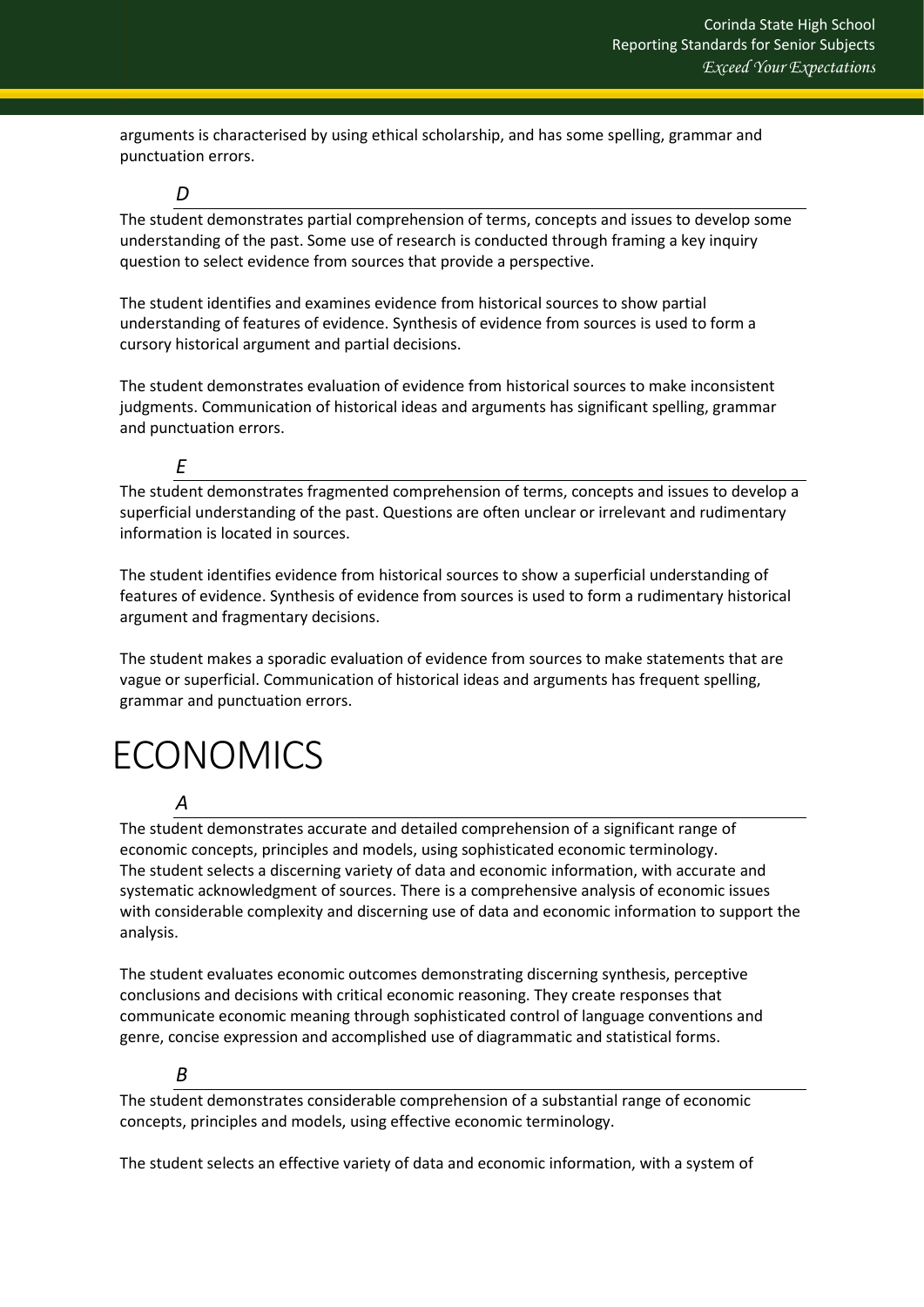acknowledging sources. There is considerable analysis of economic issues with some complexity and effective use of data and economic information to support the analysis.

The student evaluates economic outcomes demonstrating purposeful synthesis, effective conclusions and decisions with detailed economic reasoning. They create responses that communicate economic meaning through substantial control of language conventions and genre, and effective use of diagrammatic and statistical forms.

*C*

The student demonstrates sufficient comprehension of a range of relevant economic concepts, principles and models, using adequate economic terminology.

The student selects a range of data and economic information, and uses a basic system of acknowledging sources. There is adequate analysis of economic issues and sufficient use of data and economic information to support the analysis.

The student evaluates economic outcomes demonstrating adequate synthesising skills, reasonable conclusions and decisions, with feasible economic reasoning. They create responses that communicate economic meaning through adequate language conventions and genre, and some use of diagrammatic and statistical forms.

## *D*

The student demonstrates a partial comprehension of economic concepts, principles and models, with few uses of economic terminology.

The student selects a narrow range of data and economic information with a partial acknowledgment of sources. There are obvious descriptions of economic issues and a narrow use of data or economic information to support an analysis.

The student evaluates using superficial judgments of economic outcomes with some reasons. They create responses that superficially communicate economic meaning through partial control of language conventions and genre.

*E*

The student identifies aspects of economic concepts, principles and/or models. The student selects unrelated or irrelevant data and economic information. There are aspects of analysis provided in statements about economic issues.

The student shows aspects of evaluation in opinions or statements attempting to judge economic outcomes. They create responses that impede the communication of economic meaning through an inconsistent use of language conventions and genre.

# <span id="page-16-0"></span>GEOGRAPHY

# *A*

The student demonstrates in-depth explanations of geographical processes and accurate comprehension of geographical patterns.

The student demonstrates discerning selection of data and information and astute interpretations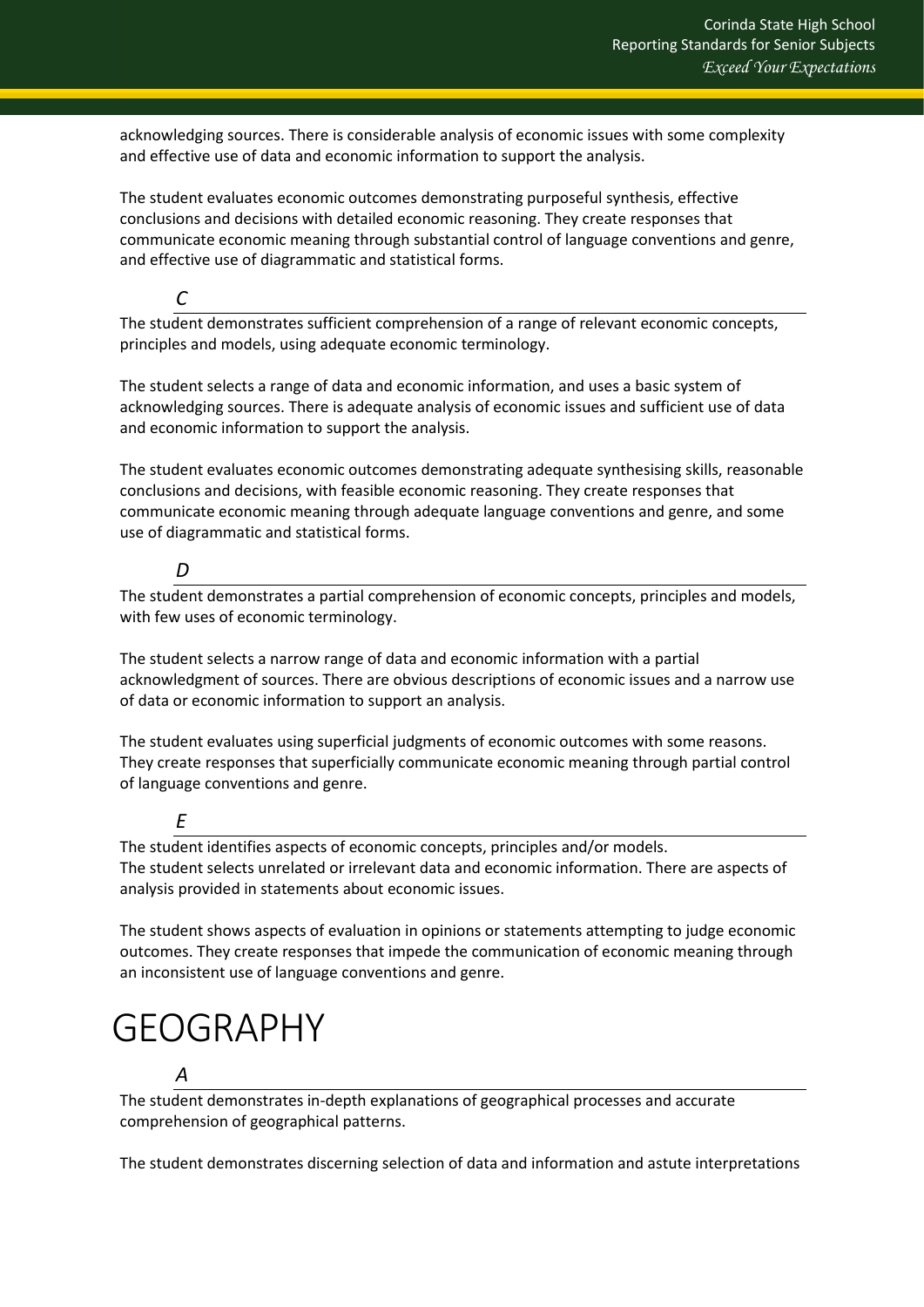and inferences that explain how patterns, trends and relationships represent geographical challenges; sophisticated extrapolations to make generalisations about impacts of geographic challenges.

The student demonstrates insightful synthesis to propose convincing action/s that are justified. Geographical understanding is communicated through proficient transformation and representation of geographical data and information in sophisticated cartographic and graphic forms, and accomplished use of geographical terminology, referencing and the conventions of communication to produce fluent texts.

*B*

The student demonstrates clear explanations of geographical processes and accurate comprehension of geographical patterns.

The student demonstrates considered selection of data and information and coherent interpretations and inferences that explain how patterns, trends and relationships represent geographical challenges; effective extrapolations to make generalisations about impacts of geographic challenges.

The student demonstrates coherent synthesis to propose credible action/s that are informed. Geographical understanding is communicated through competent transformation and representation of geographical data and information in purposeful cartographic and graphic forms, and considered use of geographical terminology, referencing and the conventions of communication.

*C*

The student demonstrates fundamental explanations of geographical processes and adequate comprehension of geographical patterns.

The student demonstrates appropriate selection of data and information and basic interpretations and inferences that explain how patterns, trends and relationships represent geographical challenges; sufficient extrapolations to make generalisations about impacts of geographic challenges.

The student demonstrates elementary synthesis to propose action/s. Geographical understanding is communicated through adequate transformation and representation of geographical data and information in simple cartographic and graphic forms, and appropriate use of geographical terminology, referencing and the conventions of communication.

# *D*

The student demonstrates elementary explanations of geographical processes and rudimentary comprehension of geographical patterns.

The student demonstrates narrow selection of data and information and superficial interpretations and inferences that explain how patterns, trends and relationships represent geographical challenges; cursory extrapolations to make generalisations about impacts of geographic challenges.

The student proposes action/s that are vague or unclear. Geographical understanding is communicated through minimal transformation and representation of geographical data and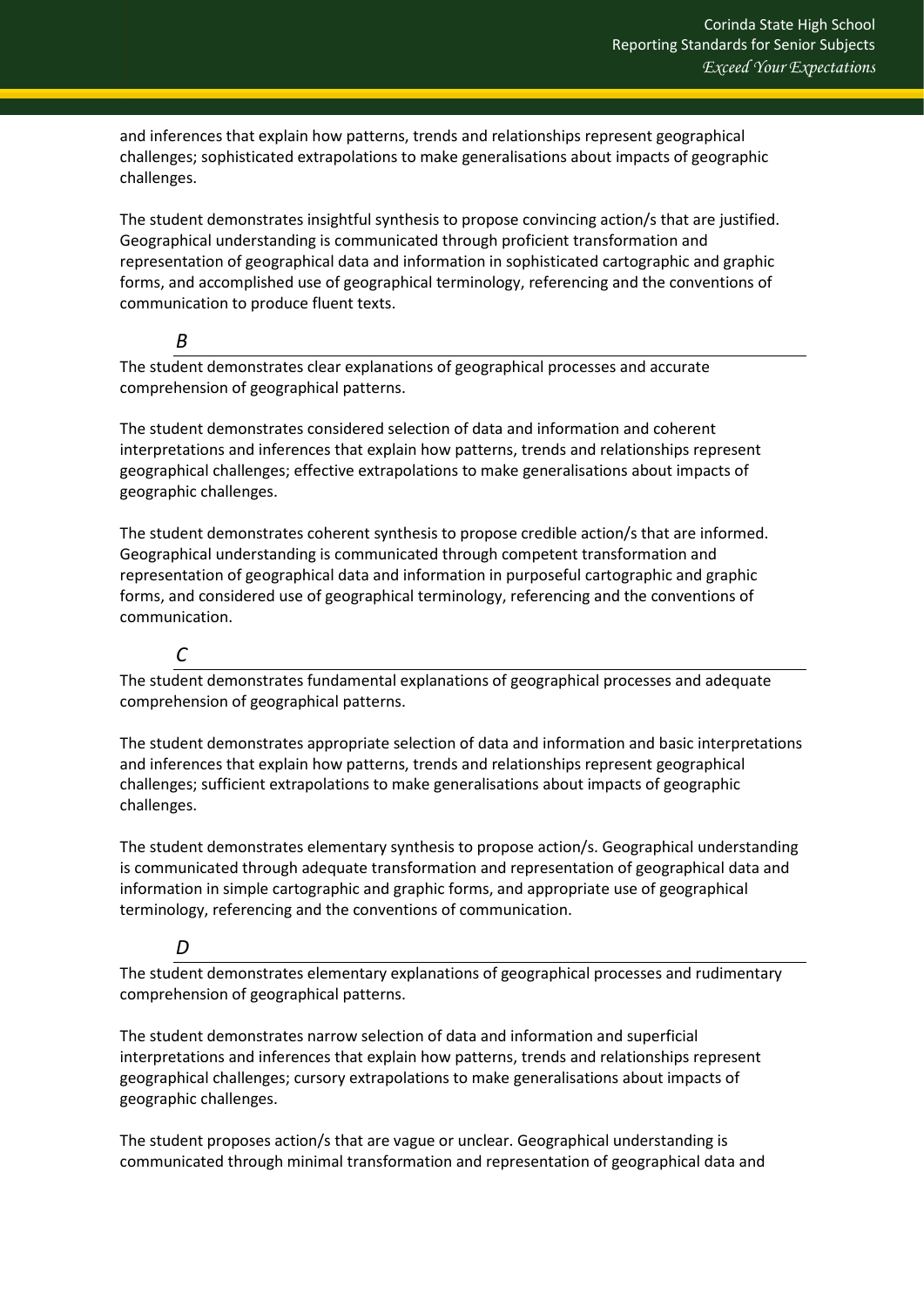information in cartographic and graphic forms, and inconsistent use of geographical terminology, referencing and the conventions of communication.

The student demonstrates unclear explanations of geographical processes and partial comprehension of geographical patterns.

The student demonstrates unclear interpretations and inference that explain how patterns, trends and relationships represent geographical challenges.

The student demonstrates elements of synthesis to propose action/s. Geographical understanding is communicated through disjointed transformation and representation of geographical data and information in cartographic and graphic forms, and unclear use of geographical terminology, referencing and the conventions of communication.

# <span id="page-18-0"></span>LEGAL STUDIES

# *A*

*E*

The student demonstrates accurate and detailed comprehension of a significant range of legal concepts, principles and processes, using sophisticated legal terminology.

The student provides a discerning selection of a wide variety of relevant legal information and acknowledges sources accurately and systematically. The analysis of legal issues demonstrates sophisticated application of legal concepts, principles and processes to determine their nature and scope, and perceptive examination of viewpoints and consequences.

The student evaluates legal situations by discerningly making decisions and proposing recommendation/s, using critical legal reasoning. They create responses that communicate meaning through concise and accomplished control of language conventions and genre.

## *B*

The student demonstrates considerable comprehension of a substantial range of legal concepts, principles and processes, using effective legal terminology.

The student provides an effective selection of a wide variety of relevant legal information and acknowledges sources systematically. The analysis of legal issues demonstrates detailed application of legal concepts, principles and processes to determine their nature and scope, and effective examination of viewpoints and consequences.

The student evaluates legal situations by effectively making decisions and proposing recommendation/s, using purposeful legal reasoning. They create responses that communicate meaning through considerable control of language conventions and genre.

# *C*

The student demonstrates sufficient comprehension of a range of legal concepts, principles and processes, using adequate legal terminology.

The student provides a selection of a variety of relevant legal information and acknowledges sources. The analysis of legal issues demonstrates suitable application of legal concepts, principles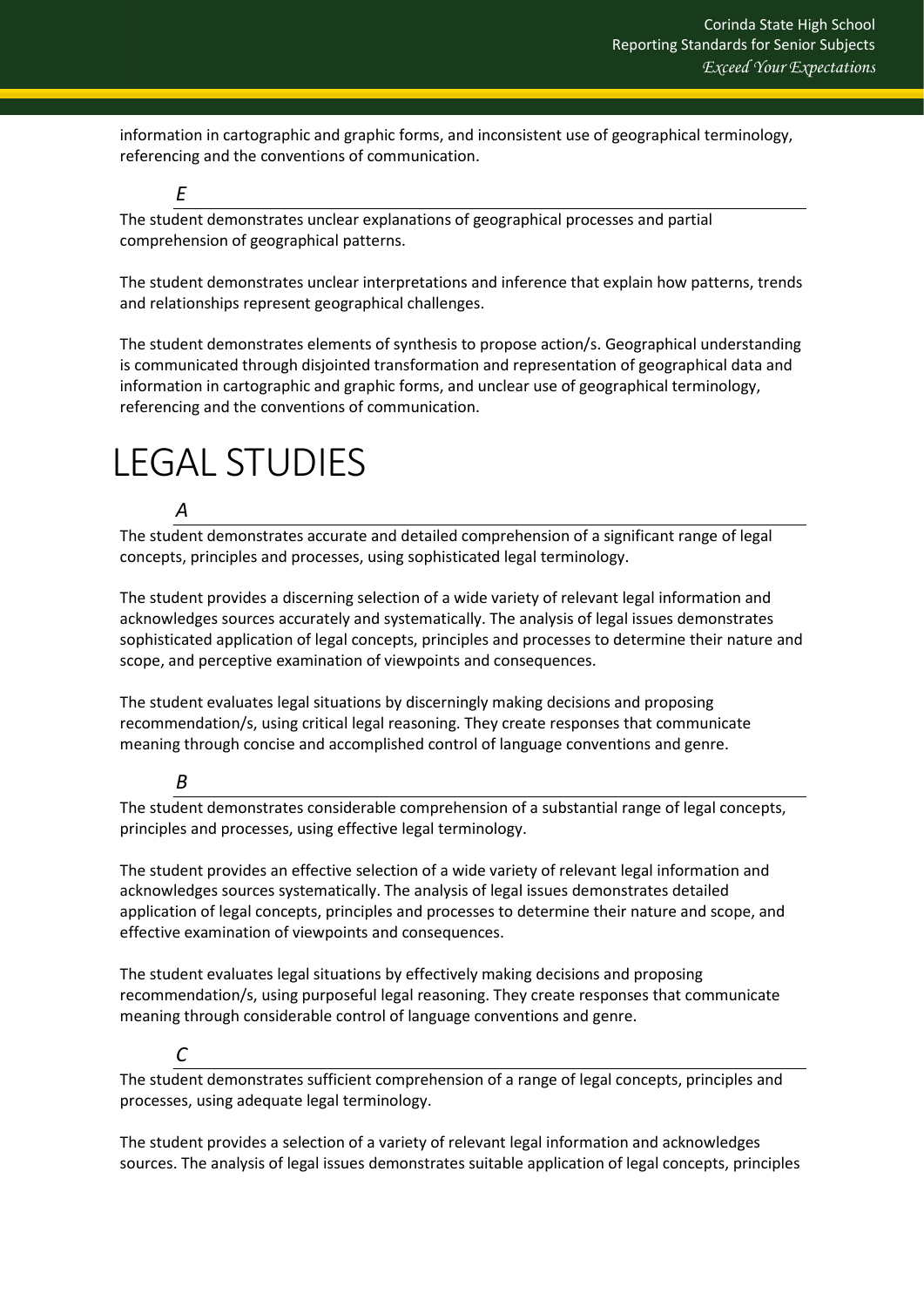and processes to determine their nature and scope, and adequate examination of viewpoints and consequences.

The student evaluates legal situations by adequately making decisions and proposing recommendation/s, using feasible legal reasoning. They create responses that communicate meaning through sufficient control of language conventions and genre.

#### *D*

The student demonstrates partial comprehension of legal concepts, principles and/or processes, with few uses of legal terminology.

The student provides a selection of a narrow range of legal information and partially acknowledges sources. There is superficial analysis of legal issues evident in rudimentary descriptions and a partial examination of viewpoints and consequences.

The student evaluates legal situations by making obvious decisions and/or recommendation/s, using some reasons. They create responses that superficially communicate meaning through partial control of language conventions and genre.

#### *E*

The student identifies aspects of legal concepts, principles and/or processes. The student selects unrelated or irrelevant legal information from sources. There are aspects of analysis provided in statements about legal issues.

The student shows aspects of evaluation using broad statements and/or personal opinions about the legal situation. They create responses that impede the communication of meaning through inconsistent use of language conventions.

# <span id="page-19-0"></span>MODERN HISTORY

#### *A*

The student demonstrates thorough comprehension of terms, concepts and issues to develop an understanding of the past. Historical questions are devised and research conducted through framing nuanced key inquiry questions and sub-questions to select evidence from primary and secondary sources that offer different perspectives.

The student analyses evidence from historical sources to show discerned understanding by identifying, examining and explaining features of evidence. Synthesis of evidence from historical sources is used to form a sophisticated historical argument and justify insightful decisions.

The student demonstrates evaluation of evidence from historical sources to make discerning judgments that are well-reasoned and corroborated. Communication of historical ideas and arguments is succinct and logical, is characterised by using ethical scholarship, and has minimal spelling, grammar and punctuation errors.

## *B*

The student demonstrates detailed comprehension of terms, concepts and issues to develop an understanding of the past. Historical questions are devised and research conducted through framing a key inquiry question and sub-questions to select evidence from primary and secondary sources that offer perspectives.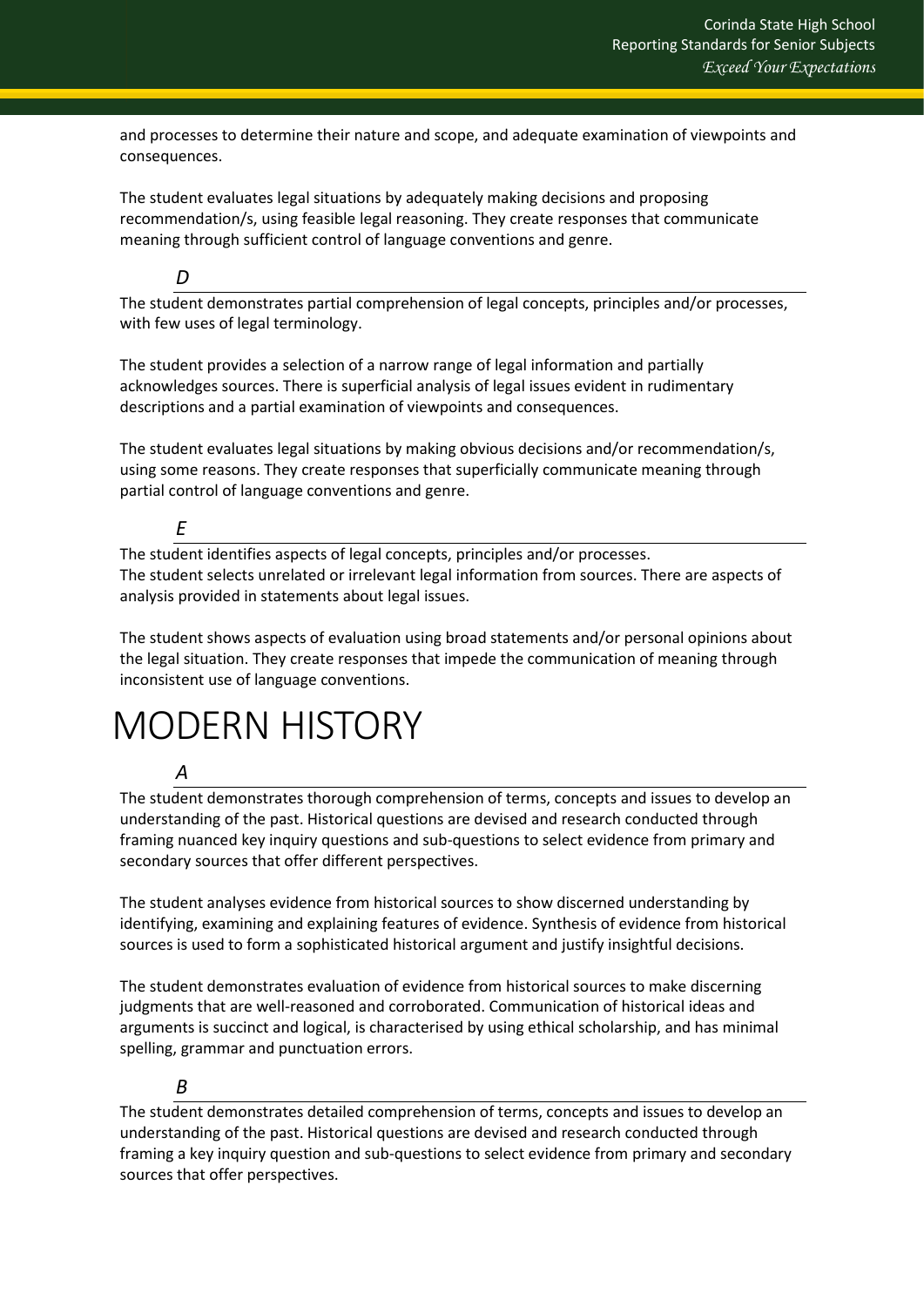The student analyses evidence from historical sources to show reasoned understanding by identifying, examining and explaining features of evidence. Synthesis of evidence historical from sources is used to form a considered historical argument and justify credible decisions.

The student demonstrates evaluation of evidence from historical sources to make effective judgments that are reasoned and corroborated. Communication of historical ideas and arguments is clear and is characterised by using ethical scholarship, and has few spelling, grammar and punctuation errors.

*C*

The student demonstrates appropriate comprehension of terms, concepts and issues to develop an understanding of the past. Historical questions are devised and adequate use of research is conducted through framing a key inquiry question and relevant sub-questions to select evidence from primary or secondary sources that provide perspectives.

The student analyses evidence from historical sources to show understanding by identifying, examining and explaining features of evidence. Synthesis of evidence from historical sources is used to form a basic historical argument and justify reasonable decisions.

The student demonstrates evaluation of evidence from historical sources to make adequate judgments that are appropriate and corroborated. Communication of historical ideas and arguments is characterised by using ethical scholarship, and has some spelling, grammar and punctuation errors.

*D*

The student demonstrates partial comprehension of terms, concepts and issues to develop some understanding of the past. Some use of research is conducted through framing a key inquiry question to select evidence from sources that provide a perspective.

The student identifies and examines evidence from historical sources to show partial understanding of features of evidence. Synthesis of evidence from sources is used to form a cursory historical argument and partial decisions.

The student demonstrates evaluation of evidence from historical sources to make inconsistent judgments. Communication of historical ideas and arguments and has significant spelling, grammar and punctuation errors.

# *E*

The student demonstrates fragmented comprehension of terms, concepts and issues to develop a superficial understanding of the past. Questions are often unclear or irrelevant and rudimentary information is located in sources.

The student identifies evidence from historical sources to show a superficial understanding of features of evidence. Synthesis of evidence from sources is used to form a rudimentary historical argument and fragmentary decisions.

The student makes a sporadic evaluation of evidence from sources to make statements that are vague or superficial. Communication of historical ideas and arguments has frequent spelling, grammar and punctuation errors.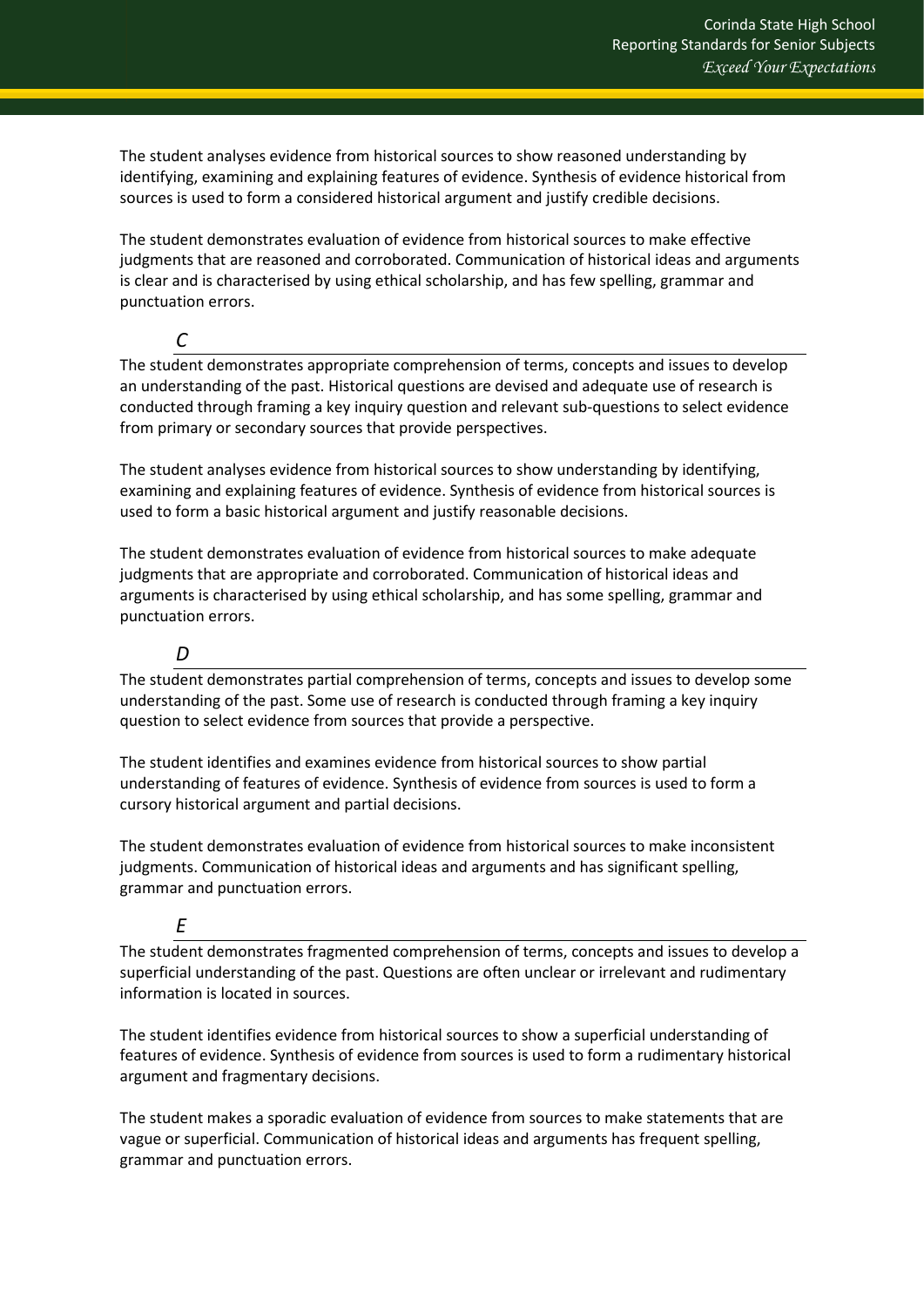# <span id="page-21-0"></span>PHILOSOPHY AND REASON

#### *A*

The student demonstrates an astute understanding of meaning as demonstrated by employing terminology related to philosophy and reason appropriately. Detailed accurate descriptions of concepts, methods, principles and theories are provided, with explanations of significant relationships correct in key aspects.

The student provides a detailed and informed interpretation of significant ideas and information, with accurate and thorough deconstruction of relevant arguments. Insightful analysis of relationships within and between philosophical ideas, arguments and theories is evident.

The student demonstrates a coherent and thorough synthesis of ideas and information, with all key aspects considered and resolved. Insightful and justified evaluation of claims and arguments inherent in philosophical theories, views and ideas is evident through the effective use of relevant and well-chosen criteria. Communication of philosophical ideas and arguments is succinct, and logical, with adherence to genre, language and recognised referencing conventions.

### *B*

The student demonstrates a substantial understanding of meaning by employing most terminology related to philosophy and reason appropriately. Detailed descriptions of concepts, methods, principles and theories are provided, with explanations of relationships correct in most key aspects.

The student provides an interpretation of significant ideas and information, with a considered deconstruction of relevant arguments. Analysis of most relationships within and between philosophical ideas, arguments and theories has few significant inaccuracies.

The student demonstrates substantial synthesis of ideas and information, with most key aspects considered and resolved. Justified evaluation of claims and arguments inherent in philosophical theories, views and ideas is evident through the use of relevant and appropriate criteria. Communication of philosophical ideas and arguments is clear and logical, with few errors in genre, language and referencing conventions.

# *C*

The student demonstrates a basic understanding of meaning by employing terminology related to philosophy and reason. Descriptions of concepts, methods, principles and theories are provided, but with some explanations of relationships having inaccuracies and/or missing information. The student provides an interpretation of ideas, with partial deconstruction of relevant arguments. Analysis of relationships within and between philosophical ideas, arguments and theories has some inaccuracies, missing information and/or overlooks key issues.

The student demonstrates a partial synthesis of ideas and information, with some key aspects considered and resolved. Evaluation of claims and arguments inherent in philosophical theories, views and ideas is evident through the use of appropriate criteria, but some significant criteria are overlooked. Communication of philosophical ideas and arguments is characterised by some errors in genre, language and referencing conventions.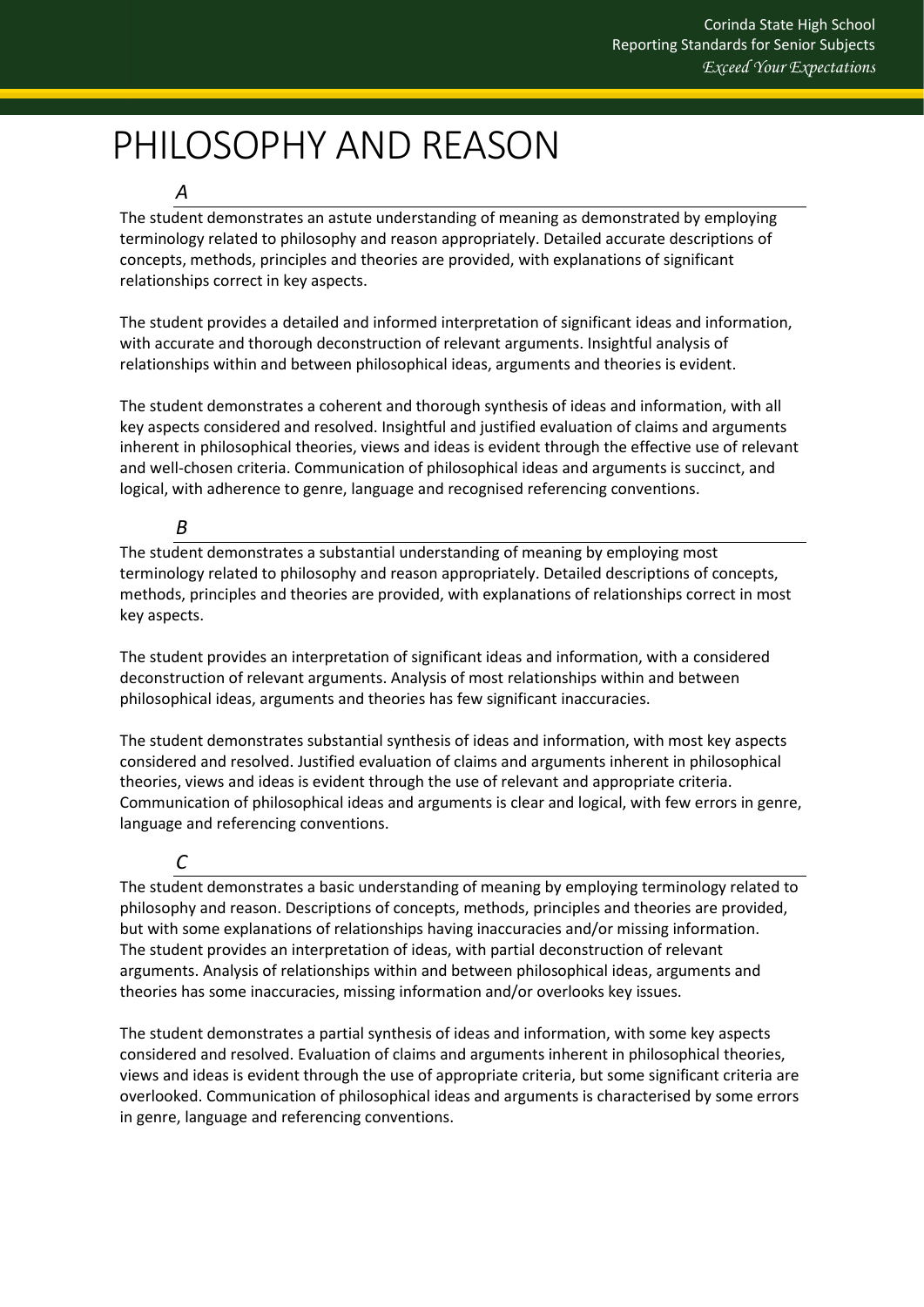### *D*

The student uses terminology related to philosophy and reason, but descriptions of concepts, methods, principles, theories and explanations of relationships have significant inaccuracies and/or key aspects are omitted.

The student provides a simplistic interpretation of ideas and information, with an ineffective deconstruction of relevant arguments. Analysis of relationships is also simplistic with key issues omitted or significant inaccuracies.

The student demonstrates a superficial synthesis of ideas and information. Evaluation of claims and arguments inherent in philosophical theories, views and ideas is also superficial with unclear or simplistic criteria used. Communication of philosophical ideas and arguments is characterised by significant errors in genre, language and referencing conventions.

*E* 

The student uses some terminology related to philosophy and reason, but descriptions and explanations are missing many key aspects and have significant inaccuracies.

The student provides a simplistic interpretation of basic ideas and information, with deconstruction of arguments that is ineffective as many key issues are omitted and there are significant inaccuracies.

The student makes statements on philosophical theories, views and ideas, with simplistic criteria chosen or not evident. Communication of philosophical ideas and arguments is characterised by frequent and/or significant errors in genre, language and referencing conventions.

# <span id="page-22-0"></span>BUSINESS STUDIES

Exit standards are used to make judgments about students' exit result from a course of study. The standards are described in the same dimensions as the objectives of the syllabus. The standards describe how well students have achieved the objectives and are stated in the standards matrix. The following dimensions must be used:

- Dimension 1: Knowing and understanding
- Dimension 2: Analysing and applying
- Dimension 3: Planning and evaluating.

Each dimension must be assessed in each unit, and each dimension is to make an equal contribution to the determination of an exit result.

# <span id="page-22-1"></span>SOCIAL AND COMMUNITY STUDIES

Exit standards are used to make judgments about students' exit results from a course of study. The standards are described in the same dimensions as the objectives of the syllabus. The standards describe how well students have achieved the objectives and are stated in the standards matrix. The following dimensions must be used:

- Dimension 1: Knowing and understanding
- Dimension 2: Applying and examining
- Dimension 3: Producing and evaluating.

Each dimension must be assessed in each unit and each dimension is to make an equal contribution to the determination of exit results.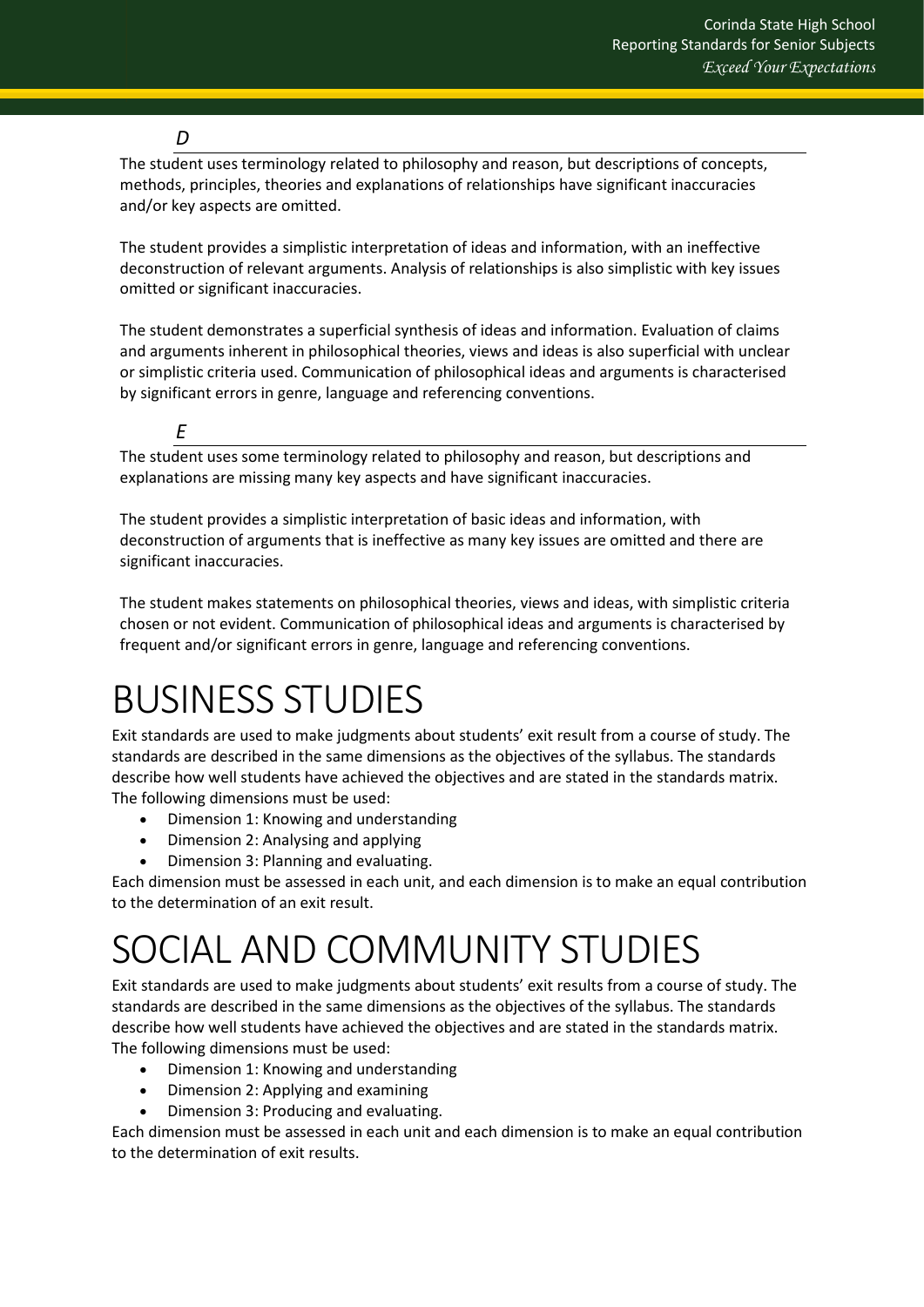# <span id="page-23-0"></span>CHINESE

#### *A*

The student, in responding to texts in a range of contexts, demonstrates thorough comprehension of information, ideas, opinions and experiences in Chinese. Tone, purpose, context and audience are identified to infer valid and justifiable meaning, values and attitudes. Discerning analysis and evaluation of information and ideas are developed to draw valid conclusions with wellsubstantiated justification of opinions, ideas and perspectives.

The student, in creating texts in a range of contexts, demonstrates a discerning application of knowledge of language elements, structures and textual conventions to create texts that convey meaning appropriate to context, purpose, audience and cultural conventions. Information and language elements are structured, sequenced and synthesised to convey well-justified opinions, perspectives and ideas in Chinese.

The student, in exchanging meaning, demonstrates the use of strategies to maintain communication, demonstrating effective and contextually appropriate Chinese language.

## *A*

The student, in responding to texts in a range of contexts, demonstrates an effective comprehension of information, ideas, opinions and experiences in Chinese. Tone, purpose, context and audience are identified to infer meaning, values and attitudes. Appropriate analysis and evaluation of information and ideas are developed to draw conclusions with justification of opinions, ideas and perspectives.

The student, in creating texts in a range of contexts, demonstrates an effective application of knowledge of language elements, structures and textual conventions to create texts that convey meaning appropriate to context, purpose and audience. Information and language elements are structured, sequenced and synthesised to convey opinions, perspectives and ideas in Chinese. The student, in exchanging meaning, demonstrates the use of strategies to maintain communication, demonstrating contextually appropriate Chinese language.

#### *C*

The student, in responding to texts in a range of contexts, demonstrates comprehension of information, ideas, opinions and experiences in Chinese. Tone, purpose, context and audience are identified to infer some meaning, values and attitudes. Analysis and evaluation of relevant information and ideas are developed to draw conclusions with some justification of opinions, ideas and perspectives.

The student, in creating texts in a range of contexts, demonstrates application of knowledge of language elements, structures and textual conventions to create texts that convey some meaning appropriate to context, purpose and audience. Information and language elements are structured, sequenced and synthesised to convey opinions, perspectives and ideas in Chinese.

The student, in exchanging meaning, demonstrates the use of some strategies to maintain communication, demonstrating contextually appropriate Chinese language.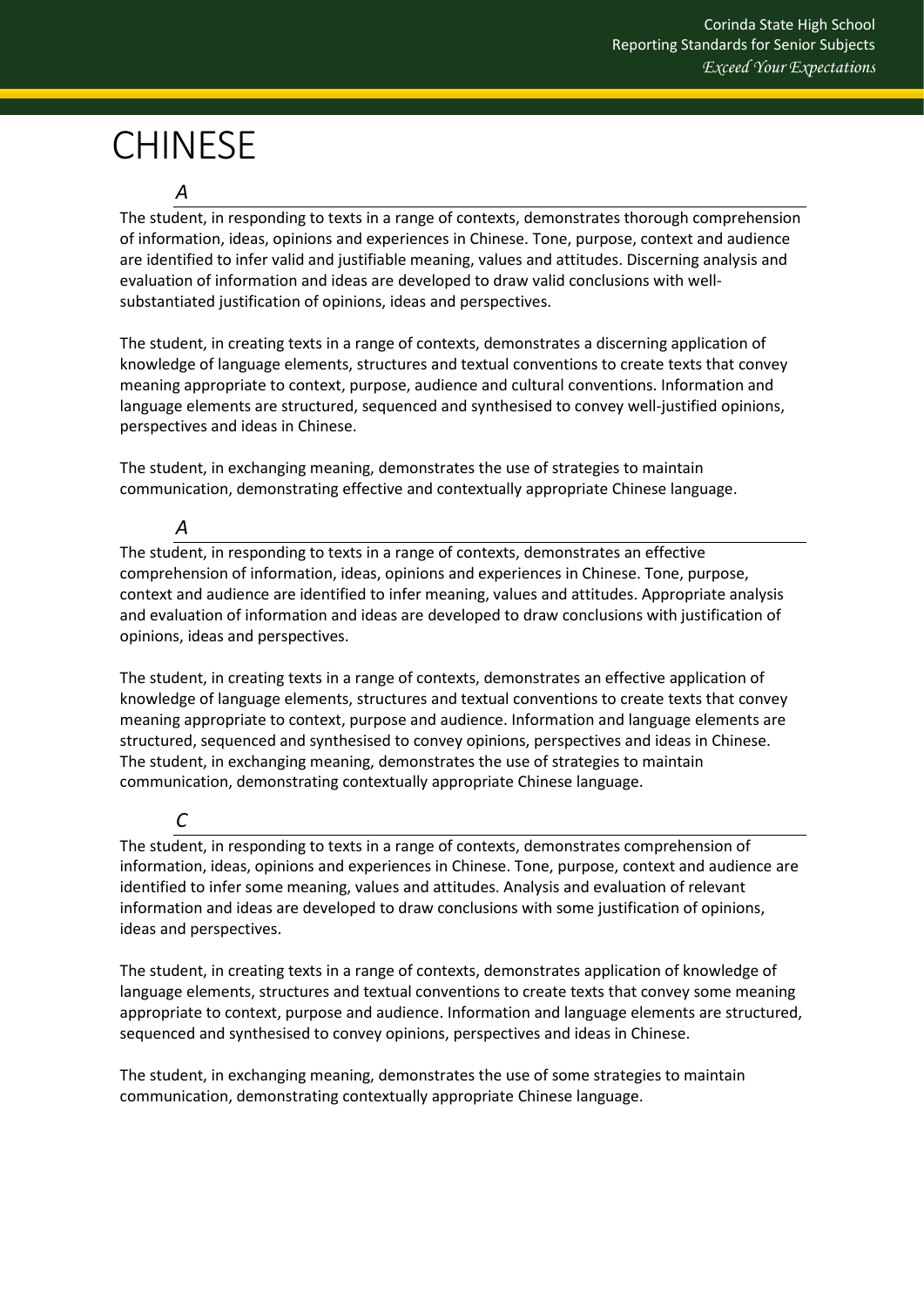# *D*

The student, in responding to and creating texts in a range of contexts, demonstrates partial comprehension of Chinese to understand obvious information and ideas. Some context and audience identified to draw conclusions. Knowledge of Chinese language elements, structures and textual conventions is applied to create texts that convey fragmented meaning.

### *E*

The student, in responding to and creating texts in a range of contexts, demonstrates fragmented understanding of information in Chinese, and fragmented application of knowledge of Chinese language elements, structures and textual conventions.

# <span id="page-24-0"></span>FRENCH

### *A*

The student, in responding to texts in a range of contexts, demonstrates thorough comprehension of information, ideas, opinions and experiences in French. Tone, purpose, context and audience are identified to infer valid and justifiable meaning, values and attitudes. Discerning analysis and evaluation of information and ideas are developed to draw valid conclusions with wellsubstantiated justification of opinions, ideas and perspectives.

The student, in creating texts in a range of contexts, demonstrates a discerning application of knowledge of language elements, structures and textual conventions to create texts that convey meaning appropriate to context, purpose, audience and cultural conventions. Information and language elements are structured, sequenced and synthesised to convey well-justified opinions, perspectives and ideas in French.

The student, in exchanging meaning, demonstrates the use of strategies to maintain communication, demonstrating effective and contextually appropriate French language.

#### *B*

The student, in responding to texts in a range of contexts, demonstrates an effective comprehension of information, ideas, opinions and experiences in French. Tone, purpose, context and audience are identified to infer meaning, values and attitudes. Appropriate analysis and evaluation of information and ideas are developed to draw conclusions with justification of opinions, ideas and perspectives.

The student, in creating texts in a range of contexts, demonstrates an effective application of knowledge of language elements, structures and textual conventions to create texts that convey meaning appropriate to context, purpose and audience. Information and language elements are structured, sequenced and synthesised to convey opinions, perspectives and ideas in French. The student, in exchanging meaning, demonstrates the use of strategies to maintain communication, demonstrating contextually appropriate French language.

## *C*

The student, in responding to texts in a range of contexts, demonstrates comprehension of information, ideas, opinions and experiences in French. Tone, purpose, context and audience are identified to infer some meaning, values and attitudes. Analysis and evaluation of relevant information and ideas are developed to draw conclusions with some justification of opinions, ideas and perspectives.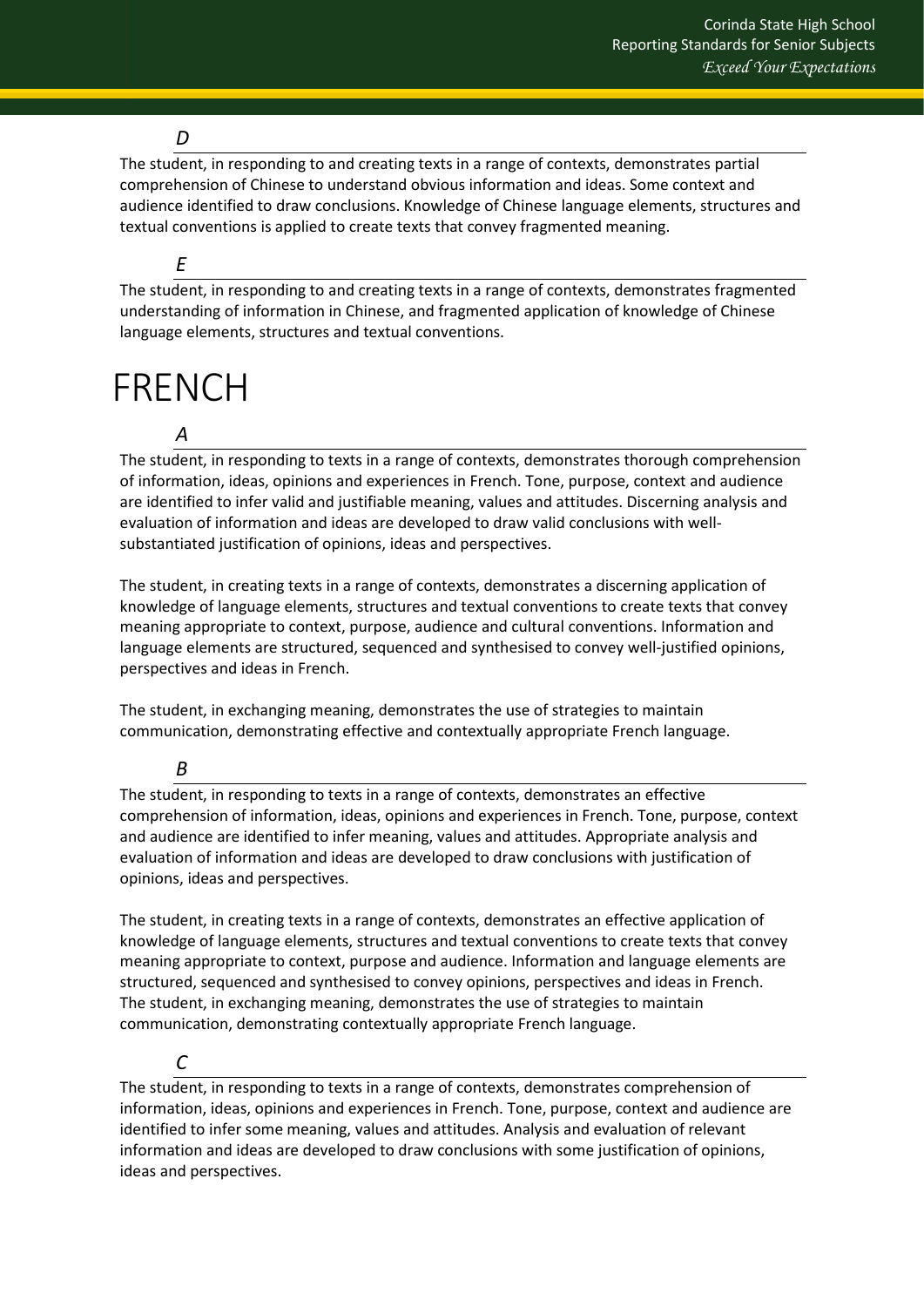The student, in creating texts in a range of contexts, demonstrates application of knowledge of language elements, structures and textual conventions to create texts that convey some meaning appropriate to context, purpose and audience. Information and language elements are structured, sequenced and synthesised to convey opinions, perspectives and ideas in French.

The student, in exchanging meaning, demonstrates the use of some strategies to maintain communication, demonstrating contextually appropriate French language.

*D*

The student, in responding to and creating texts in a range of contexts, demonstrates partial comprehension of French to understand obvious information and ideas. Some context and audience are identified to draw conclusions. Knowledge of French language elements, structures and textual conventions is applied to create texts that convey fragmented meaning.

*E* 

The student, in responding to and creating texts in a range of contexts, demonstrates fragmented understanding of information in French, and fragmented application of knowledge of French language elements, structures and textual conventions.

# <span id="page-25-0"></span>JAPANESE

*A*

The student, in responding to texts in a range of contexts, demonstrates thorough comprehension of information, ideas, opinions and experiences in Japanese. Tone, purpose, context and audience are identified to infer valid and justifiable meaning, values and attitudes. Discerning analysis and evaluation of information and ideas are developed to draw valid conclusions with wellsubstantiated justification of opinions, ideas and perspectives.

The student, in creating texts in a range of contexts, demonstrates a discerning application of knowledge of language elements, structures and textual conventions to create texts that convey meaning appropriate to context, purpose, audience and cultural conventions. Information and language elements are structured, sequenced and synthesised to convey well-justified opinions, perspectives and ideas in Japanese.

The student, in exchanging meaning, demonstrates the use of strategies to maintain communication, demonstrating effective and contextually appropriate Japanese language.

## *B*

The student, in responding to texts in a range of contexts, demonstrates an effective comprehension of information, ideas, opinions and experiences in Japanese. Tone, purpose, context and audience are identified to infer meaning, values and attitudes. Appropriate analysis and evaluation of information and ideas are developed to draw conclusions with justification of opinions, ideas and perspectives.

The student, in creating texts in a range of contexts, demonstrates an effective application of knowledge of language elements, structures and textual conventions to create texts that convey meaning appropriate to context, purpose and audience. Information and language elements are structured, sequenced and synthesised to convey opinions, perspectives and ideas in Japanese. The student, in exchanging meaning, demonstrates the use of strategies to maintain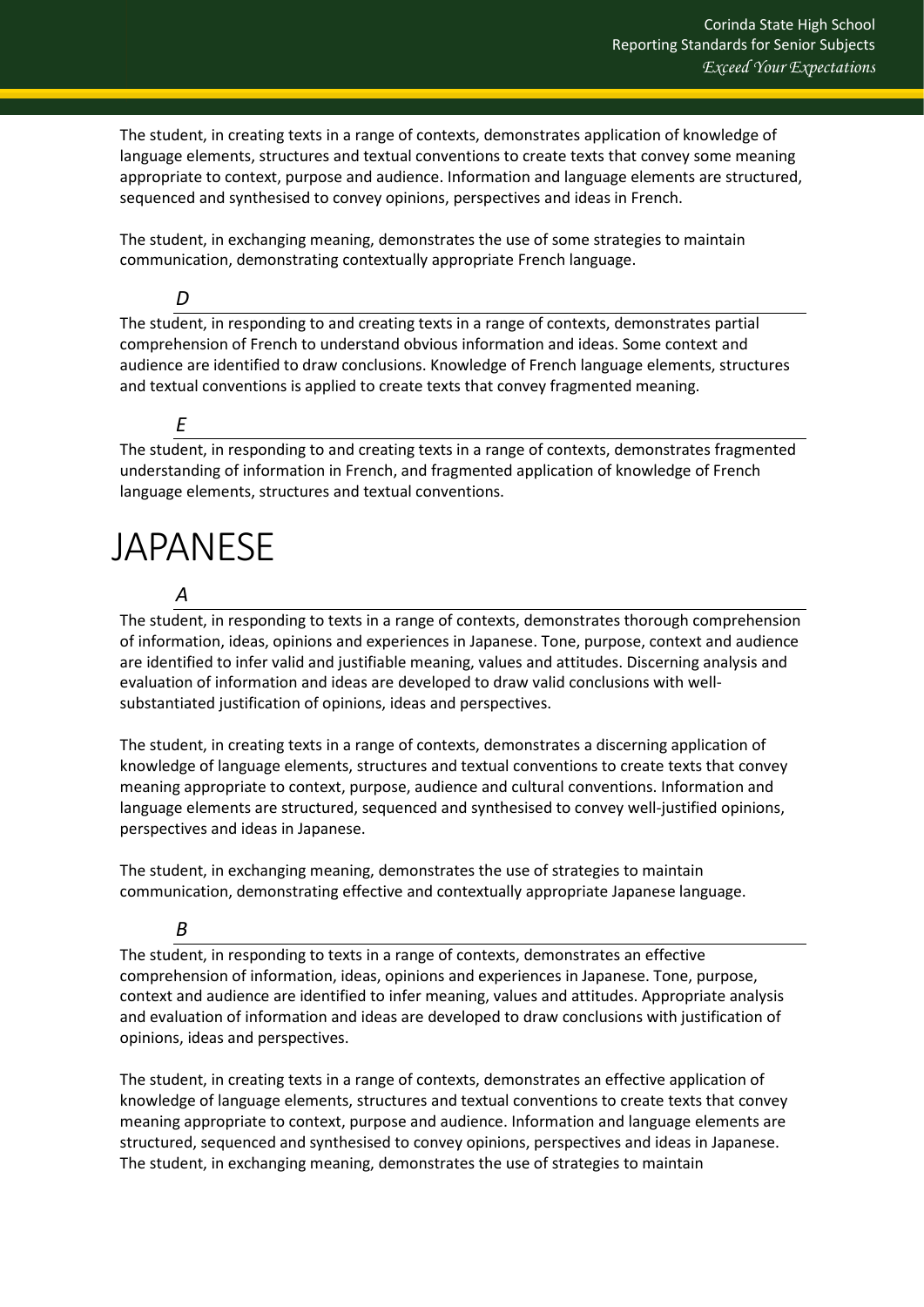communication, demonstrating contextually appropriate Japanese language.

The student, in responding to texts in a range of contexts, demonstrates comprehension of information, ideas, opinions and experiences in Japanese. Tone, purpose, context and audience are identified to infer some meaning, values and attitudes. Analysis and evaluation of relevant information and ideas are developed to draw conclusions with some justification of opinions, ideas and perspectives.

The student, in creating texts in a range of contexts, demonstrates application of knowledge of language elements, structures and textual conventions to create texts that convey some meaning appropriate to context, purpose and audience. Information and language elements are structured, sequenced and synthesised to convey opinions, perspectives and ideas in Japanese.

The student, in exchanging meaning, demonstrates the use of some strategies to maintain communication, demonstrating contextually appropriate Japanese language.

## *D*

*C*

The student, in responding to and creating texts in a range of contexts, demonstrates partial comprehension of Japanese to understand obvious information and ideas. Some context and audience identified to draw conclusions. Knowledge of Japanese language elements, structures and textual conventions is applied to create texts that convey fragmented meaning.

# *E*

The student, in responding to and creating texts in a range of contexts, demonstrates fragmented understanding of information in Japanese, and fragmented application of knowledge of Japanese language elements, structures and textual conventions.

# <span id="page-26-0"></span>GENERAL MATHEMATICS

## *A*

The student demonstrates a comprehensive knowledge and understanding of the subject matter; recognises, recalls and uses facts, rules, definitions and procedures; and comprehends and applies mathematical concepts and techniques to solve problems drawn from Number and algebra, Measurement and geometry, Statistics and Networks and matrices in simple familiar, complex familiar and complex unfamiliar situations.

The student explains mathematical reasoning to justify procedures and decisions; evaluates the reasonableness of solutions; communicates using mathematical, statistical and everyday language and conventions; and makes decisions about the choice of technology, and uses the technology, to solve problems in simple familiar, complex familiar and complex unfamiliar situations.

## *B*

The student demonstrates a thorough knowledge and understanding of the subject matter; recognises, recalls and uses facts, rules, definitions and procedures; and comprehends and applies mathematical concepts and techniques to solve problems drawn from Number and algebra, Measurement and geometry, Statistics and Networks and matrices in simple familiar and complex familiar situations.

The student explains mathematical reasoning to justify procedures and decisions; evaluates the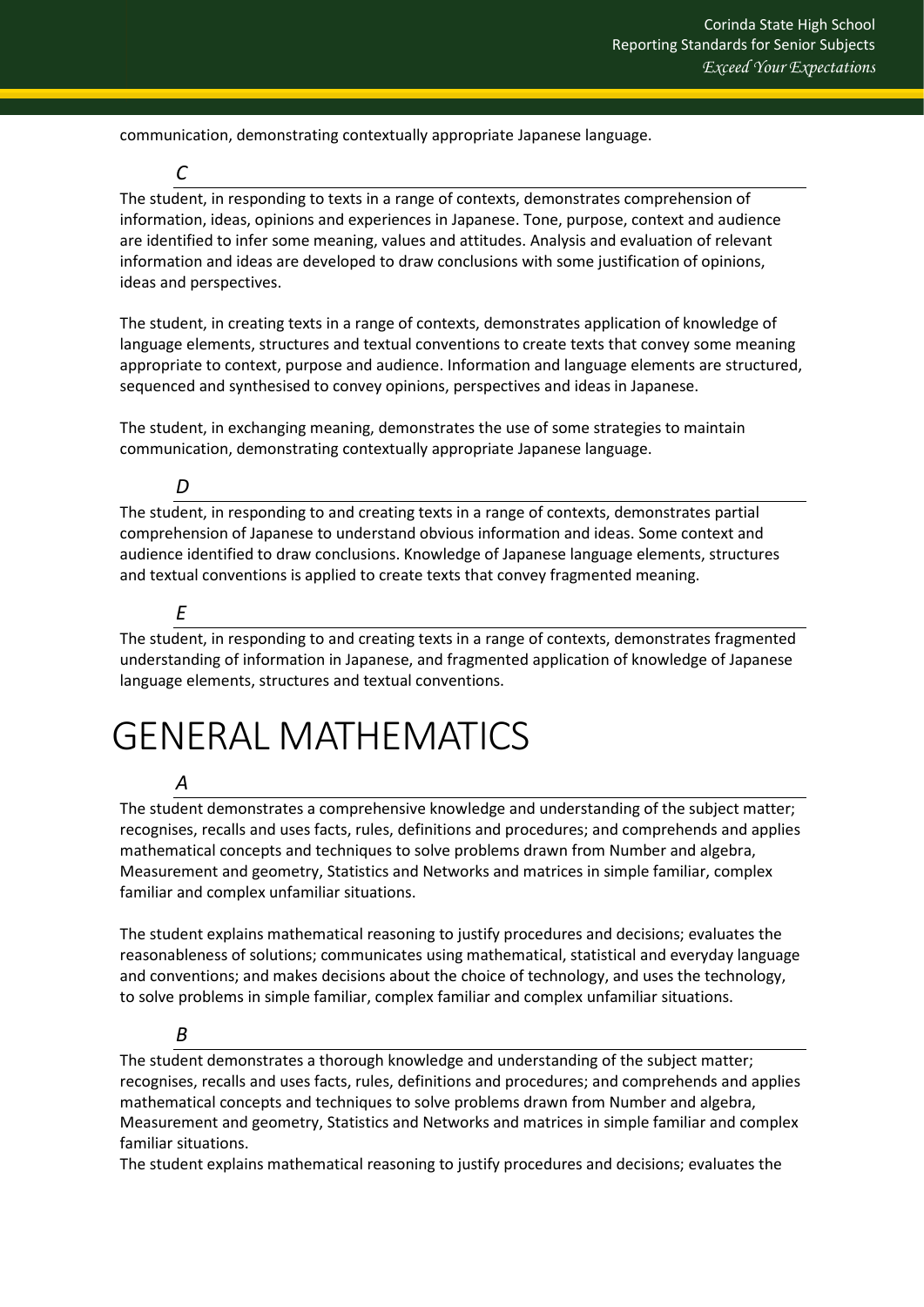reasonableness of solutions; communicates using mathematical, statistical and everyday language and conventions; and makes decisions about the choice of technology, and uses the technology, to solve problems in simple familiar and complex familiar situations.

The student demonstrates knowledge and understanding of the subject matter; recognises, recalls and uses facts, rules, definitions and procedures; and comprehends and applies mathematical concepts and techniques to solve problems drawn from Number and algebra, Measurement and geometry, Statistics and Networks and matrices in simple familiar situations.

The student explains mathematical reasoning to justify procedures and decisions; evaluates the reasonableness of solutions; communicates using mathematical, statistical and everyday language and conventions; and uses technology to solve problems in simple familiar situations.

*D* 

*C*

The student demonstrates partial knowledge and understanding of the subject matter; recognises, recalls and uses some facts, rules, definitions and procedures; and comprehends and applies aspects of mathematical concepts and techniques to solve some problems drawn from Number and algebra, Measurement and geometry, Statistics and Networks and matrices in simple familiar situations.

The student explains some mathematical reasoning to justify procedures and decisions; sometimes evaluates the reasonableness of solutions; communicates using some mathematical, statistical and everyday language and conventions; and uses technology to solve some problems in simple familiar situations.

# *E*

The student demonstrates isolated knowledge and understanding of the subject matter; infrequently recognises, recalls and uses some facts, rules, definitions and procedures; and infrequently comprehends and applies aspects of mathematical concepts and techniques drawn from Number and algebra, Measurement and geometry, Statistics and Networks and matrices in simple familiar situations.

The student infrequently describes aspects of mathematical reasoning relevant to procedures and decisions; rarely evaluates the reasonableness of solutions; infrequently communicates using some aspects of mathematical, statistical and everyday language and conventions; and uses aspects of technology in simple familiar situations.

# <span id="page-27-0"></span>MATHEMATICAL METHODS

## *A*

The student demonstrates a comprehensive knowledge and understanding of the subject matter; recognises, recalls and uses facts, rules, definitions and procedures; and comprehends and applies mathematical concepts and techniques to solve problems drawn from Algebra, Functions, relations and their graphs, Calculus and Statistics in simple familiar, complex familiar and complex unfamiliar situations.

The student explains mathematical reasoning to justify procedures and decisions; evaluates the reasonableness of solutions; communicates using mathematical, statistical and everyday language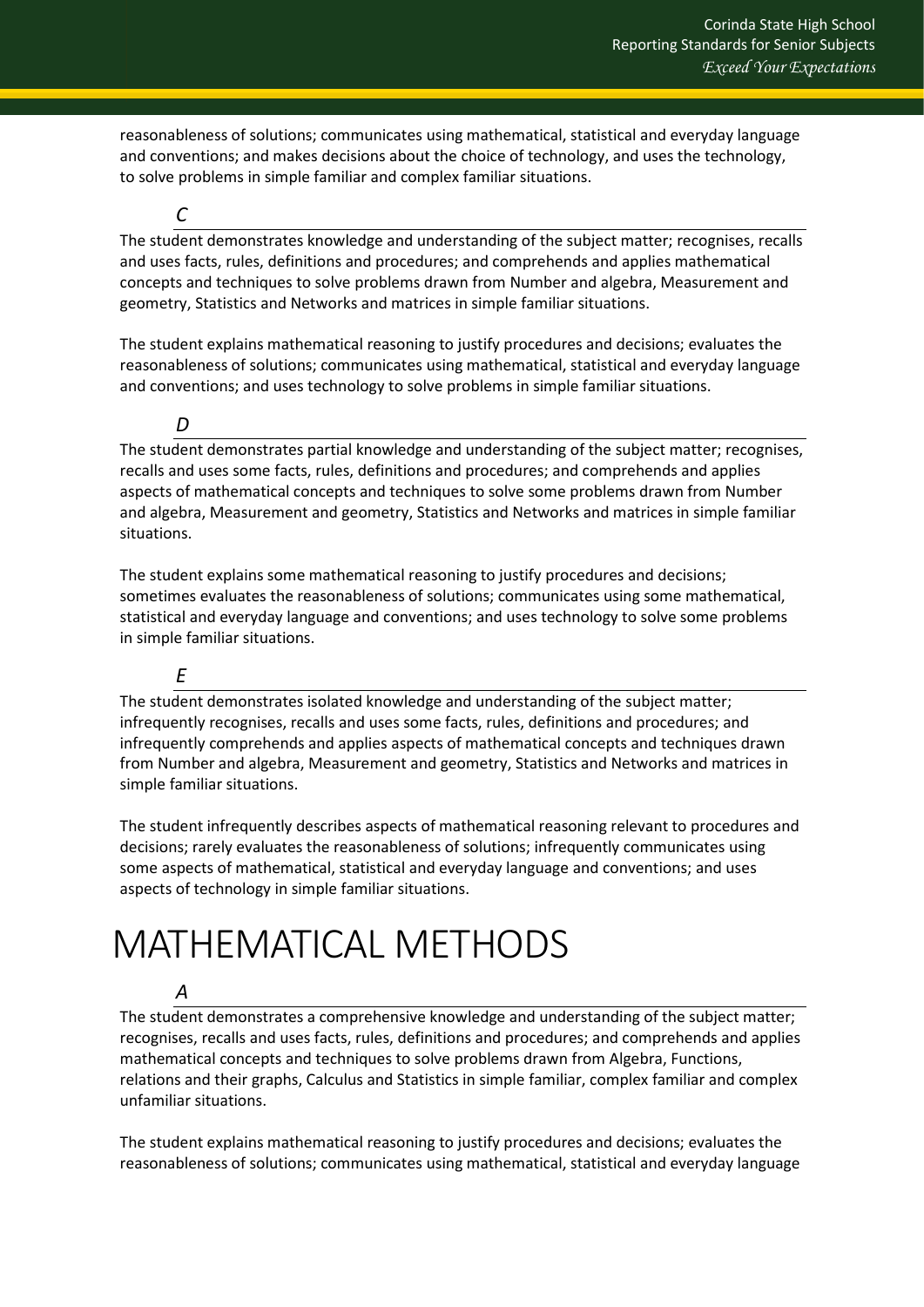and conventions; and makes decisions about the choice of technology, and uses the technology, to solve problems in simple familiar, complex familiar and complex unfamiliar situations.

*B*

The student demonstrates a thorough knowledge and understanding of the subject matter; recognises, recalls and uses facts, rules, definitions and procedures; and comprehends and applies mathematical concepts and techniques to solve problems drawn from Algebra, Functions, relations and their graphs, Calculus and Statistics in simple familiar and complex familiar situations.

The student explains mathematical reasoning to justify procedures and decisions; evaluates the reasonableness of solutions; communicates using mathematical, statistical and everyday language and conventions; and makes decisions about the choice of technology, and uses the technology, to solve problems in simple familiar and complex familiar situations.

*C*

The student demonstrates knowledge and understanding of the subject matter; recognises, recalls and uses facts, rules, definitions and procedures; and comprehends and applies mathematical concepts and techniques to solve problems drawn from Algebra, Functions, relations and their graphs, Calculus and Statistics in simple familiar situations.

The student explains mathematical reasoning to justify procedures and decisions; evaluates the reasonableness of solutions; communicates using mathematical, statistical and everyday language and conventions; and uses technology to solve problems in simple familiar situations.

*D* 

The student demonstrates partial knowledge and understanding of the subject matter; recognises, recalls and uses some facts, rules, definitions and procedures; and comprehends and applies aspects of mathematical concepts and techniques to solve some problems drawn from Algebra, Functions, relations and their graphs, Calculus and Statistics in simple familiar situations.

The student explains some mathematical reasoning to justify procedures and decisions; sometimes evaluates the reasonableness of solutions; communicates using some mathematical, statistical and everyday language and conventions; and uses technology to solve some problems in simple familiar situations.

# *E*

The student demonstrates isolated knowledge and understanding of the subject matter; infrequently recognises, recalls and uses some facts, rules, definitions and procedures; and infrequently comprehends and applies aspects of mathematical concepts and techniques drawn from Algebra, Functions, relations and their graphs, Calculus and Statistics in simple familiar situations.

The student infrequently describes aspects of mathematical reasoning relevant to procedures and decisions; rarely evaluates the reasonableness of solutions; infrequently communicates using some aspects of mathematical, statistical and everyday language and conventions; and uses aspects of technology in simple familiar situations.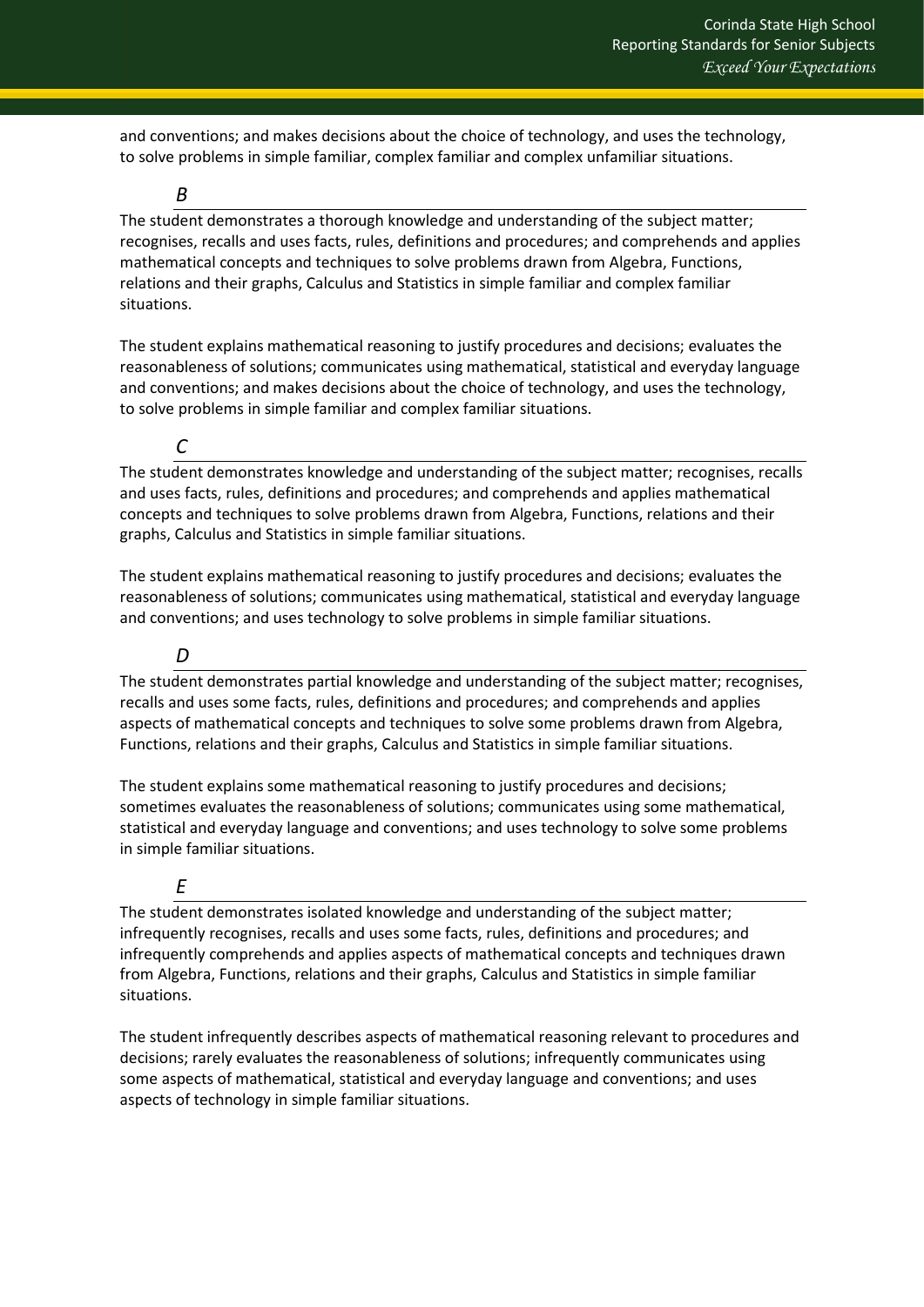# <span id="page-29-0"></span>SPECIALIST MATHEMATICS

### *A*

The student demonstrates a comprehensive knowledge and understanding of the subject matter; recognises, recalls and uses facts, rules, definitions and procedures; and comprehends and applies mathematical concepts and techniques to solve problems drawn from Vectors and matrices, Real and complex numbers, Trigonometry, Statistics and Calculus in simple familiar, complex familiar and complex unfamiliar situations.

The student explains mathematical reasoning to justify procedures and decisions; evaluates the reasonableness of solutions; communicates using mathematical, statistical and everyday language and conventions; and makes decisions about the choice of technology, and uses the technology, to solve problems in simple familiar, complex familiar and complex unfamiliar situations.

### *B*

The student demonstrates a thorough knowledge and understanding of the subject matter; recognises, recalls and uses facts, rules, definitions and procedures; and comprehends and applies mathematical concepts and techniques to solve problems drawn from Vectors and matrices, Real and complex numbers, Trigonometry, Statistics and Calculus in simple familiar and complex familiar situations.

The student explains mathematical reasoning to justify procedures and decisions; evaluates the reasonableness of solutions; communicates using mathematical, statistical and everyday language and conventions; and makes decisions about the choice of technology, and uses the technology, to solve problems in simple familiar and complex familiar situations.

## *C*

The student demonstrates knowledge and understanding of the subject matter; recognises, recalls and uses facts, rules, definitions and procedures; and comprehends and applies mathematical concepts and techniques to solve problems drawn from Vectors and matrices, Real and complex numbers, Trigonometry, Statistics and Calculus in simple familiar situations.

The student explains mathematical reasoning to justify procedures and decisions; evaluates the reasonableness of solutions; communicates using mathematical, statistical and everyday language and conventions; and uses technology to solve problems in simple familiar situations.

## *D*

The student demonstrates partial knowledge and understanding of the subject matter; recognises, recalls and uses some facts, rules, definitions and procedures; and comprehends and applies aspects of mathematical concepts and techniques to solve some problems drawn from Vectors and matrices, Real and complex numbers, Trigonometry, Statistics and Calculus in simple familiar situations.

The student explains some mathematical reasoning to justify procedures and decisions; sometimes evaluates the reasonableness of solutions; communicates using some mathematical, statistical and everyday language and conventions; and uses technology to solve some problems in simple familiar situations.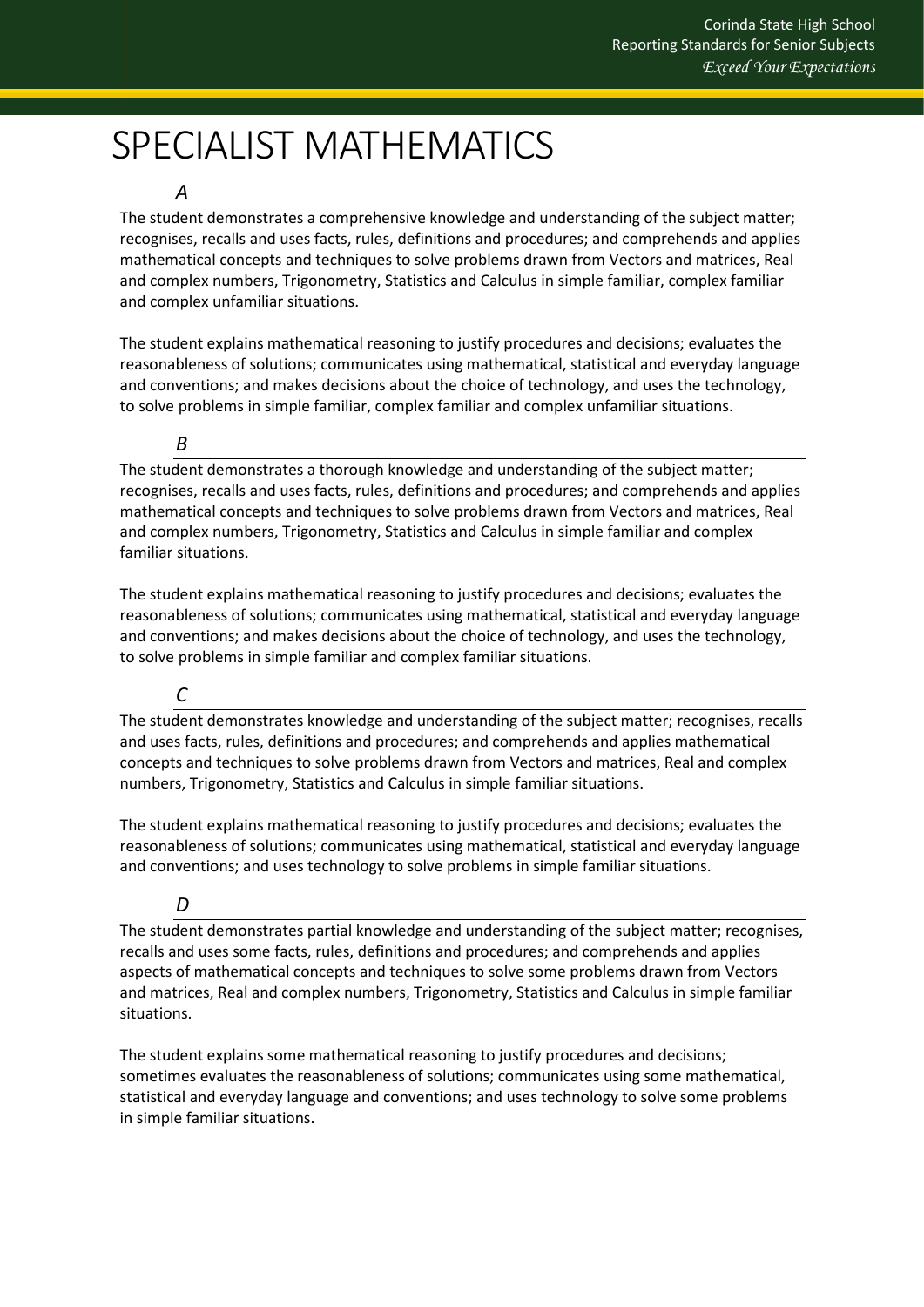#### *E*

The student demonstrates isolated knowledge and understanding of the subject matter; infrequently recognises, recalls and uses some facts, rules, definitions and procedures; and infrequently comprehends and applies aspects of mathematical concepts and techniques drawn from Vectors and matrices, Real and complex numbers, Trigonometry, Statistics and Calculus in simple familiar situations.

The student infrequently describes aspects of mathematical reasoning relevant to procedures and decisions; rarely evaluates the reasonableness of solutions; infrequently communicates using some aspects of mathematical, statistical and everyday language and conventions; and uses aspects of technology in simple familiar situations.

# <span id="page-30-0"></span>ESSENTIAL MATHEMATICS

## *A*

The student demonstrates a comprehensive knowledge and understanding of the simple and complex subject matter; recognises, recalls and uses facts, rules, definitions and procedures; and comprehends and applies mathematical concepts and techniques to solve problems drawn from Number, Data, Location and time, Measurement and Finance.

The student explains mathematical reasoning to justify procedures and decisions; evaluates the reasonableness of solutions; communicates using mathematical, statistical and everyday language and conventions; and makes decisions about the choice of technology and uses the technology to solve simple and complex situations.

## *B*

The student demonstrates a thorough knowledge and understanding of the simple and complex subject matter; recognises, recalls and uses facts, rules, definitions and procedures; and comprehends and applies mathematical concepts and techniques to solve problems drawn from Number, Data, Location and time, Measurement and Finance.

The student explains mathematical reasoning to justify simple and complex procedures and decisions; evaluates the reasonableness of solutions; communicates using mathematical, statistical and everyday language and conventions; and makes decisions about the choice of technology and uses the technology to solve simple and complex situations.

#### *c*

The student demonstrates knowledge and understanding of the simple subject matter; recognises, recalls and uses facts, rules, definitions and procedures; and comprehends and applies mathematical concepts and techniques to solve problems drawn from Number, Data, Location and time, Measurement and Finance.

The student explains mathematical reasoning to justify simple procedures and decisions; evaluates the reasonableness of solutions; communicates using mathematical, statistical and everyday language and conventions; and uses technology to solve simple situations.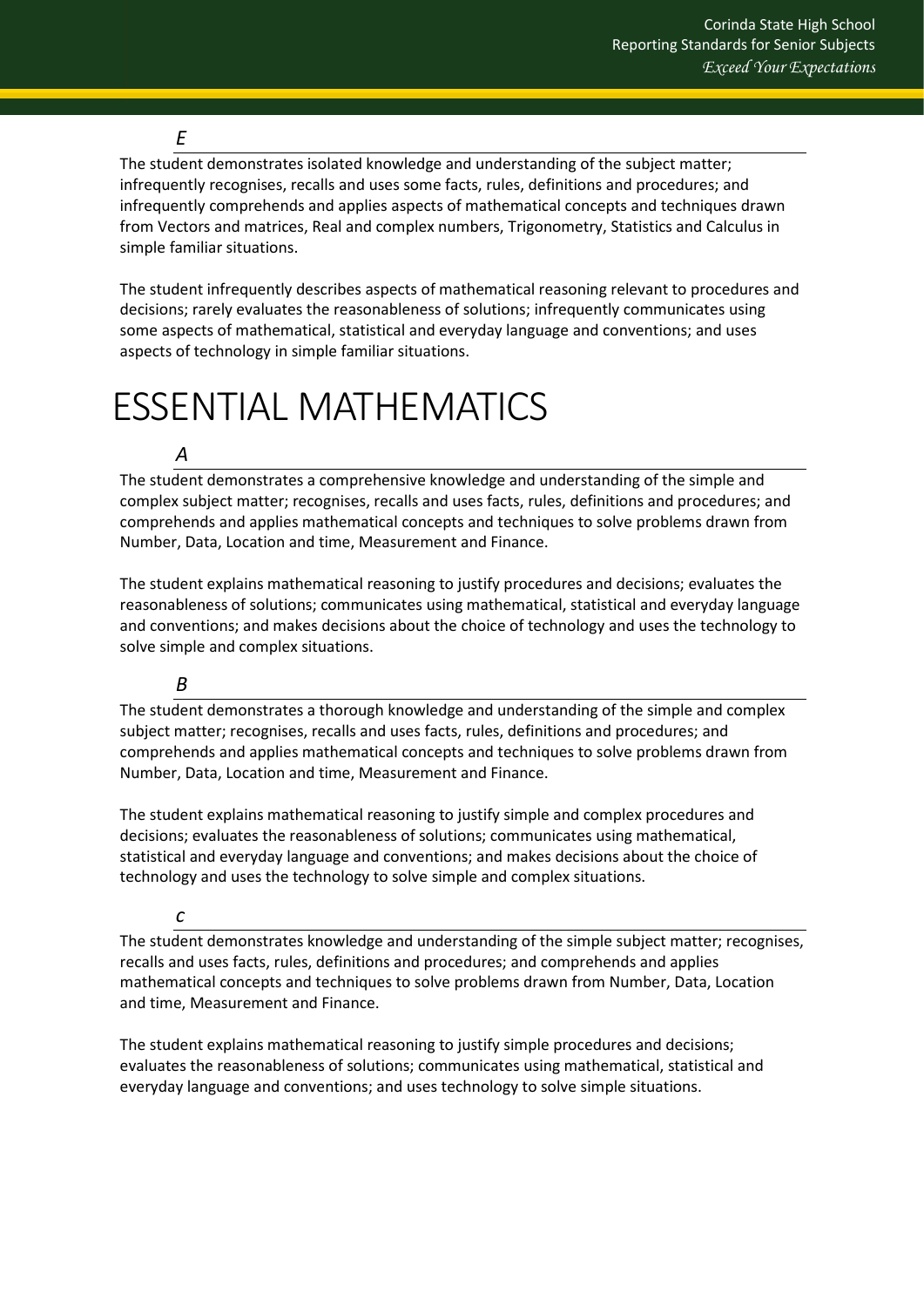#### *D*

The student demonstrates partial knowledge and understanding of the subject matter; recognises, recalls and uses some facts, rules, definitions and procedures; and comprehends and applies aspects of mathematical concepts and techniques to solve some problems drawn from Number, Data, Location and time, Measurement and Finance.

The student explains some mathematical reasoning to justify procedures and decisions; sometimes evaluates the reasonableness of solutions; communicates using some mathematical, statistical and everyday language and conventions; and uses technology to solve situations.

*E* The student: demonstrates isolated knowledge and understanding of the subject matter; infrequently recognises, recalls and uses some facts, rules, definitions and procedures; and infrequently comprehends and applies aspects of mathematical concepts and techniques drawn from Number, Data, Location and time, Measurement and Finance.

The student: infrequently describes aspects of mathematical reasoning relevant to procedures and decisions; rarely evaluates the reasonableness of solutions; infrequently communicates using some aspects of mathematical, statistical and everyday language and conventions; and uses aspects of technology to solve situations.

# <span id="page-31-0"></span>**BIOLOGY**

## *A*

The student accurately describes and explains a variety of concepts, theories, models and systems, and their limitations. They give clear and detailed accounts of a variety of concepts, theories, models and systems by making relationships, reasons or causes evident. The student accurately applies their understanding of scientific concepts, theories, models and systems within their limitations to explain a variety of phenomena, and predict outcomes, behaviours and implications. They accurately use representations of scientific relationships and data to determine a variety of unknown scientific quantities and perceptively recognise the limitations of models and theories when discussing results.

The student analyses evidence systematically and effectively by identifying the essential elements, features or components of qualitative data. They use relevant mathematical processes to appropriately identify trends, patterns, relationships, limitations and uncertainty in quantitative data. They interpret evidence insightfully by using their knowledge and understanding to draw justified conclusions based on their thorough analysis of evidence and established criteria. The student investigates phenomena by carrying out effective experiments and research investigations. They efficiently collect, collate and process relevant evidence. They critically evaluate processes, claims and conclusions by insightfully scrutinising evidence, extrapolating credible findings, and discussing the reliability and validity of experiments.

The student communicates effectively by using scientific representations and language accurately and concisely within appropriate genres.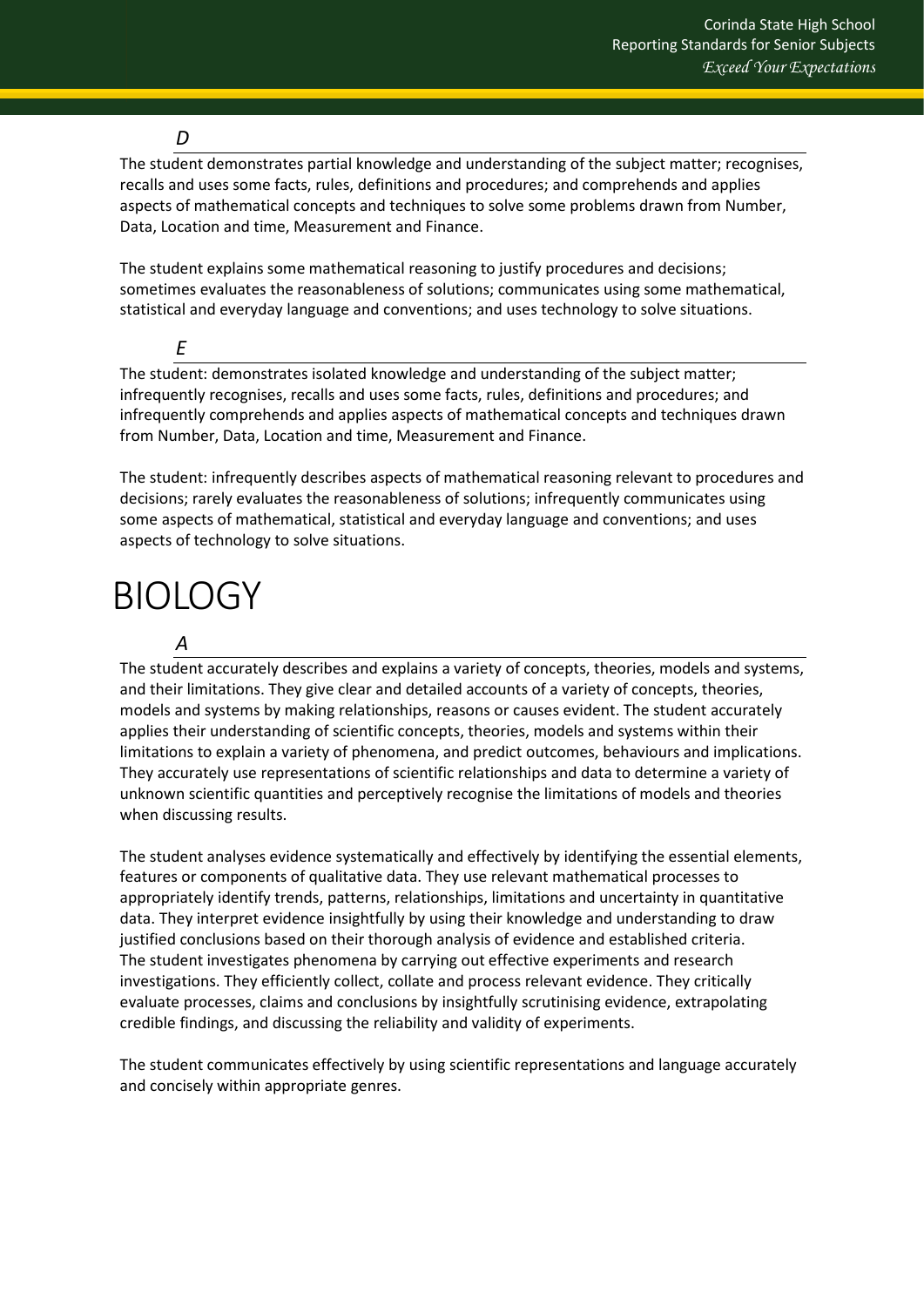#### *B*

The student accurately describes and explains concepts, theories, models and systems, and their limitations. They give clear and detailed accounts of concepts, theories, models and systems by making relationships, reasons or causes evident. The student accurately applies their understanding of scientific concepts, theories, models and systems within their limitations to explain phenomena and predict outcomes, behaviours and implications. They accurately use representations of scientific relationships and data to determine unknown scientific quantities, and accurately recognise the limitations of models and theories when discussing results. The student analyses evidence by effectively identifying the essential elements, features or components of qualitative data. They use mathematical processes to appropriately identify trends, patterns, relationships, limitations and uncertainty in quantitative data. They interpret evidence by using their knowledge and understanding to draw reasonable conclusions based on their accurate analysis of evidence and established criteria.

The student investigates phenomena by carrying out effective experiments and research investigations. They collect, collate and process relevant evidence. They evaluate processes, claims and conclusions by scrutinising evidence, applying relevant findings and discussing the reliability and validity of experiments.

The student communicates accurately by using scientific representations and language within appropriate genres to present information.

#### *C*

The student describes and explains concepts, theories, models and systems, and their limitations. They give detailed accounts of concepts, theories, models and systems by making relationships, reasons or causes evident. The student applies their understanding of scientific concepts, theories, models and systems within their limitations to explain phenomena and predict outcomes, behaviours and implications. They use representations of scientific relationships and data to determine unknown scientific quantities and recognise the limitations of models and theories when discussing results.

The student analyses evidence by identifying the essential elements, features or components of qualitative data. They use mathematical processes to identify trends, patterns, relationships, limitations and uncertainty in quantitative data. They interpret evidence by using their knowledge and understanding to draw conclusions based on their analysis of evidence and established criteria.

The student investigates phenomena by carrying out experiments and research investigations. They collect, collate and process evidence. They evaluate processes, claims and conclusions by describing the quality of evidence, applying findings, and describing the reliability and validity of experiments.

The student communicates using scientific representations and language within appropriate genres to present information.

#### *D*

The student describes and gives accounts of aspects of concepts, theories, models and systems. They use rudimentary representations of scientific relationships or data to determine unknown scientific quantities or variables.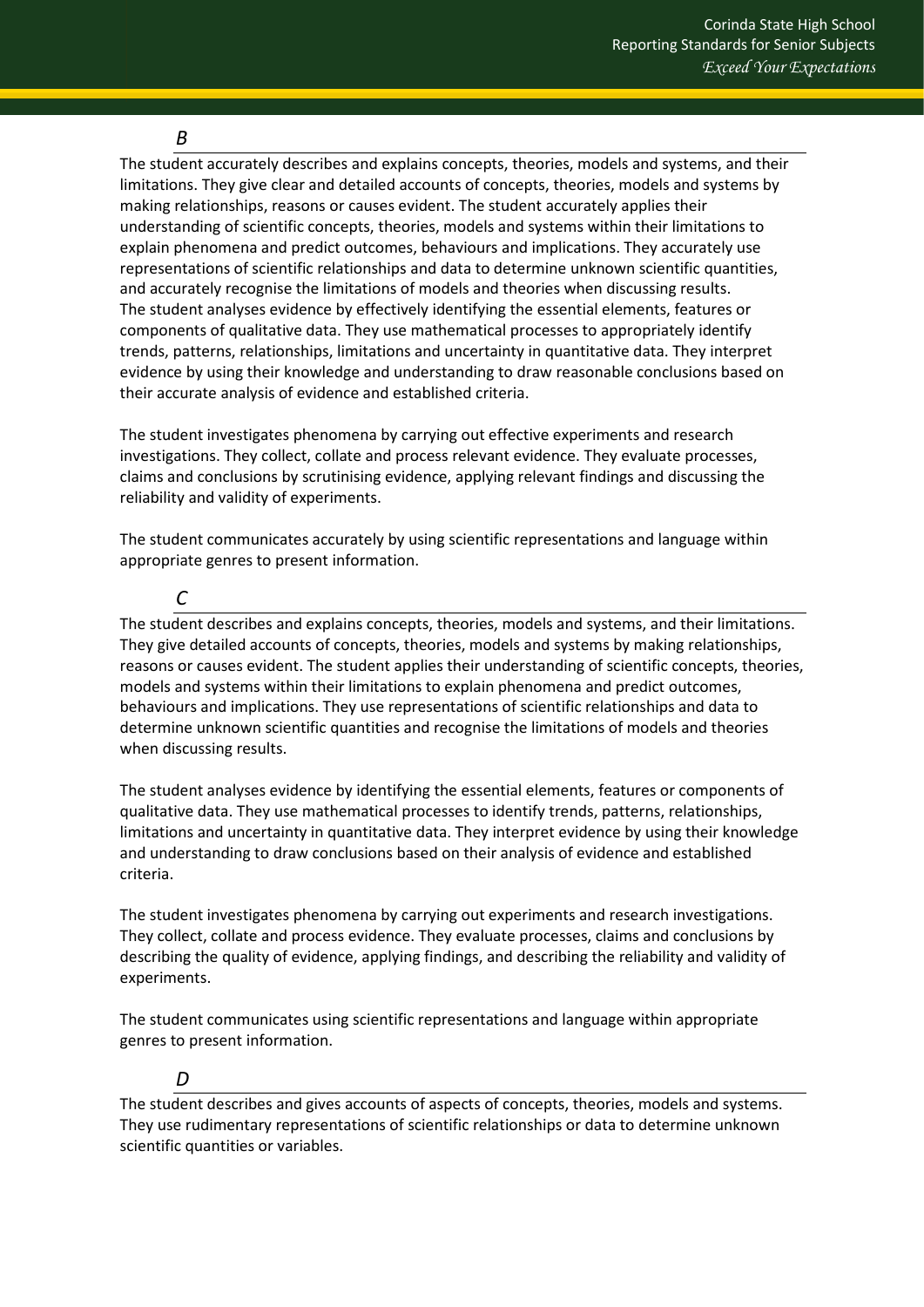The student analyses evidence by identifying the elements, features or components of qualitative data. They use parts of mathematical processes to identify trends, patterns, relationships, limitations or uncertainty in quantitative data. They interpret evidence by drawing conclusions based on evidence or established criteria.

The student carries out aspects of experiments and research investigations. They discuss processes, claims or conclusions. They consider the quality of evidence and conclusions. The student uses scientific representations or language to present information.

*E*

The student describes scenarios and refers to representations of information. They discuss physical phenomena and evidence. They follow established methodologies in research situations. They discuss evidence.

The student carries out elements of experiments and research investigations. The student communicates information.

# <span id="page-33-0"></span>**CHEMISTRY**

*A* The student accurately describes and explains a variety of concepts, theories, models and systems, and their limitations. They give clear and detailed accounts of a variety of concepts, theories, models and systems by making relationships, reasons or causes evident. The student accurately applies their understanding of scientific concepts, theories, models and systems within their limitations to explain a variety of phenomena, and predict outcomes, behaviours and implications. They accurately use representations of scientific relationships and data to determine a variety of unknown scientific quantities and perceptively recognise the limitations of models and theories when discussing results.

The student analyses evidence systematically and effectively by identifying the essential elements, features or components of qualitative data. They use relevant mathematical processes to appropriately identify trends, patterns, relationships, limitations and uncertainty in quantitative data. They interpret evidence insightfully by using their knowledge and understanding to draw justified conclusions based on their thorough analysis of evidence and established criteria. The student investigates phenomena by carrying out effective experiments and research investigations. They efficiently collect, collate and process relevant evidence. They critically evaluate processes, claims and conclusions by insightfully scrutinising evidence, extrapolating credible findings, and discussing the reliability and validity of experiments.

The student communicates effectively by using scientific representations and language accurately and concisely within appropriate genres.

## *B*

The student accurately describes and explains concepts, theories, models and systems, and their limitations. They give clear and detailed accounts of concepts, theories, models and systems by making relationships, reasons or causes evident. The student accurately applies their understanding of scientific concepts, theories, models and systems within their limitations to explain phenomena and predict outcomes, behaviours and implications. They accurately use representations of scientific relationships and data to determine unknown scientific quantities,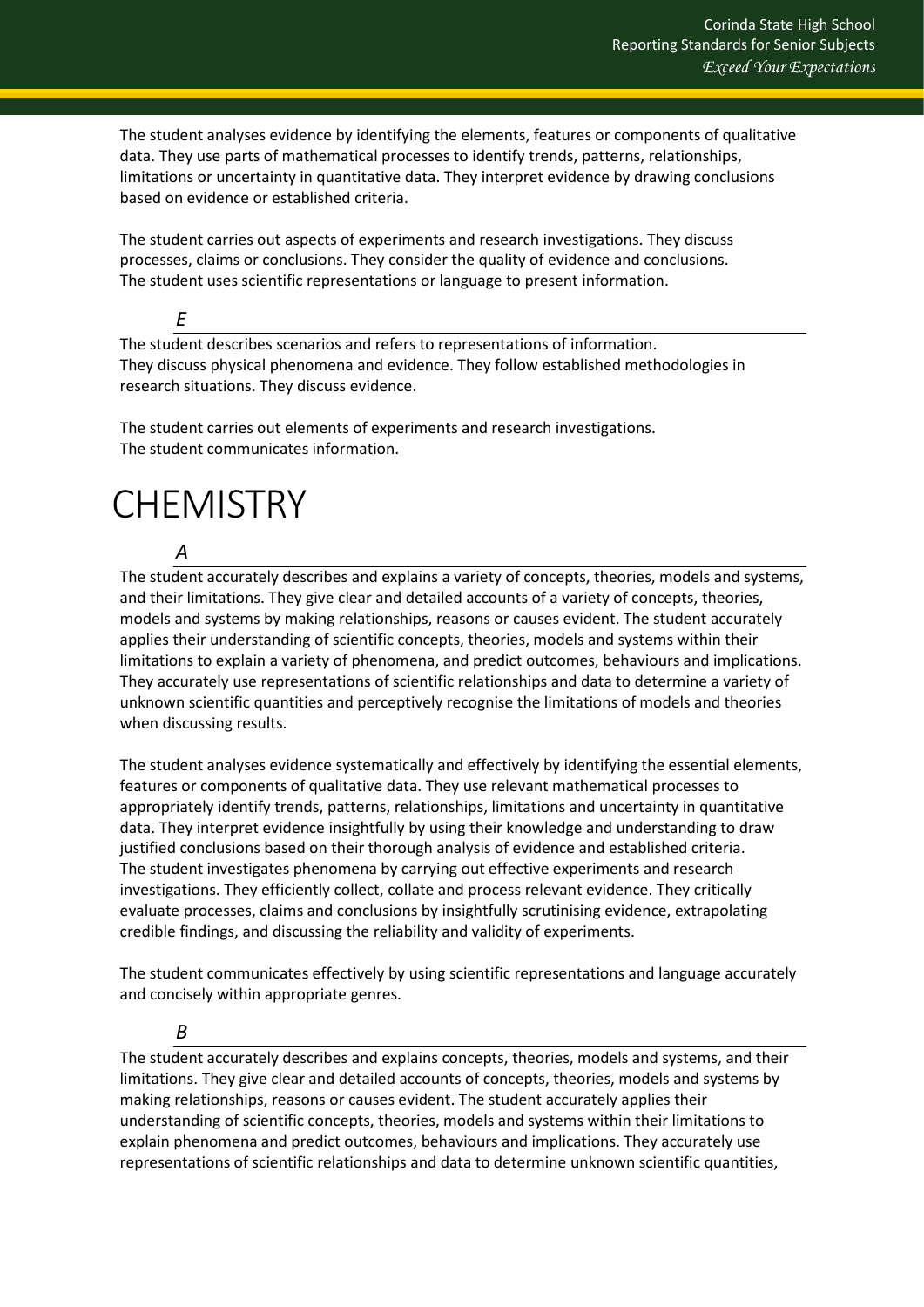and accurately recognise the limitations of models and theories when discussing results.

The student analyses evidence by effectively identifying the essential elements, features or components of qualitative data. They use mathematical processes to appropriately identify trends, patterns, relationships, limitations and uncertainty in quantitative data. They interpret evidence by using their knowledge and understanding to draw reasonable conclusions based on their accurate analysis of evidence and established criteria.

The student investigates phenomena by carrying out effective experiments and research investigations. They collect, collate and process relevant evidence. They evaluate processes, claims and conclusions by scrutinising evidence, applying relevant findings and discussing the reliability and validity of experiments.

The student communicates accurately by using scientific representations and language within appropriate genres to present information.

#### *c*

The student describes and explains concepts, theories, models and systems, and their limitations. They give detailed accounts of concepts, theories, models and systems by making relationships, reasons or causes evident. The student applies their understanding of scientific concepts, theories, models and systems within their limitations to explain phenomena and predict outcomes, behaviours and implications. They use representations of scientific relationships and data to determine unknown scientific quantities and recognise the limitations of models and theories when discussing results.

The student analyses evidence by identifying the essential elements, features or components of qualitative data. They use mathematical processes to identify trends, patterns, relationships, limitations and uncertainty in quantitative data. They interpret evidence by using their knowledge and understanding to draw conclusions based on their analysis of evidence and established criteria.

The student investigates phenomena by carrying out experiments and research investigations. They collect, collate and process evidence. They evaluate processes, claims and conclusions by describing the quality of evidence, applying findings, and describing the reliability and validity of experiments.

The student communicates using scientific representations and language within appropriate genres to present information.

#### *D*

The student describes and gives accounts of aspects of concepts, theories, models and systems. They use rudimentary representations of scientific relationships or data to determine unknown scientific quantities or variables.

The student analyses evidence by identifying the elements, features or components of qualitative data. They use parts of mathematical processes to identify trends, patterns, relationships, limitations or uncertainty in quantitative data. They interpret evidence by drawing conclusions based on evidence or established criteria.

The student carries out aspects of experiments and research investigations. They discuss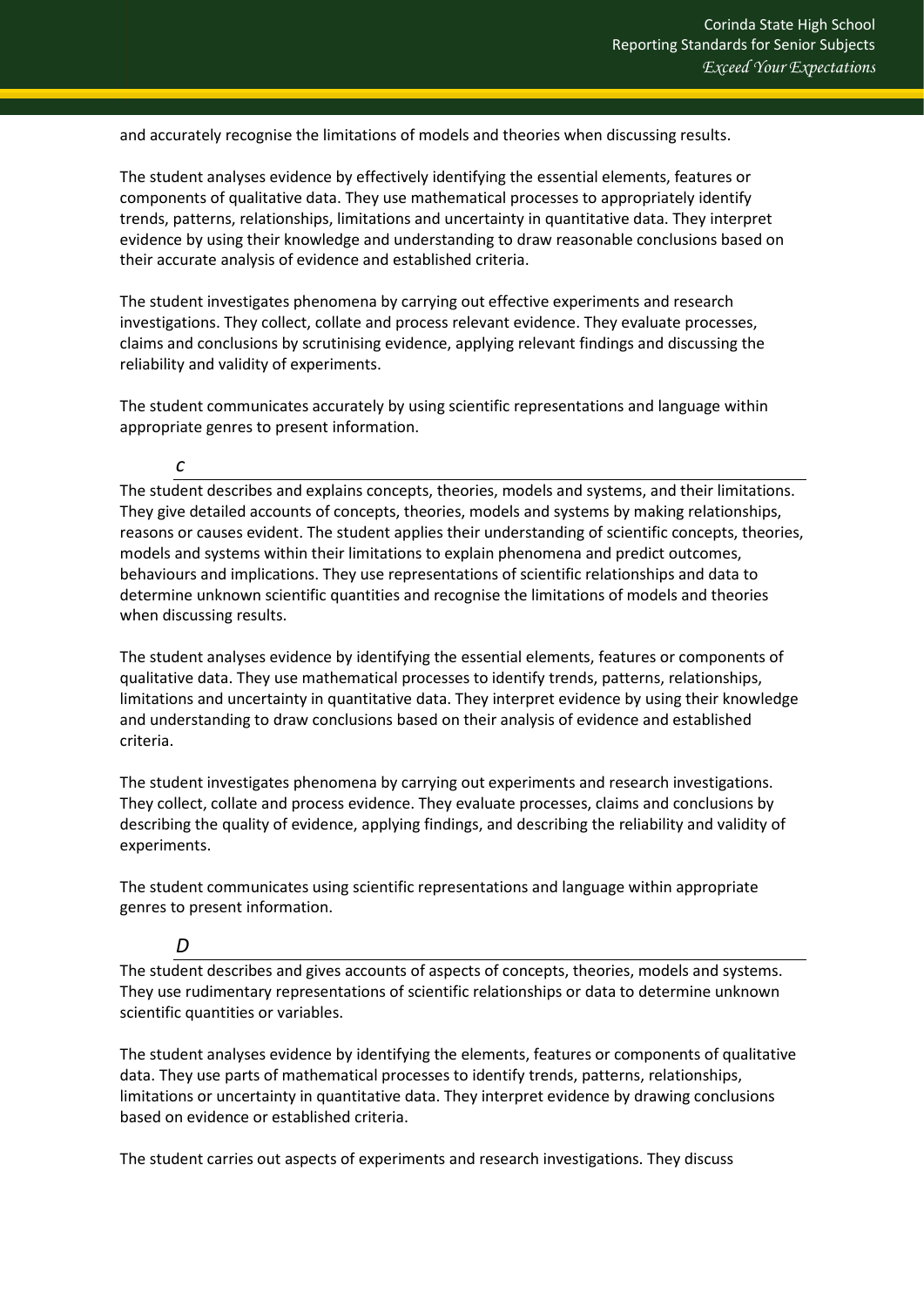processes, claims or conclusions. They consider the quality of evidence and conclusions. The student uses scientific representations or language to present information.

*E*

The student describes scenarios and refers to representations of information. They discuss physical phenomena and evidence. They follow established methodologies in research situations. They discuss evidence.

The student carries out elements of experiments and research investigations. The student communicates information.

# <span id="page-35-0"></span>PHYSICS

*A*

The student accurately describes and explains a variety of concepts, theories, models and systems, and their limitations. They give clear and detailed accounts of a variety of concepts, theories, models and systems by making relationships, reasons or causes evident. The student accurately applies understanding of scientific concepts, theories, models and systems within their limitations to explain a variety of phenomena, and predict outcome/s, behaviours and implications. They accurately use representations of scientific relationships and data to determine a variety of unknown scientific quantities and perceptively recognise the limitations of models and theories when discussing results.

The student analyses evidence systematically and effectively by identifying the essential elements, features or components of qualitative data. They use relevant mathematical processes to appropriately identify trends, patterns, relationships, limitations and uncertainty in quantitative data. They interpret evidence insightfully by using their knowledge and understanding to draw justified conclusions based on their thorough analysis of evidence and established criteria.

The student investigates phenomena by carrying out effective experiments and research investigations. They efficiently collect, collate and process relevant evidence. They critically evaluate processes, claims and conclusions by insightfully scrutinising evidence, extrapolating credible findings, and discussing the reliability and validity of experiments.

The student communicates effectively by using scientific representations and language accurately and concisely within appropriate genres.

# *B*

The student accurately describes and explains concepts, theories, models and systems, and their limitations. They give clear and detailed accounts of concepts, theories, models and systems by making relationships, reasons or causes evident. The student accurately applies understanding of scientific concepts, theories, models and systems within their limitations to explain phenomena and predict outcome/s, behaviours and implications. They accurately use representations of scientific relationships and data to determine unknown scientific quantities, and accurately recognise the limitations of models and theories when discussing results.

The student analyses evidence by effectively identifying the essential elements, features or components of qualitative data. They use mathematical processes to appropriately identify trends, patterns, relationships, limitations and uncertainty in quantitative data. They interpret evidence by using their knowledge and understanding to draw reasonable conclusions based on their accurate analysis of evidence and established criteria.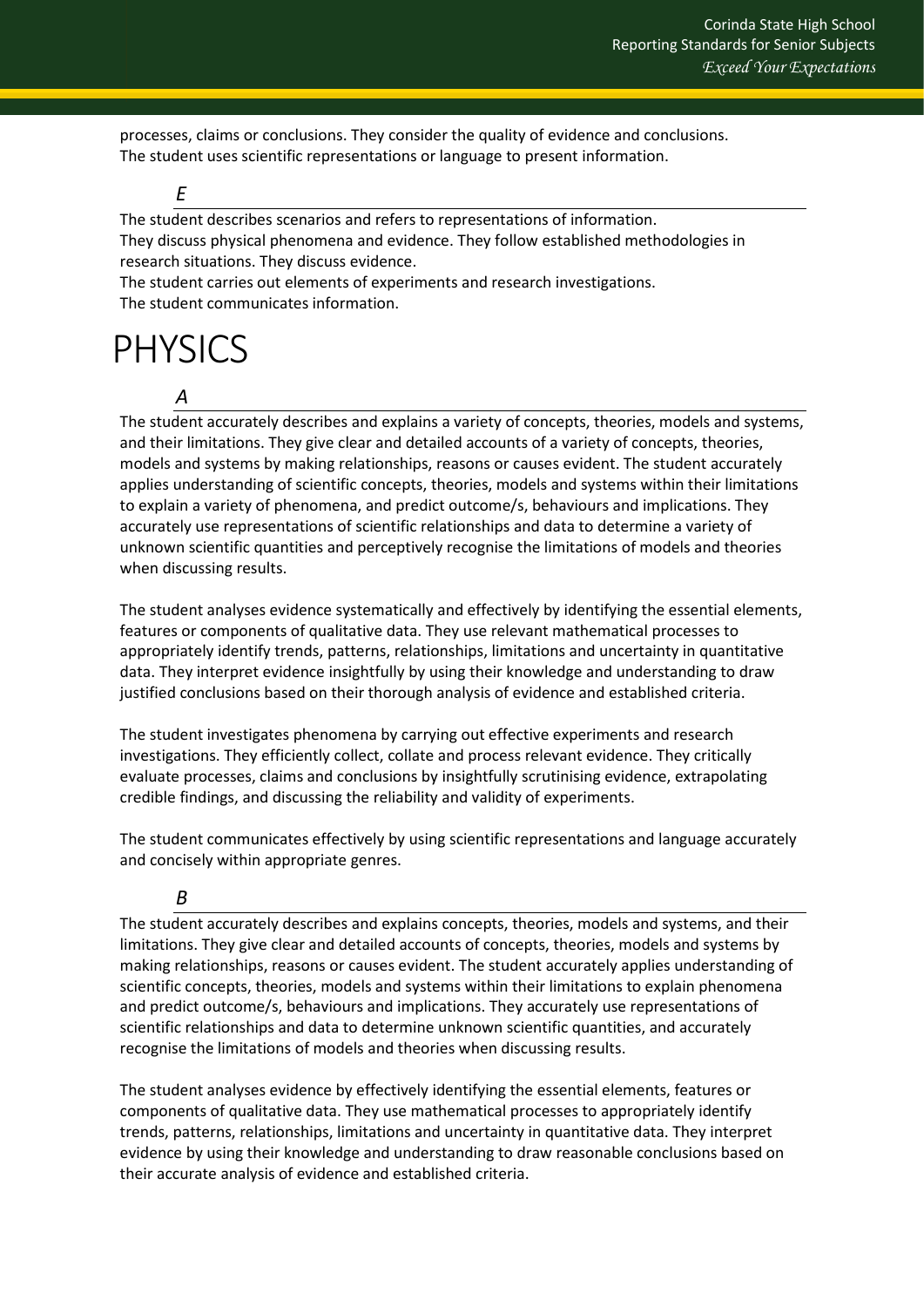The student investigates phenomena by carrying out effective experiments and research investigations. They collect, collate and process relevant evidence. They evaluate processes, claims and conclusions by scrutinising evidence, applying relevant findings and discussing the reliability and validity of experiments.

The student communicates accurately by using scientific representations and language within appropriate genres to present information.

*C*

The student describes and explains concepts, theories, models and systems, and their limitations. They give detailed accounts of concepts, theories, models and systems by making relationships, reasons or causes evident. The student applies their understanding of scientific concepts, theories, models and systems within their limitations to explain phenomena and predict outcome/s, behaviours and implications. They use representations of scientific relationships and data to determine unknown scientific quantities and recognise the limitations of models and theories when discussing results.

The student analyses evidence by identifying the essential elements, features or components of qualitative data. They use mathematical processes to identify trends, patterns, relationships, limitations and uncertainty in quantitative data. They interpret evidence by using their knowledge and understanding to draw conclusions based on their analysis of evidence and established criteria.

The student investigates phenomena by carrying out experiments and research investigations. They collect, collate and process evidence. They evaluate processes, claims and conclusions by describing the quality of evidence, applying findings, and describing the reliability and validity of experiments.

The student communicates using scientific representations and language within appropriate genres to present information.

## *D*

The student describes and gives accounts of aspects of concepts, theories, models and systems. They use rudimentary representations of scientific relationships or data to determine unknown scientific quantities or variables.

The student analyses evidence by identifying the elements, features or components of qualitative data. They use parts of mathematical processes to identify trends, patterns, relationships, limitations or uncertainty in quantitative data. They interpret evidence by drawing conclusions based on evidence or established criteria.

The student carries out aspects of experiments and research investigations. They discuss processes, claims or conclusions. They consider the quality of evidence and conclusions. The student uses scientific representations or language to present information.

# *E*

The student describes scenarios and refers to representations of information. They discuss physical phenomena and evidence. They follow established methodologies in research situations. They discuss evidence.

The student carries out elements of experiments and research investigations. The student communicates information.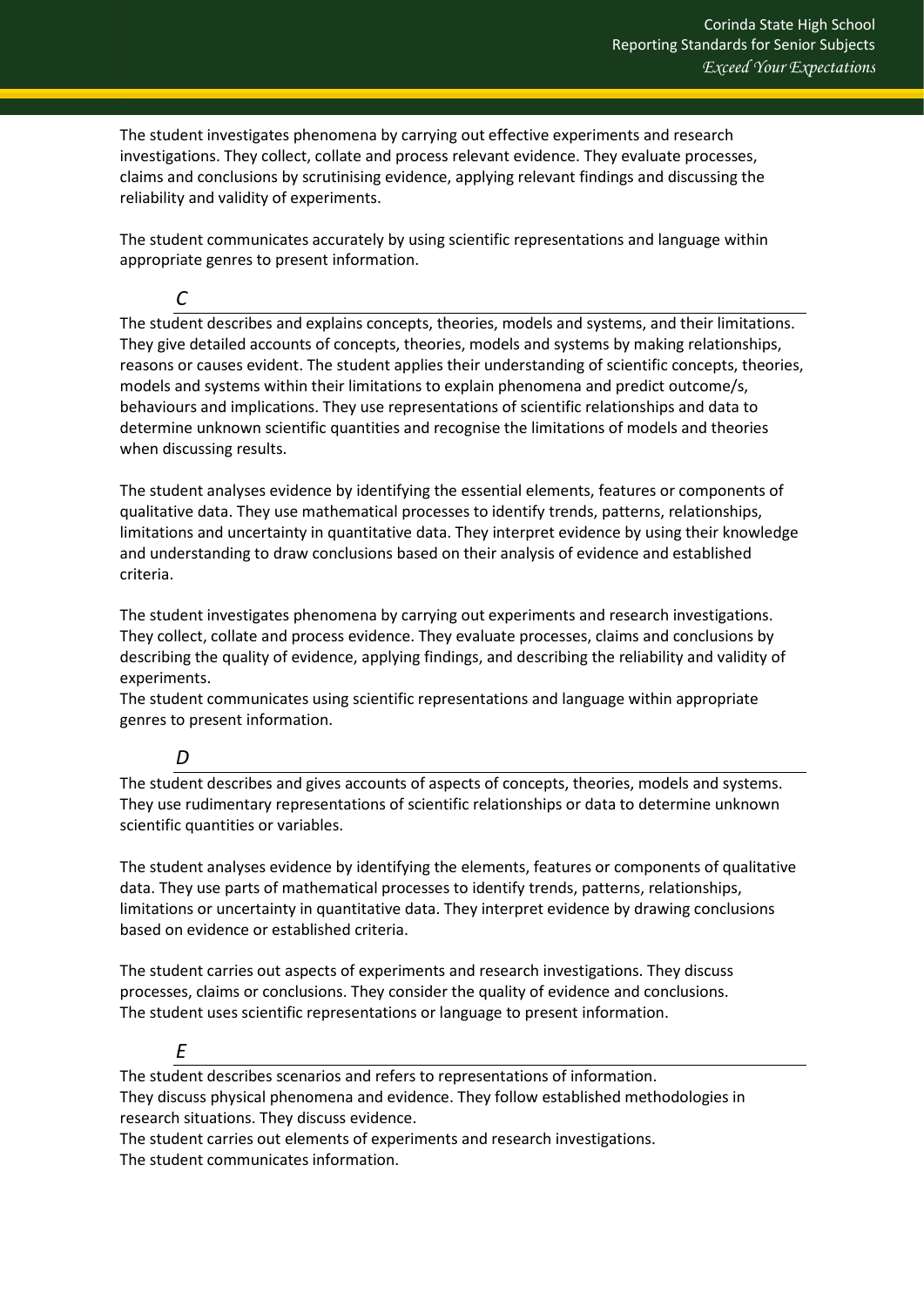# <span id="page-37-0"></span>AGRICULTURAL PRACTICES AND SCIENCE IN PRACTICE

Exit standards are used to make judgments about students' exit result from a course of study. The standards are described in the same dimensions as the objectives of the syllabus. The standards describe how well students have achieved the objectives and are stated in the standards matrix). The following dimensions must be used:

- Dimension 1: Knowing and understanding
- Dimension 2: Analysing and applying
- Dimension 3: Planning and evaluating.

Each dimension must be assessed in each unit, and each dimension is to make an equal contribution to the determination of an exit result.

# <span id="page-37-1"></span>DESIGN

# *A*

The student, in a range of design experiences, demonstrates discerning description of design problems and essential design criteria, and sophisticated representation of design information using drawing and low-fidelity prototyping.

The student demonstrates insightful analysis of needs, wants and opportunities using data. The student demonstrates: perceptive devising of multiple ideas from different points of view with each idea incorporating unique, credible and detailed attributes — in response to design problems; coherent and logical synthesis of ideas to propose innovative design concepts; critical evaluation of ideas and design concepts to make discerning refinements; discerning decisionmaking about and fluent use of mode-appropriate features, language and conventions for particular audiences and purposes.

# *B*

The student, in a range of design experiences, demonstrates effective description of design problems and design criteria, and considered representation of design information using drawing and low-fidelity prototyping.

The student demonstrates considered analysis of needs, wants and opportunities using data. The student demonstrates: purposeful devising of ideas — with each idea incorporating unique, credible and detailed attributes — in response to design problems; logical synthesis of ideas to propose credible design concepts; reasoned evaluation of ideas and design concepts to make effective refinements; effective decision-making about and proficient use of mode-appropriate features, language and conventions for particular audiences and purposes.

## *C*

The student, in a range of design experiences, demonstrates adequate description of design problems and some design criteria, and appropriate representation of design information using drawing and low-fidelity prototyping.

The student demonstrates appropriate analysis of needs, wants and opportunities using data. The student demonstrates: appropriate devising of ideas — with each idea incorporating credible attributes — in response to design problems; simple synthesis of ideas to propose design concepts; feasible evaluation of ideas and design concepts to make adequate refinements; appropriate decision-making about and use of mode-appropriate features, language and conventions for particular purposes and contexts.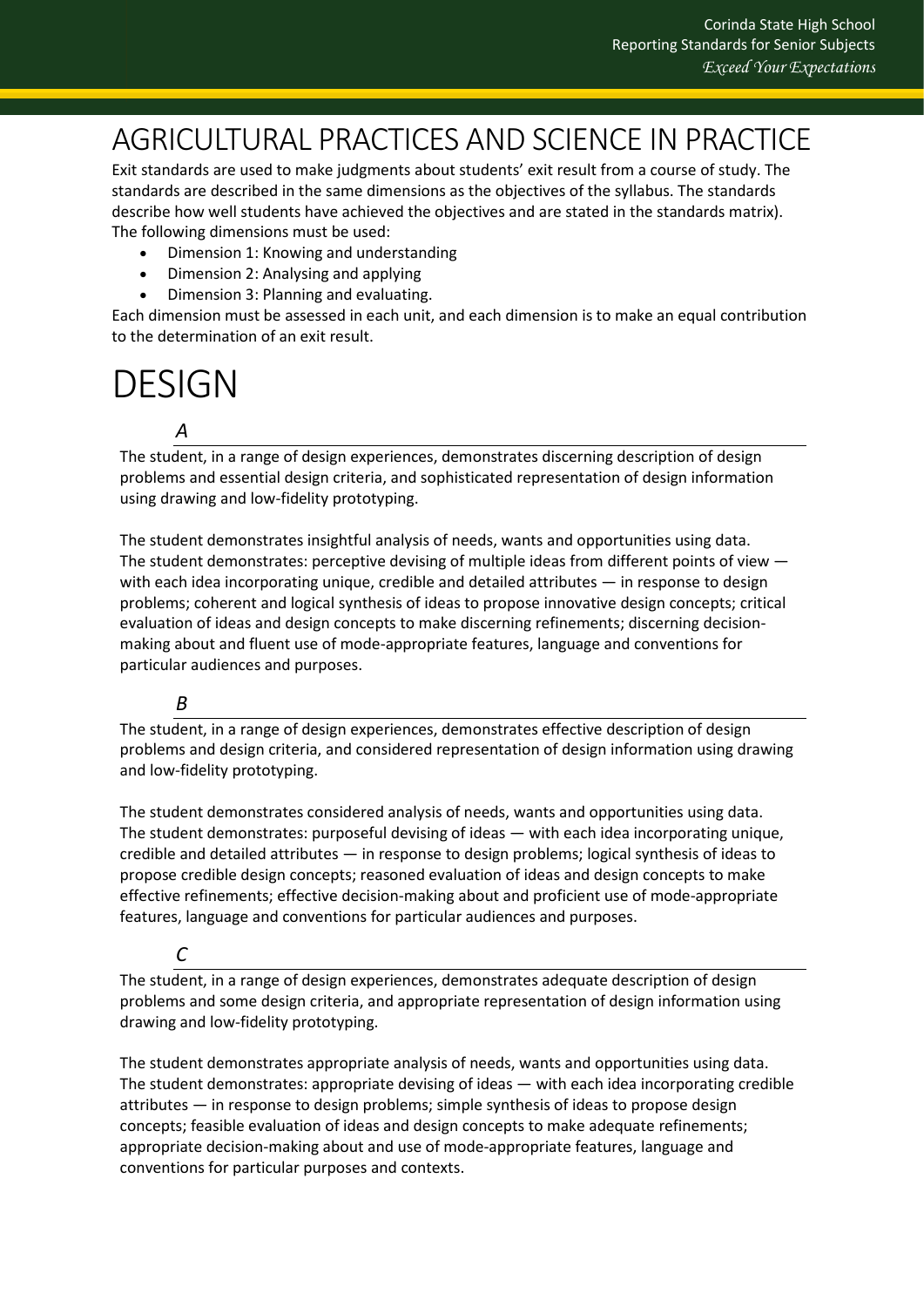## *D*

The student, in a range of design experiences, demonstrates superficial description of design problems and some design criteria, and cursory representation of design information using drawing or low-fidelity prototyping.

The student demonstrates superficial analysis of needs, or wants or opportunities. The student demonstrates: superficial devising of ideas in response to design problems; rudimentary synthesis of ideas to propose design concepts; superficial evaluation of ideas or design concepts to make superficial refinements; variable decision-making and inconsistent use of mode-appropriate features, language and conventions for particular purposes and contexts.

*E*

The student, in a range of design experiences, demonstrates description of aspects of design problems and illogical representation of design information using drawing or low-fidelity prototyping.

The student demonstrates the making of statements about needs or wants or opportunities. The student demonstrates: disjointed devising and unclear combination of ideas; identification of a change to ideas or design concepts; unclear decision-making about or use of mode-appropriate features and language.

# <span id="page-38-0"></span>DIGITAL SOLUTIONS

# *A*

The student, in a range of digital technologies contexts, demonstrates: accurate and discriminating recognition and discerning description of elements, components, principles and processes; adept symbolisation and discerning explanation of relevant information, ideas and interrelationships.

The student demonstrates insightful analysis of problems and relevant information, astute determination of solution requirements and essential criteria against which to evaluate. The student demonstrates: coherent and logical synthesis of relevant information and ideas to determine possible digital solutions; purposeful generation of components and digital solutions; critical evaluation of impacts, components and digital solutions against essential criteria with discerning refinement and justification of recommendations; discerning decision-making about, and fluent use of, mode-appropriate features, language and conventions for particular purposes and contexts.

## *B*

The student, in a range of digital technologies contexts, demonstrates: accurate recognition and effective description of elements, components, principles and processes; methodical symbolisation and effective explanation of relevant information, ideas and interrelationships. The student demonstrates considered analysis of problems and relevant information, logical determination of solution requirements and effective criteria against which to evaluate.

The student demonstrates: logical synthesis of relevant information and ideas to determine possible digital solutions; effective generation of components and digital solutions; reasoned evaluation of impacts, components and digital solutions against criteria with effective refinement and justification of recommendations; effective decision-making about, and proficient use of,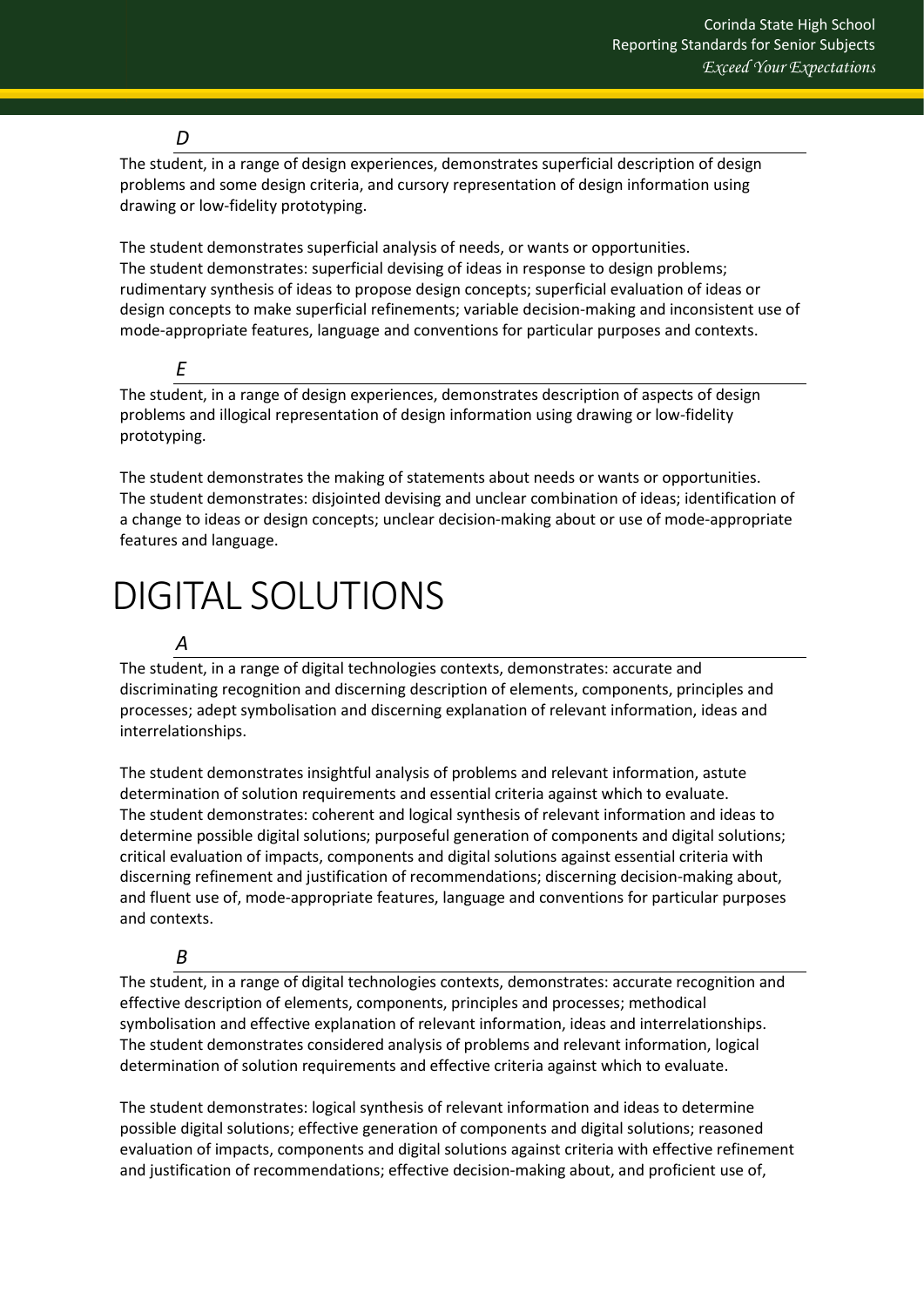mode-appropriate features, language and conventions for particular purposes and contexts.

The student, in a range of digital technologies contexts, demonstrates: appropriate recognition and description of elements, components, principles and processes; competent symbolisation and appropriate explanation of information, ideas and interrelationships.

The student demonstrates appropriate analysis of problems and information, reasonable determination of solution requirements and some criteria against which to evaluate.

The student demonstrates: simple synthesis of information and ideas to determine possible digital solutions; adequate generation of components and digital solutions; feasible evaluation of impacts, components and digital solutions against criteria with adequate refinement and justification of recommendations; appropriate decision-making about, and appropriate use of, mode-appropriate features, language and conventions for particular purposes and contexts.

*D*

*C*

The student, in a range of digital technologies contexts, demonstrates: variable recognition and superficial description of aspects of elements, components, principles or processes; variable symbolisation and superficial explanation of information, ideas or interrelationships.

The student demonstrates superficial analysis of problems or information, vague determination of solution requirements and some criteria against which to evaluate.

The student demonstrates: rudimentary synthesis of information or ideas to determine possible digital solutions; partial generation of elements of digital solutions; superficial evaluation of impacts, components or digital solutions against criteria; variable decision-making about, and inconsistent use of, mode-appropriate features, language and conventions for particular purposes and contexts.

#### *E*

The student, in a range of digital technologies contexts, demonstrates: recognition of aspects of elements, components, principles or processes; disjointed symbolisation or explanation of aspects of information, ideas or interrelationships.

The student demonstrates the making of statements about problems, information or solution requirements.

The student demonstrates: unclear combination of information or ideas about digital solutions; identification of a change to an idea or a solution; generation of elements of solution components; unclear or fragmented use of mode-appropriate features, language and conventions.

# <span id="page-39-0"></span>ENGINEERING

# *A*

The student, for a range of engineering situations, demonstrates: accurate and discriminating recognition and discerning description of engineering problems, knowledge, concepts and principles; adept symbolisation and discerning explanation of ideas and solutions.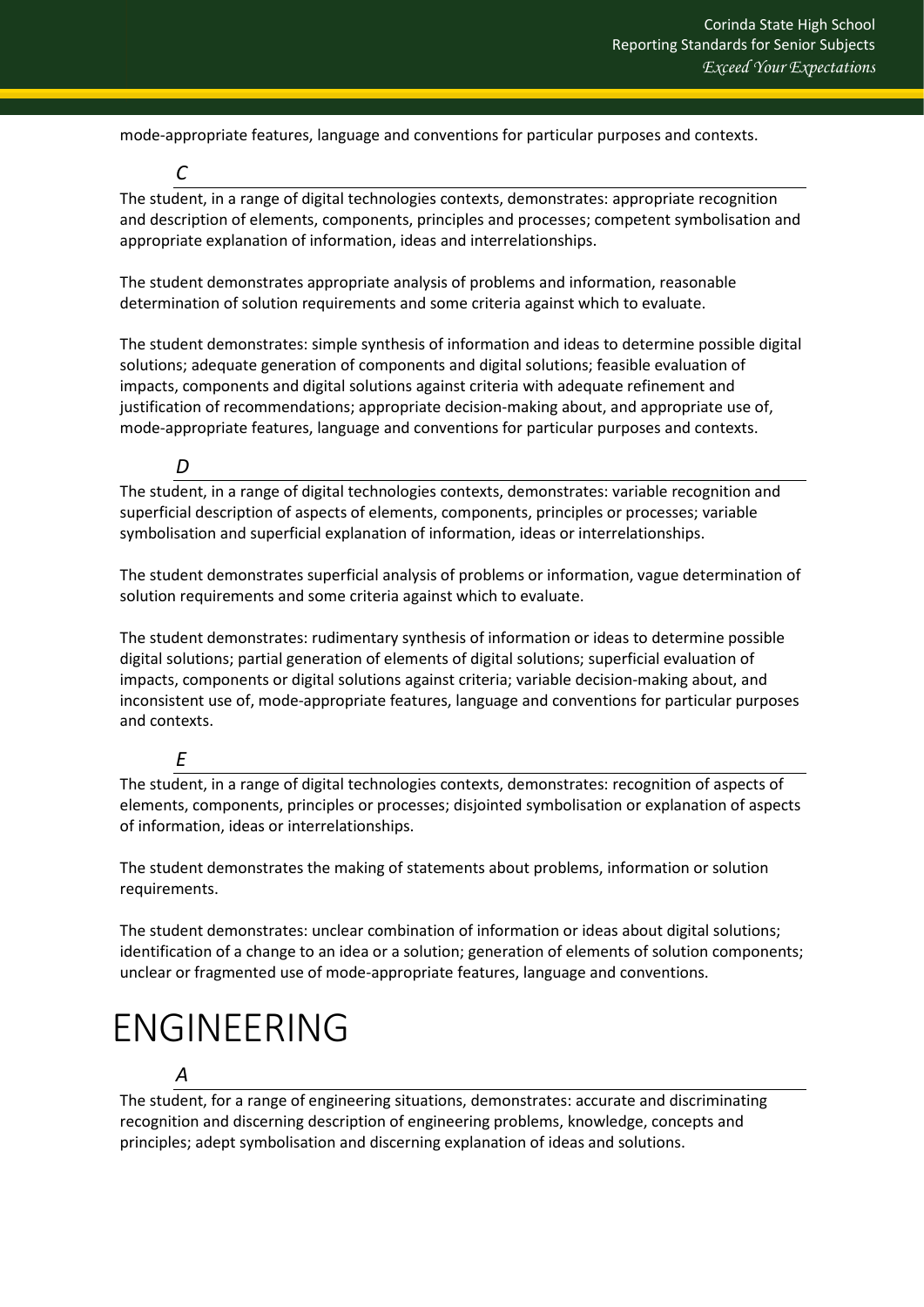The student demonstrates insightful analysis of problems and relevant information, and astute determination of essential solution success criteria.

The student demonstrates: coherent and logical synthesis of relevant information and ideas to predict possible solutions; critical evaluation and discerning refinement of ideas and solutions using success criteria to make astute recommendations justified by evidence; purposeful generation of solutions to provide valid data to critically assess the accuracy of predictions; discerning decision-making about, and fluent use of, mode-appropriate features, language and conventions to communicate development of solutions for purpose.

*B*

The student, for a range of engineering situations, demonstrates: accurate recognition and effective description of engineering problems, knowledge, concepts and principles; methodical symbolisation and effective explanation of ideas and solutions.

The student demonstrates considered analysis of problems and relevant information, and logical determination of effective solution success criteria.

The student demonstrates: logical synthesis of relevant information and ideas to predict possible solutions; reasoned evaluation and effective refinement of ideas and solutions using success criteria to make considered recommendations justified by evidence; effective generation of solutions to provide valid data to effectively assess the accuracy of predictions; effective decisionmaking about, and proficient use of, mode-appropriate features, language and conventions to communicate development of solutions for purpose.

*C*

The student, for a range of engineering situations, demonstrates: appropriate recognition and description of engineering problems, knowledge, concepts and principles; competent symbolisation and appropriate explanation of ideas and solutions.

The student demonstrates appropriate analysis of problems and information, and reasonable determination of some solution success criteria.

The student demonstrates: simple synthesis of information and ideas to predict possible solutions; feasible evaluation and adequate refinement of ideas and solutions using some success criteria to make fundamental recommendations justified by evidence; adequate generation of solutions to provide relevant data to assess the accuracy of predictions; appropriate decision-making about, and use of, mode-appropriate features, language and conventions to communicate development of solutions for purpose.

## *D*

The student, for a range of engineering situations, demonstrates: variable recognition and superficial description of aspects of problems, concepts or principles; variable symbolisation or superficial explanation of aspects of ideas or solutions.

The student demonstrates superficial analysis of problems and partial information, and vague determination of some solution success criteria.

The student demonstrates: rudimentary synthesis of partial information or ideas to predict solutions; superficial evaluation of ideas or solutions using some success criteria to make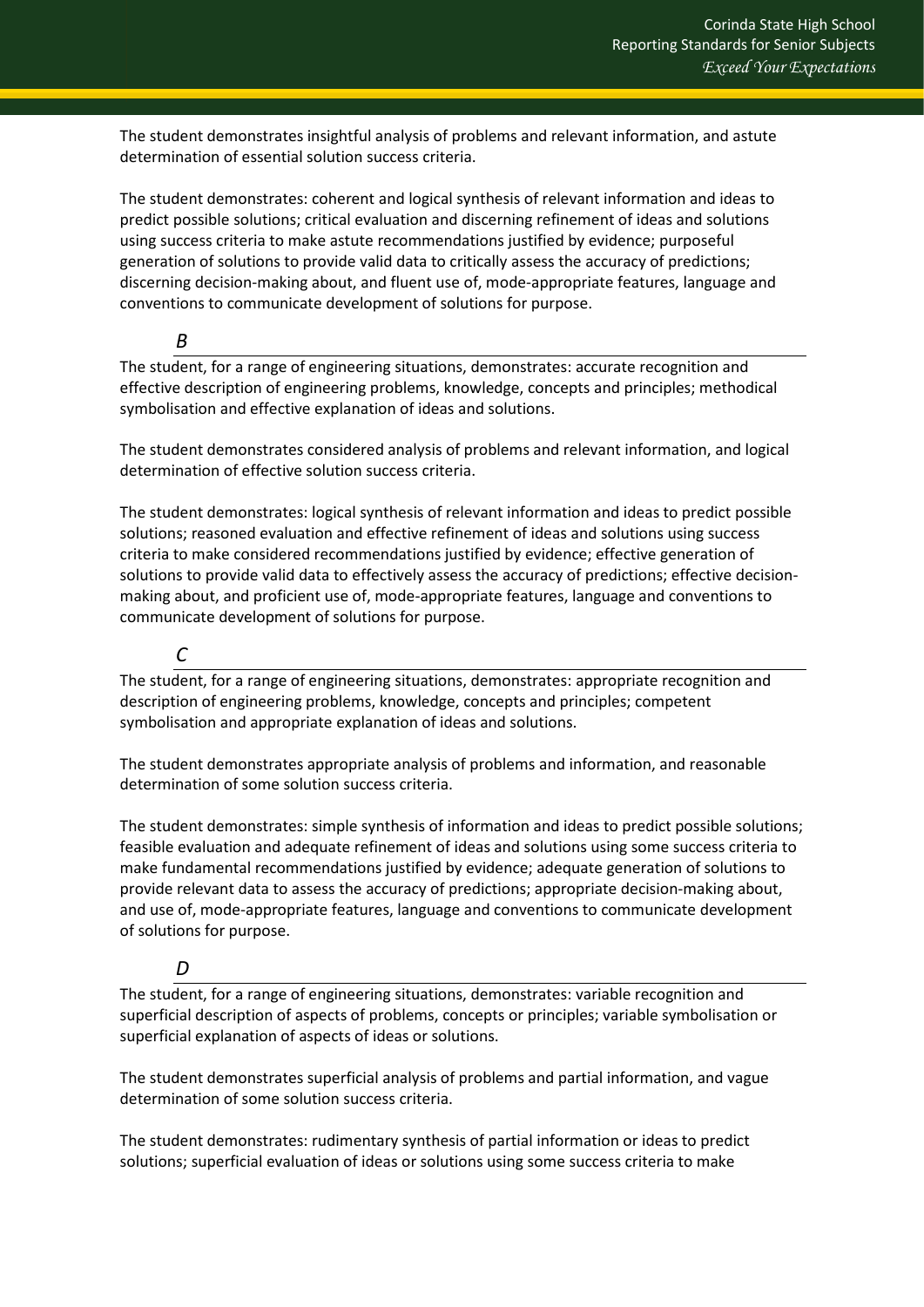elementary recommendations; partial generation of solutions to provide elements of data to partially assess the accuracy of predictions; variable decision-making about, and inconsistent use of, mode-appropriate features, language and conventions to communicate.

#### *E*

The student, for a range of engineering situations, demonstrates recognition of aspects of problems, concepts or principles, and disjointed symbolisation or explanation of aspects of ideas or solutions.

The student demonstrates the making of statements about problems, concepts or principles. The student demonstrates: unclear combinations of information or ideas; identification of a change to an idea or a solution; generation of elements of solutions; unclear or fragmented use of mode-appropriate features, language and conventions.

# <span id="page-41-0"></span>FOOD AND NUTRITION

#### *A*

The student, in a range of contexts, demonstrates: accurate and discriminating recognition and discerning description of food and nutrition facts and principles; discerning explanation of food and nutrition ideas and problems.

The student demonstrates: insightful analysis of relevant problems, information and data related to food and nutrition; astute determination of essential solution requirements and evaluation criteria for food and nutrition problems.

The student demonstrates: coherent and logical synthesis of information and data to develop ideas for solutions; purposeful generation of solutions to provide valid data to determine the feasibility of solutions; critical evaluation and discerning refinement of solutions to make astute recommendations for enhancement; discerning decision-making about, and fluent use of, modeappropriate features, language and conventions for particular purposes and contexts.

#### *B*

The student, in a range of contexts, demonstrates: accurate recognition and effective description of food and nutrition facts and principles; effective explanation of food and nutrition ideas and problems.

The student demonstrates: considered analysis of relevant problems, information and data related to food and nutrition; logical determination of effective solution requirements and evaluation criteria for food and nutrition problems.

The student demonstrates: logical synthesis of information and valid data to develop ideas for solutions; effective generation of solutions to provide data to determine the feasibility of solutions; reasoned evaluation and effective refinement of solutions to make effective recommendations for enhancement; demonstrates effective decision-making about, and proficient use of, mode-appropriate features, language and conventions for particular purposes and contexts.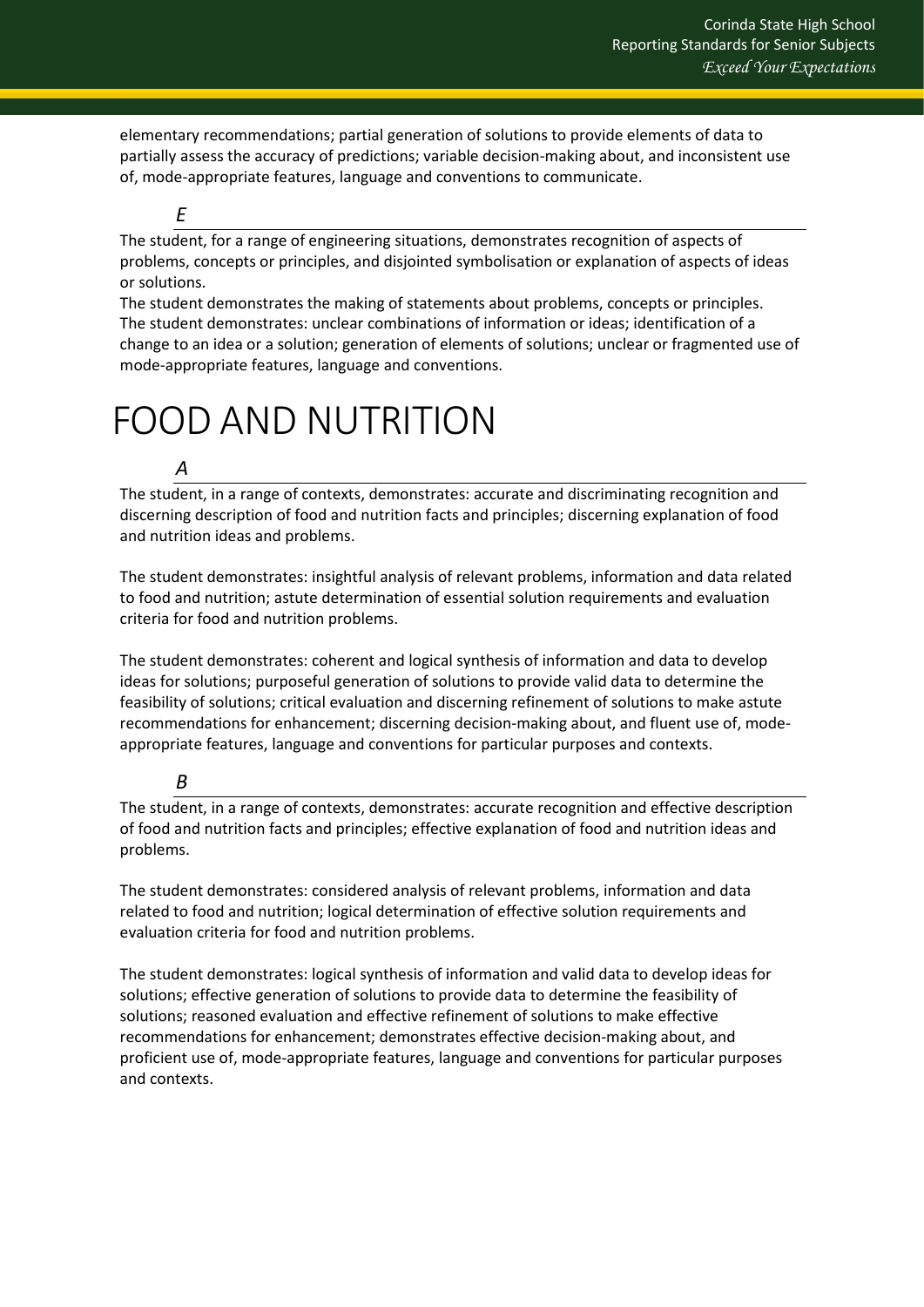#### *C*

The student, in a range of contexts, demonstrates: appropriate recognition and description of food and nutrition facts and principles; appropriate explanation of food and nutrition ideas and problems.

The student demonstrates: appropriate analysis of problems, information and data related to food and nutrition; reasonable determination of some solution requirements and evaluation criteria for food and nutrition problems.

The student demonstrates: simple synthesis of information and relevant data to develop ideas for solutions; adequate generation of solutions to provide data to determine the feasibility of solutions; feasible evaluation and adequate refinement of solutions to make fundamental recommendations for enhancement; appropriate decision-making about, and use of, modeappropriate features, language and conventions for particular purposes and contexts.

### *D*

The student, in a range of contexts, demonstrates: variable recognition and superficial description of food and nutrition facts and principles; superficial explanation of food and nutrition ideas and problems.

The student demonstrates: superficial analysis of problems and information or data related to food and nutrition; vague determination of some solution requirements and evaluation criteria for food and nutrition problems.

The student demonstrates: rudimentary synthesis of information or data to develop ideas for solutions; partial generation of solutions to provide elements of data to determine the feasibility of solutions; superficial evaluation and refinement of ideas or solutions to make elementary recommendations; variable decision-making about, and inconsistent use of, mode-appropriate features, language and conventions for particular purposes and contexts.

#### *E*

The student, in a range of contexts, demonstrates recognition of food and nutrition facts and principles and explains some ideas.The student demonstrates: the making of statements about a problem or information related to food and nutrition; identification of a criterion for food and nutrition problems.

The student demonstrates: unclear combinations of ideas about solutions; generation of elements of solutions; identification of a change to an idea or solution; unclear or fragmented use of modeappropriate features, language and conventions.

# <span id="page-42-0"></span>FURNISHING SKILLS AND HOSPITALITY PRACTICES

Exit standards are used to make judgments about students' exit result from a course of study. The standards are described in the same dimensions as the objectives of the syllabus. The standards describe how well students have achieved the objectives and are stated in the standards. The following dimensions must be used:

- Dimension 1: Knowing and understanding
- Dimension 2: Analysing and applying
- Dimension 3: Producing and evaluating.

Each dimension must be assessed in each unit, and each dimension is to make an equal contribution to the determination of an exit result.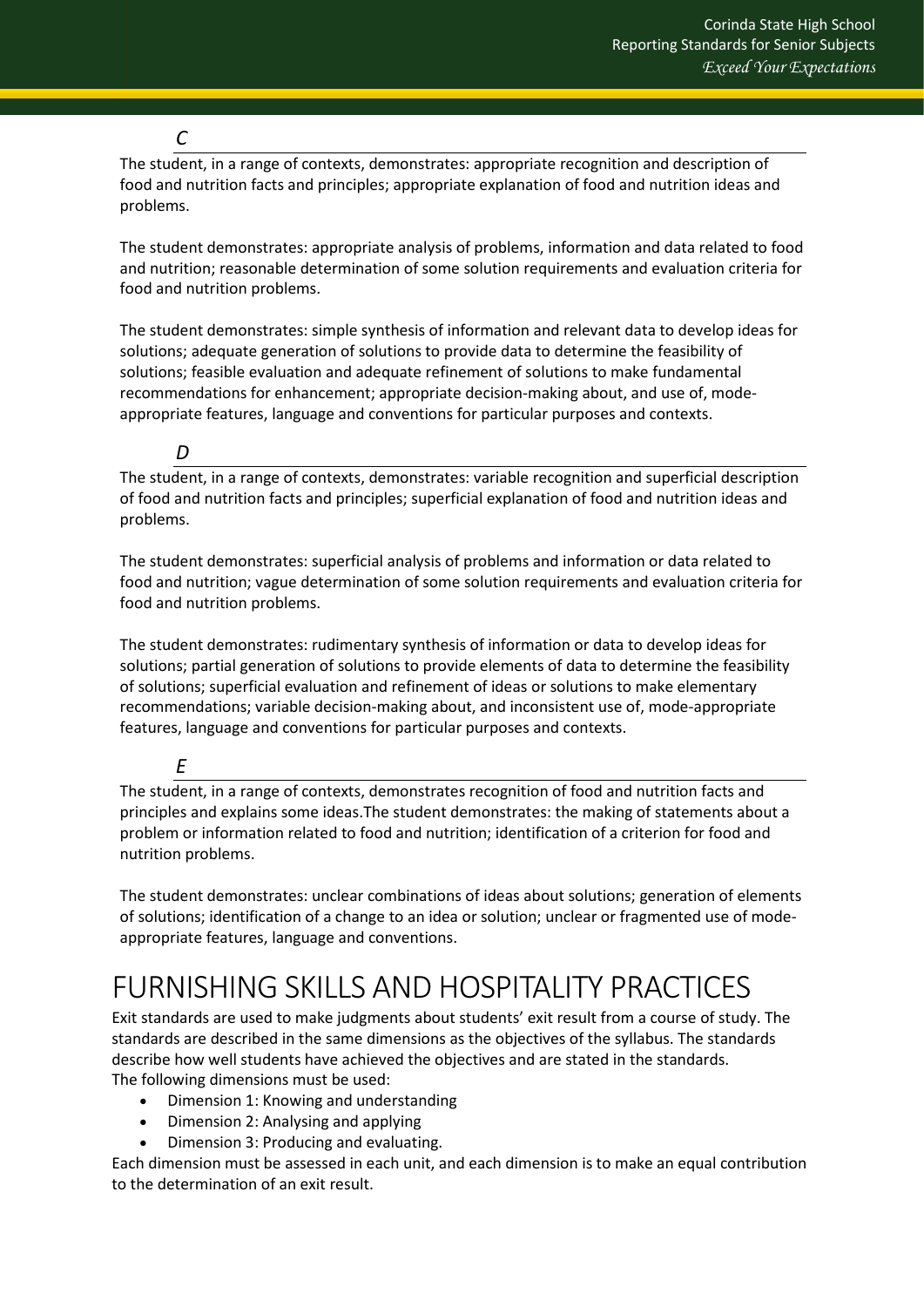# <span id="page-43-0"></span>DANCE

*A*

The student, in making and responding, demonstrates an understanding of dance concepts and skills, using relevant examples to make clear interconnections and relationships when retrieving and comprehending information.

The student uses analytical processes by: applying literacy skills through articulated ideas and controlled structure to enhance communication of meaning; organising and applying dance concepts to make explicit purpose and context through a cohesive dance work; analysing and interpreting by deconstructing choices made in dance concepts and skills to communicate meaning in a given purpose and context; and applying technical skills, showing sustained control and accuracy of complex movements in a cohesive performance.

The student uses knowledge by: realising performance, showing a synthesis of expressive skills that communicate subtleties of meaning; creating dance that reveals complex and subtle layers of meaning to communicate a viewpoint with impact; and evaluating, showing well-reasoned justification with discerning examples that reveal the interrelationship between purpose, context and meaning.

## *B*

The student, in making and responding, demonstrates an understanding of dance concepts and skills using relevant examples that identify relationships when retrieving and comprehending information.

The student uses analytical processes by: applying literacy skills through sequenced and connected ideas to express meaning; organising and applying dance concepts to reveal choices that support purpose and context; analysing and interpreting dance, identifying complex relationships between dance concepts and skills; and applying technical skills, showing accuracy and extension of complex movements through space.

The student uses knowledge by: realising meaning in a performance through integration of expressive skills; creating dance that shows an integration of dance concepts to communicate meaning; and evaluating, showing justification using examples that reveal connections between purpose, context and meaning.

## *C*

The student, in making and responding, demonstrates an understanding of dance concepts and skills when retrieving and comprehending information.

The student uses analytical processes by: applying literacy skills, using relevant dance terminology, referencing and language conventions to communicate ideas and meaning; organising and applying dance concepts for a chosen purpose and context; analysing and interpreting by making connections between dance concepts and skills and the stated purpose or context; and applying technical skills in style-specific techniques.

The student uses knowledge by: realising meaning in a performance through expressive skills; creating dance to communicate meaning; and evaluating and justifying using the dance concepts and skills.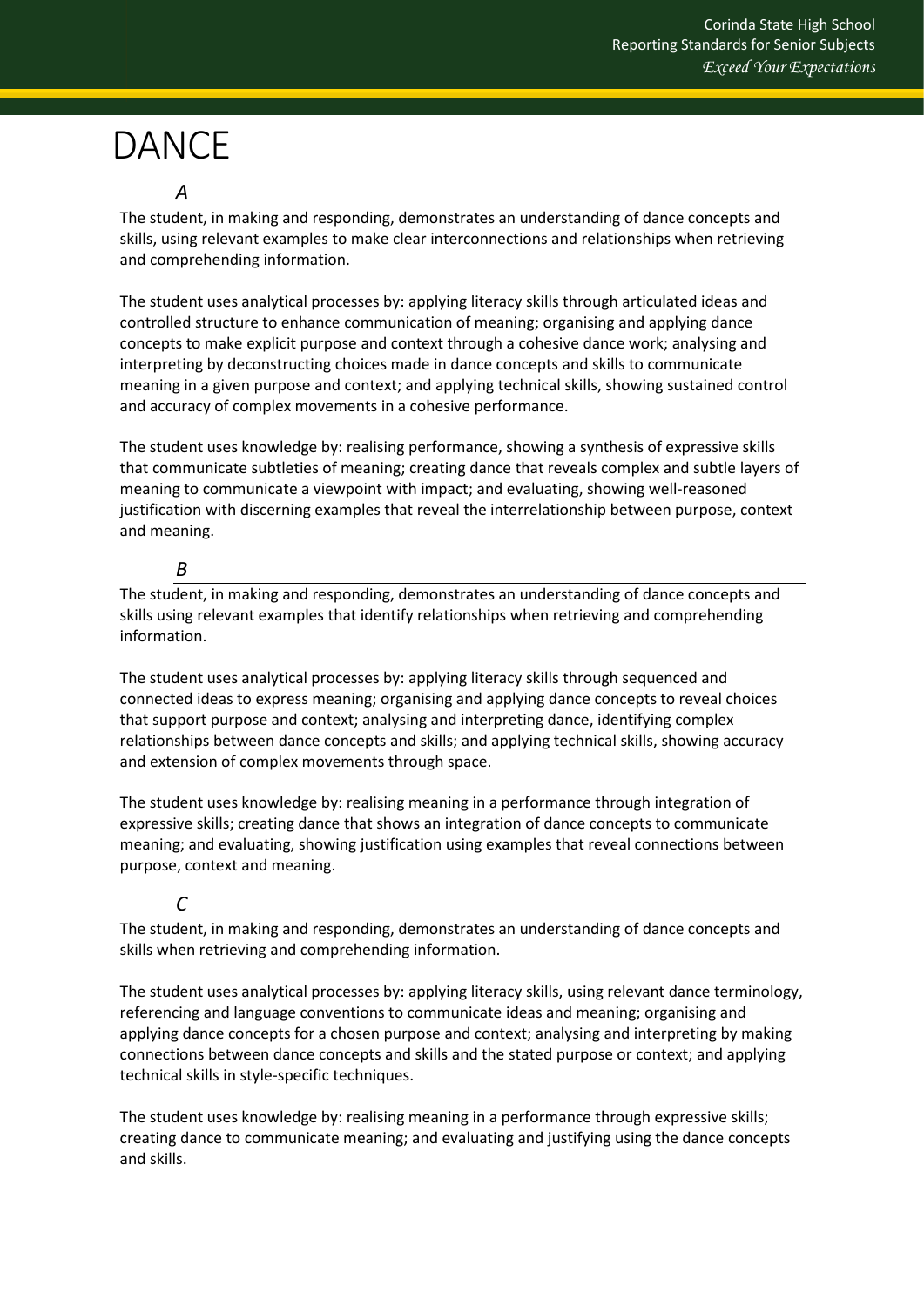### *D*

The student, in making and responding, demonstrates an understanding of dance concepts or skills when retrieving and comprehending information.

The student uses analytical processes by: applying literacy skills to describe ideas; organising dance concepts to develop transitions between short sequences of movement; explaining dance concepts and skills; and applying technical skills of coordination, timing and spatial awareness in isolated movement phrases.

The student uses knowledge by: using focus, projection, facial and/or body expression when performing isolated phrases of movement; using elements of dance, structure or production elements to shape ideas into movement sequences; and providing opinions or comments about dance concepts or skills.

*E*

The student, in making and responding, identifies isolated dance concepts or skills when retrieving and comprehending information.

The student uses analytical processes by: using terminology to identify dance; developing isolated sequences of movement; describing movement or elements of dance; and recalling isolated phrases of movement.

The student uses knowledge by: using intermittent energy when performing; selecting isolated movements to show ideas; and describing movement or elements of dance.

# <span id="page-44-0"></span>DRAMA

#### *A*

The student, in making and responding, demonstrates an understanding of relevant dramatic languages in selected forms and styles, making clear the interconnected nature of dramatic action and dramatic meaning when retrieving and comprehending information.

The student uses analytical processes by: applying literacy skills through articulated ideas and controlled structure to enhance communication of meaning; applying and structuring nuanced and complex dramatic action and meaning that shows the interrelationship between purpose, context and conventions of style/form; analysing dramatic action by deconstructing and distinguishing choices made to communicate dramatic meaning; and interpreting by showing a nuanced synthesis of dramatic languages in style/form.

The student uses knowledge by: manipulating and integrating conventions of form/style, skills of acting and elements of drama to create engaging dramatic action; evaluating and justifying using discerning examples that reveal the interrelationship between purpose, context and meaning; and synthesising ideas to argue a position that reveals well-reasoned relationships between purpose, context and dramatic languages.

## *B*

The student, in making and responding, demonstrates an understanding of the relevant dramatic languages in the selected forms and styles, identifying connections between dramatic action and meaning when retrieving and comprehending information.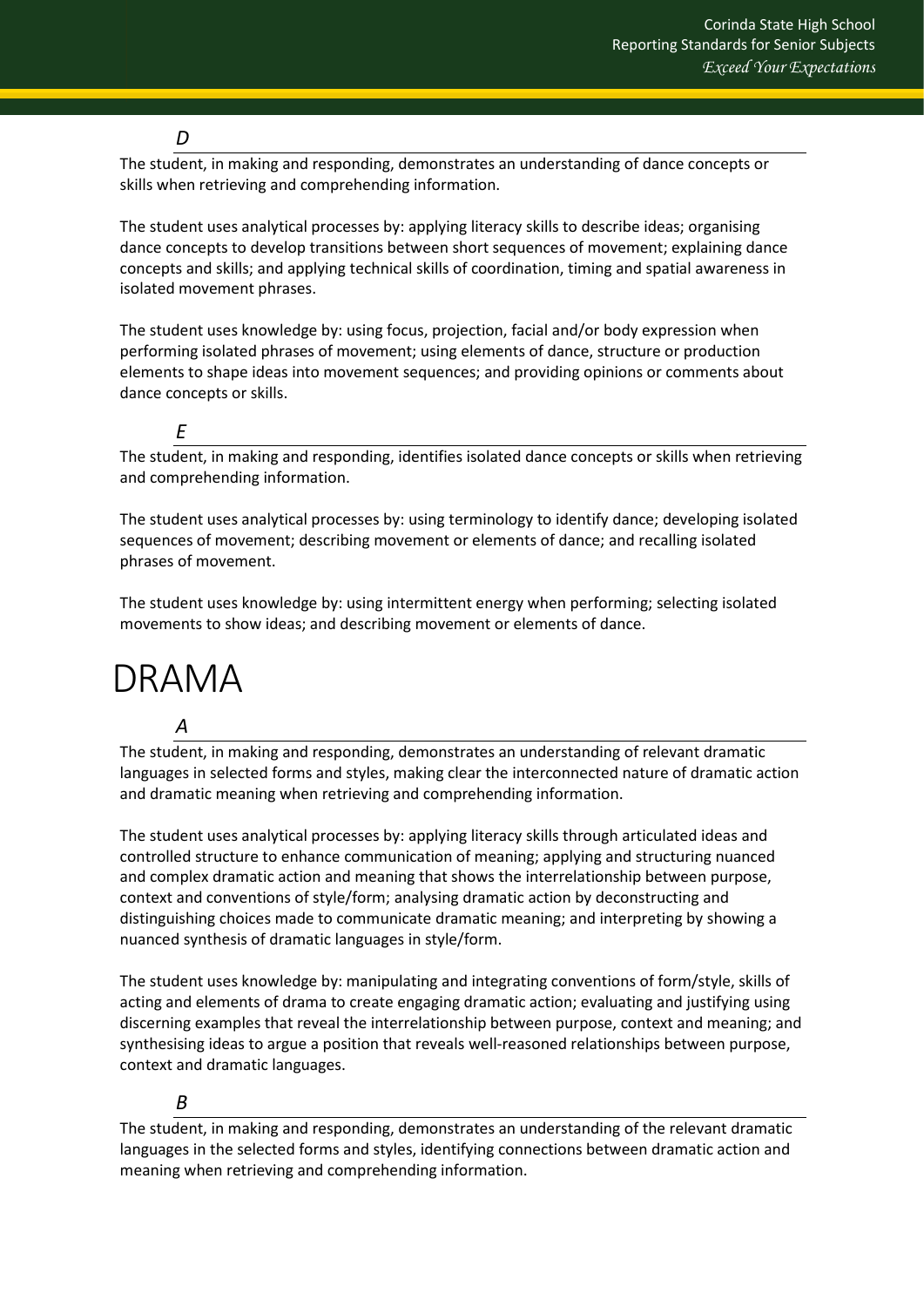The student uses analytical processes by: applying literacy skills through sequenced and connected ideas to express meaning; applying and structuring drama to show interrelationship between the chosen purpose and context that enriches text and dramatic meaning; analysing to show consideration of relationships between elements of drama and conventions of selected form/style; and interpreting purpose, context and text by showing exploitation of time, place and symbol to engage an audience.

The student uses knowledge by: manipulating conventions of form/style and skills of acting in a controlled, purposeful manner to focus dramatic action and meaning; evaluating and justifying using examples that link purpose, context and meaning; and synthesising ideas to argue a position that reveals clear connections between purpose and context.

The student, in making and responding, demonstrates an understanding of dramatic languages in the selected forms and styles when retrieving and comprehending information.

The student uses analytical processes by: applying literacy skills; using relevant drama terminology, referencing and language conventions to communicate ideas and meaning; applying and structuring dramatic languages using skills of devising and directing; analysing dramatic action and meaning to examine elements of drama and conventions of selected style/form; and interpreting purpose, context and text to communicate dramatic meaning.

The student uses knowledge by: manipulating the elements of drama, conventions of form/style and skills of acting to create dramatic action and meaning; evaluating and justifying using the skill of critiquing the use of elements of drama and conventions of style/form to communicate dramatic meaning; and synthesising ideas and arguing a position about choices regarding dramatic action and meaning.

#### *D*

*C*

The student, in making and responding, demonstrates an understanding of dramatic languages when retrieving and comprehending information.

The student uses analytical processes by: applying literacy skills to describe ideas; organising dramatic ideas to suit context or purpose; analysing dramatic action and meaning to explain elements of drama or conventions of selected form/style; and interpreting text to show an understanding of situation, role and relationship.

The student uses knowledge of dramatic conventions to create action, describing the elements of drama and conventions of selected forms and styles, and offering opinions or statements about choices regarding dramatic action and meaning.

## *E*

The student, in making and responding, identifies isolated dramatic languages when retrieving and comprehending information.

The student uses analytical processes by reciting text, indicating dramatic ideas, identifying elements of drama or conventions, and using terminology to identify dramatic action. The student uses knowledge by using voice to deliver text, describing isolated elements or conventions, and providing an opinion or statement about dramatic action.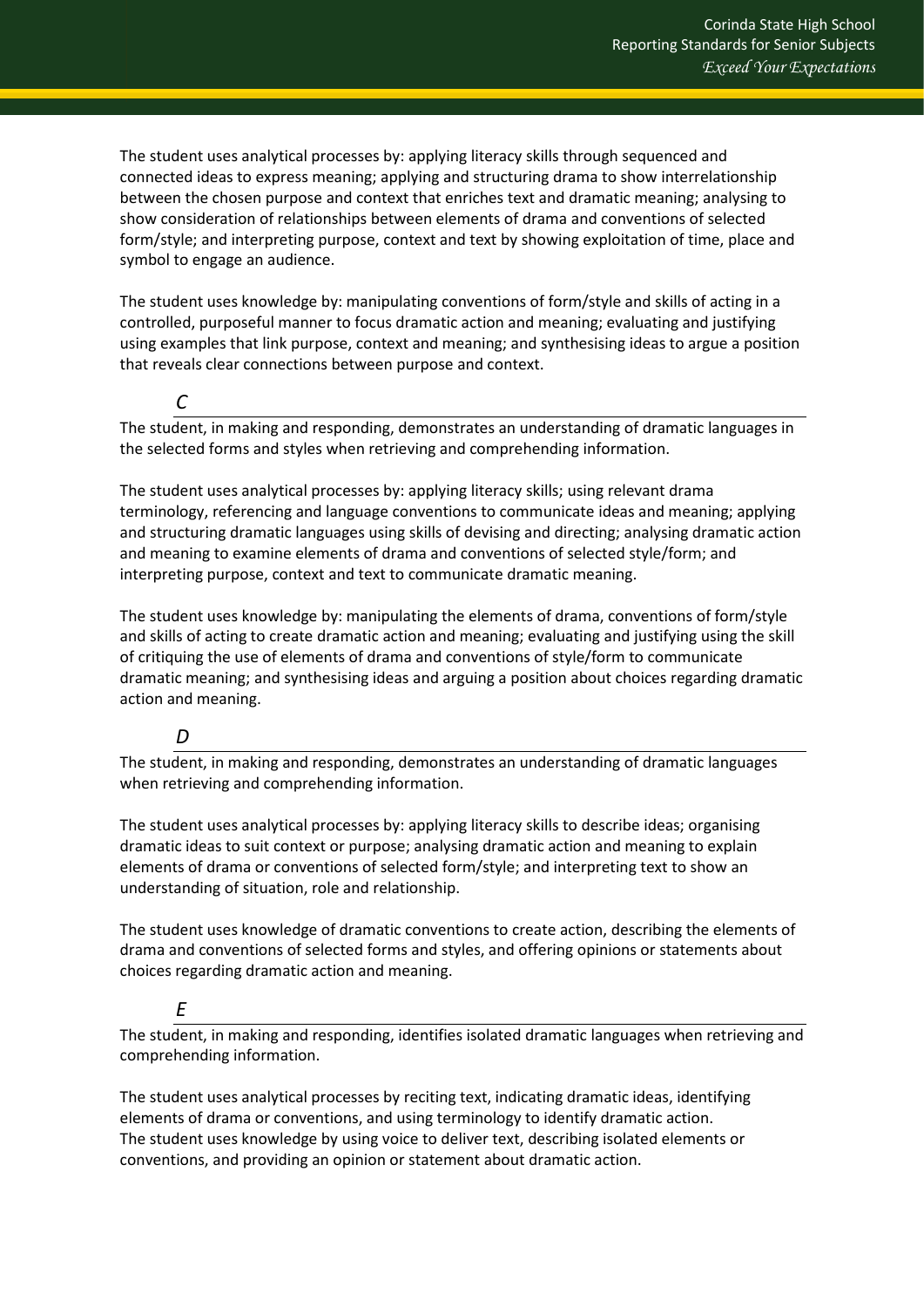# <span id="page-46-0"></span>**MUSIC**

*A*

The student, in making and responding: demonstrates a fluent and cohesive performance; explains the use of music elements and concepts in repertoire or music sources to reveal a comprehensive knowledge; and uses music elements and concepts in composition to make the chosen style and genre explicit when retrieving and comprehending information.

The student uses analytical processes by: analysing music to establish the interconnectivity between the music elements, concepts and stylistic characteristics; applying compositional devices to create a unified and cohesive work; applying literacy skills through articulated ideas and controlled structure to enhance communication of meaning; and interpreting music elements and concepts in performance to show an individualised style.

The student uses knowledge by: evaluating music to communicate valid and reasoned findings that support a viewpoint; realising music ideas in performance through the sustained use of chosen expressive devices and performance choices; and resolving complex music ideas in composition that communicate meaning with sensitivity.

*B*

The student, in making and responding: demonstrates accuracy and control of technical skills in performance; explains the use of music elements and concepts in repertoire or music sources to present a factual understanding; and uses music elements and concepts in composition that are integrated to enhance the chosen style and genre when retrieving and comprehending information.

The student uses analytical processes by: analysing and deconstructing music in detail to show an accurate understanding of the music elements, concepts and stylistic characteristics; applying idiomatic compositional devices to develop the work**;** applying literacy skills through sequenced and connected ideas to express meaning; and interpreting music elements and concepts in performance, displaying stylistic awareness.

The student uses knowledge by: evaluating music to communicate a logical justification of viewpoint; realising selective expressive devices to communicate a performance; and resolving music ideas in composition that are integral to the communication of meaning and intent.

## *C*

The student, in making and responding: demonstrates technical skills specific to instrument or sound source; explains the use of music elements and concepts in repertoire or music sources to convey meaning; and uses music elements and concepts in composition to reflect the chosen style and genre when retrieving and comprehending information.

The student uses analytical processes by: analysing music to examine the constituent parts of and relationship between music elements, concepts and stylistic characteristics and their purpose in communicating intent; applying compositional devices in the creation of their own work; applying literacy skills, using relevant terminology, referencing and language conventions to communicate ideas and meaning; and interpreting music elements and concepts in performance of repertoire. The student uses knowledge by: evaluating music to justify a viewpoint; realising music ideas in the performance; and resolving music ideas in composition to communicate meaning and intent.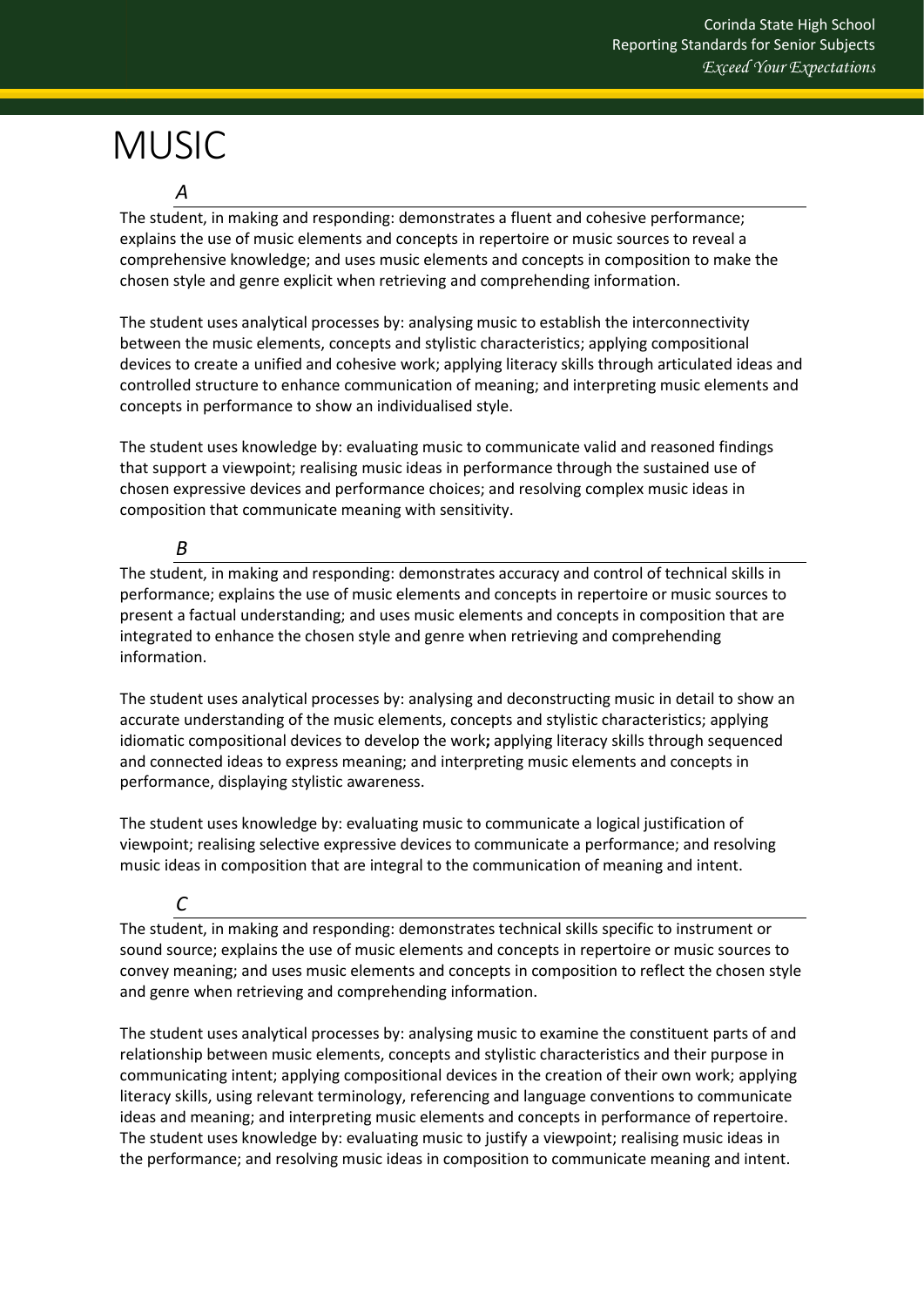### *D*

The student, in making and responding: demonstrates technical skills to present sections from a music work; makes statements to give opinions about music elements; and uses a selection of music elements and concepts in composition when retrieving and comprehending information.

The student uses analytical processes by: making connections between music elements and concepts and their purpose in communicating intent; applying a selection of compositional devices; applying literacy skills to describe ideas; and interpreting some music elements and concepts in the performance.

The student uses knowledge by: evaluating simple statements made about the purpose and context of ideas and concepts evident in repertoire; presenting music ideas relevant to the performance of repertoire; and demonstrating music ideas in composition.

The student, in making and responding: demonstrates music ideas in performance and composition; explains statements of opinions about music ideas; and uses music elements when retrieving and comprehending information.

The student uses analytical processes by: demonstrating evidence of music elements and compositional devices; using terminology to identify music; and using music elements and concepts in performance.

The student uses knowledge by providing an opinion or statement about a music idea and demonstrating evidence of a music idea in performance and composition.

# <span id="page-47-0"></span>VISUAL ARTS

#### *A*

*E*

The student, in making and responding, implements visual solutions that demonstrate knowledge of relationships between artists' manipulation of visual language and communication of concepts when retrieving and comprehending information.

The student uses analytical processes by: applying literacy skills through sequenced and connected ideas and controlled structure to enhance communication of meaning; analysing and interpreting the impact of context to construct conclusions; and evaluating interrelationships of visual language and influences to demonstrate understanding in aesthetic choices.

The student uses knowledge by: experimenting and exploiting using innovative approaches by capitalising on new knowledge and understanding; creating explicit meaning through advanced or refined methods and approaches with media and an individualised art practice; justifying independent viewpoints supported by critical understanding of how audiences experience and engage with art; and realising responses through synthesis of concepts, contexts and focus to enhance meaning and audience engagement.

## *B*

The student, in making and responding, implements ideas and representations that generate diverse images, objects, experiences and/or meaning when retrieving and comprehending information.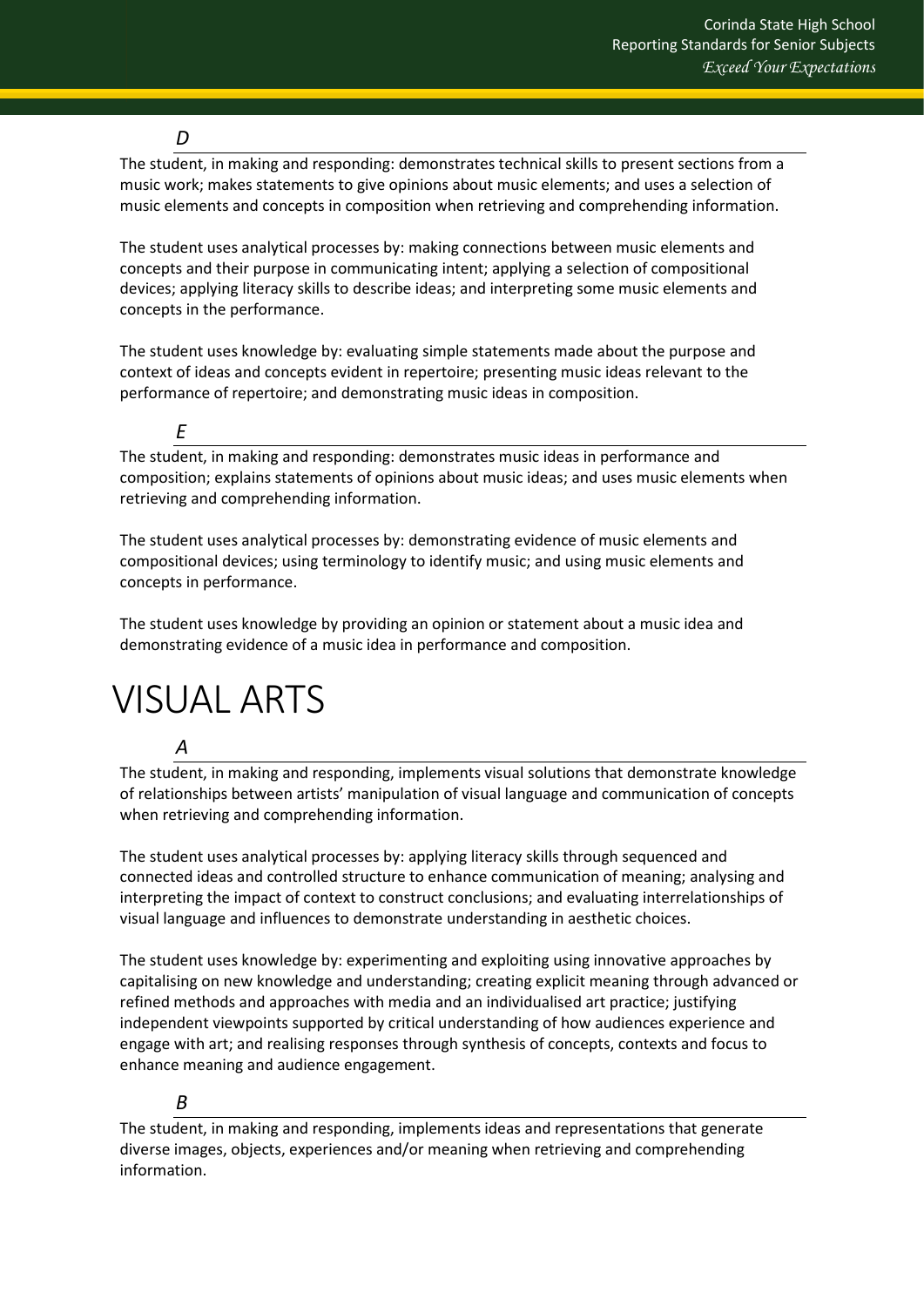The student uses analytical processes by: applying literacy skills to express meaning; analysing and interpreting literal and non-literal meaning and the ways context shapes ideas and influences art practices; and evaluating art practices and approaches and considering the impact of influences on artworks.

The student uses knowledge by: experimenting using insights developed through research and exploration of diverse processes; creating meaning through selection and manipulation of media and creative visual solutions to defined problems; justifying viewpoints and intended outcomes supported by strengths, implications and limitations of approaches; and realising responses to reach end points that express new meaning.

The student, in making and responding, implements ideas and representations that define visual problems and demonstrate understanding of visual language and art conventions when retrieving and comprehending information.

The student uses analytical processes by: applying literacy skills, using relevant Visual Art terminology, referencing and language conventions to communicate ideas and meaning; analysing and interpreting visual language, expression and meaning in artworks to explore viewpoints and contexts; and evaluating art practices, traditions, cultures and theories when formulating individualised responses.

The student uses knowledge by: experimenting and exploring ideas in response to stimulus; creating meaning through knowledge and understanding of materials, techniques, technologies and art processes; justifying viewpoints supported by knowledge of visual language; and realising visual, written or spoken responses to demonstrate how meaning is communicated as artist and audience.

#### *D*

*C*

The student, in making and responding, implements ideas by identifying visual language in artworks when retrieving and comprehending information.

The student uses analytical processes by applying literacy skills to describe concept and meaning and interpreting features and meaning in artworks.

The student uses knowledge by: experimenting with media, ideas and information; evaluating artworks and approaches to state an opinion; creating meaning using media; and realising visual, written or spoken responses to communicate ideas about artists or artworks.

## *E*

The student, in making and responding, implements ideas when retrieving and comprehending information.

The student uses analytical processes by using terminology to identify artworks and identifying a context in artworks.

The student uses knowledge by experimenting with media and realising visual, written or spoken responses.